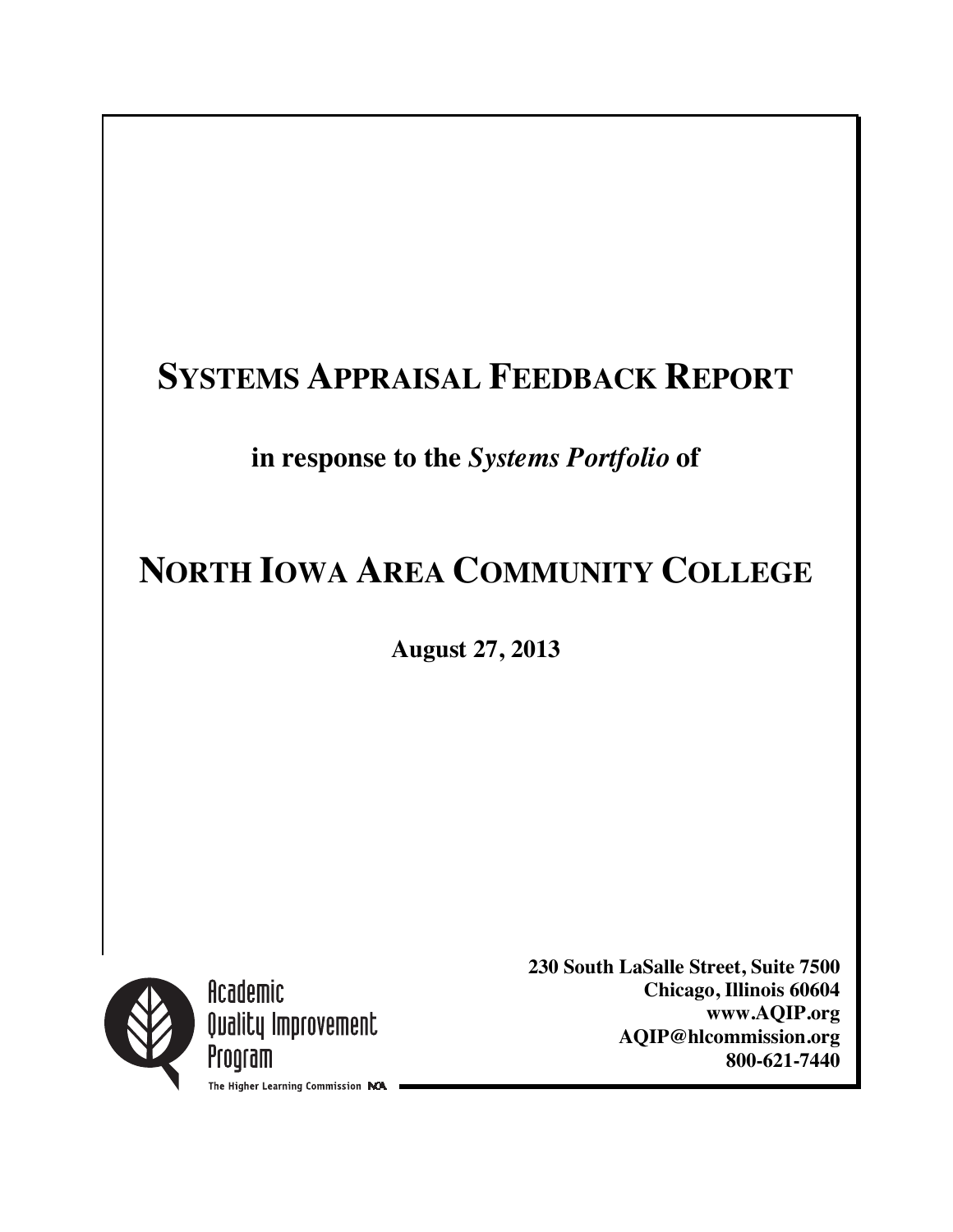# **SYSTEMS APPRAISAL FEEDBACK REPORT** In response to the Systems Portfolio of NORTH IOWA AREA COMMUNITY COLLEGE



**August 27, 2013** 

#### **Table of Contents**

| Elements of the Feedback Report manufactured and the real part of the Feedback Report manufactured and the set |
|----------------------------------------------------------------------------------------------------------------|
|                                                                                                                |
|                                                                                                                |
|                                                                                                                |
|                                                                                                                |
|                                                                                                                |
|                                                                                                                |
|                                                                                                                |
|                                                                                                                |
|                                                                                                                |
|                                                                                                                |
|                                                                                                                |
|                                                                                                                |
|                                                                                                                |
|                                                                                                                |
|                                                                                                                |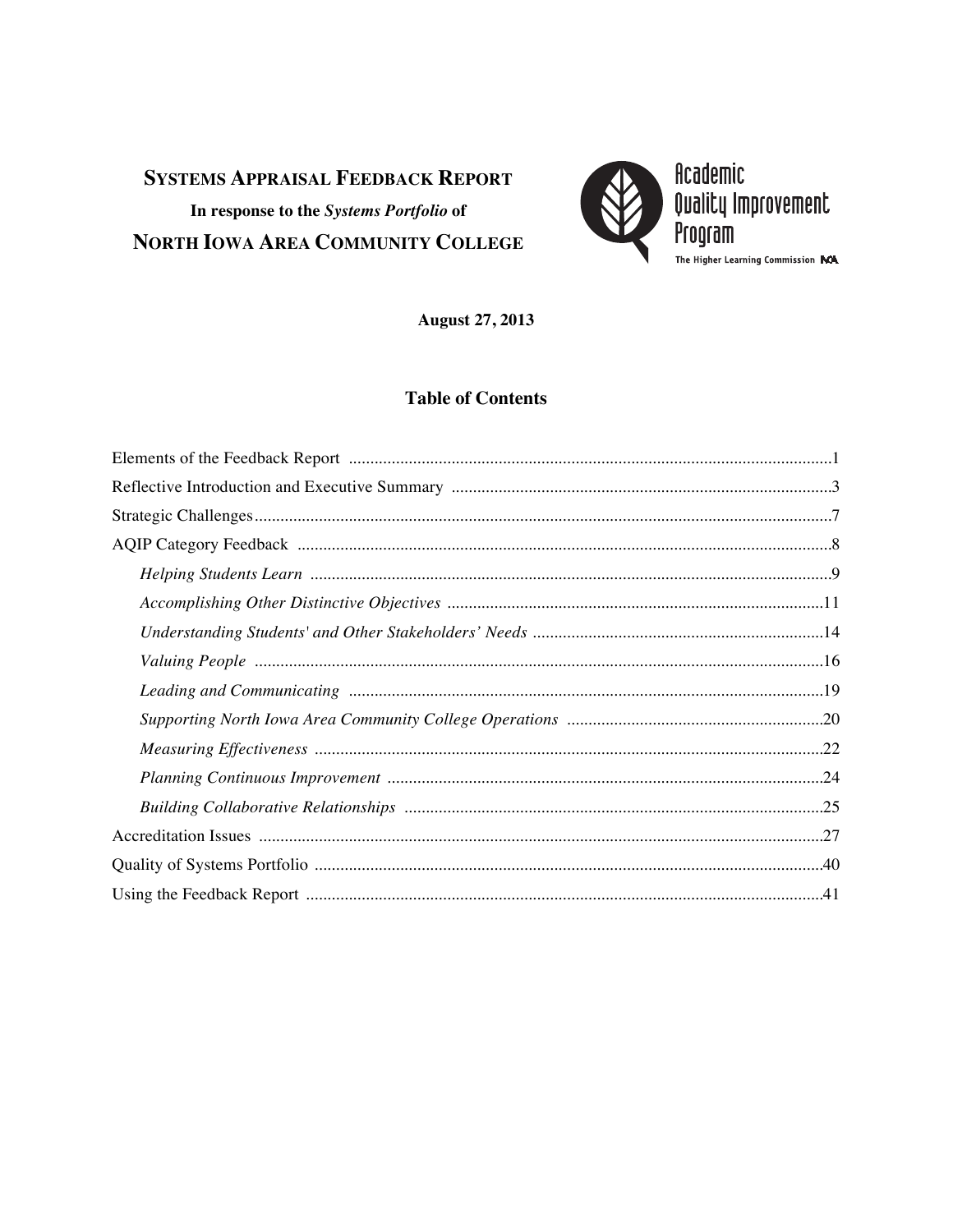#### **ELEMENTS OF NORTH IOWA AREA COMMUNITY COLLEGE'S FEEDBACK REPORT**

Welcome to the *Systems Appraisal Feedback Report*. This report provides AQIP's official response to North Iowa Area Community College's *Systems Portfolio* by a team of peer reviewers (the Systems Appraisal Team). After the team independently reviews the North Iowa Area Community College's portfolio, it reaches consensus on essential elements of the North Iowa Area Community College's profile, strengths and opportunities for improvement by AQIP Category, and any significant issues related to accreditation. These are then presented in three sections of the *Systems Appraisal Feedback Report*: "Strategic Challenges Analysis," "AQIP Category Feedback," and "Accreditation Issues Analysis*."* These components are interrelated in defining context, evaluating North Iowa Area Community College performance, surfacing critical issues or accreditation concerns, and assessing North Iowa Area Community College's performance. Ahead of these three areas, the team provides a "Reflective Introduction" followed closely by an "Executive Summary." The appraisal concludes with commentary on the overall quality of the report and advice on using the report. Each of these areas is overviewed below.

It is important to remember that the Systems Appraisal Team has only the North Iowa Area Community College's *Systems Portfolio* to guide its analysis of the North Iowa Area Community College's strengths and opportunities for improvement. Consequently the team's report may omit important strengths, particularly if the North Iowa Area Community College were too modest to stress them or if discussion or documentation of these areas in the *Systems Portfolio* were presented minimally. Similarly the team may point out areas of potential improvement that are already receiving wide-spread North Iowa Area Community College's attention. Indeed it is possible that some areas recommended for potential improvement have since become strengths rather than opportunities through the North Iowa Area Community College's ongoing efforts. Recall that the overarching goal of the Systems Appraisal Team is to provide North Iowa Area Community College with the best possible advice for ongoing improvement.

The various sections of the *Systems Appraisal Feedback Report* can be described as follows:

**Reflective Introduction & Executive Summary**: In this first section of the *System's Appraisal Feedback Report*, the team provides a summative statement that reflects its broad understanding of North Iowa Area Community College and the constituents served (Reflective Introduction), and also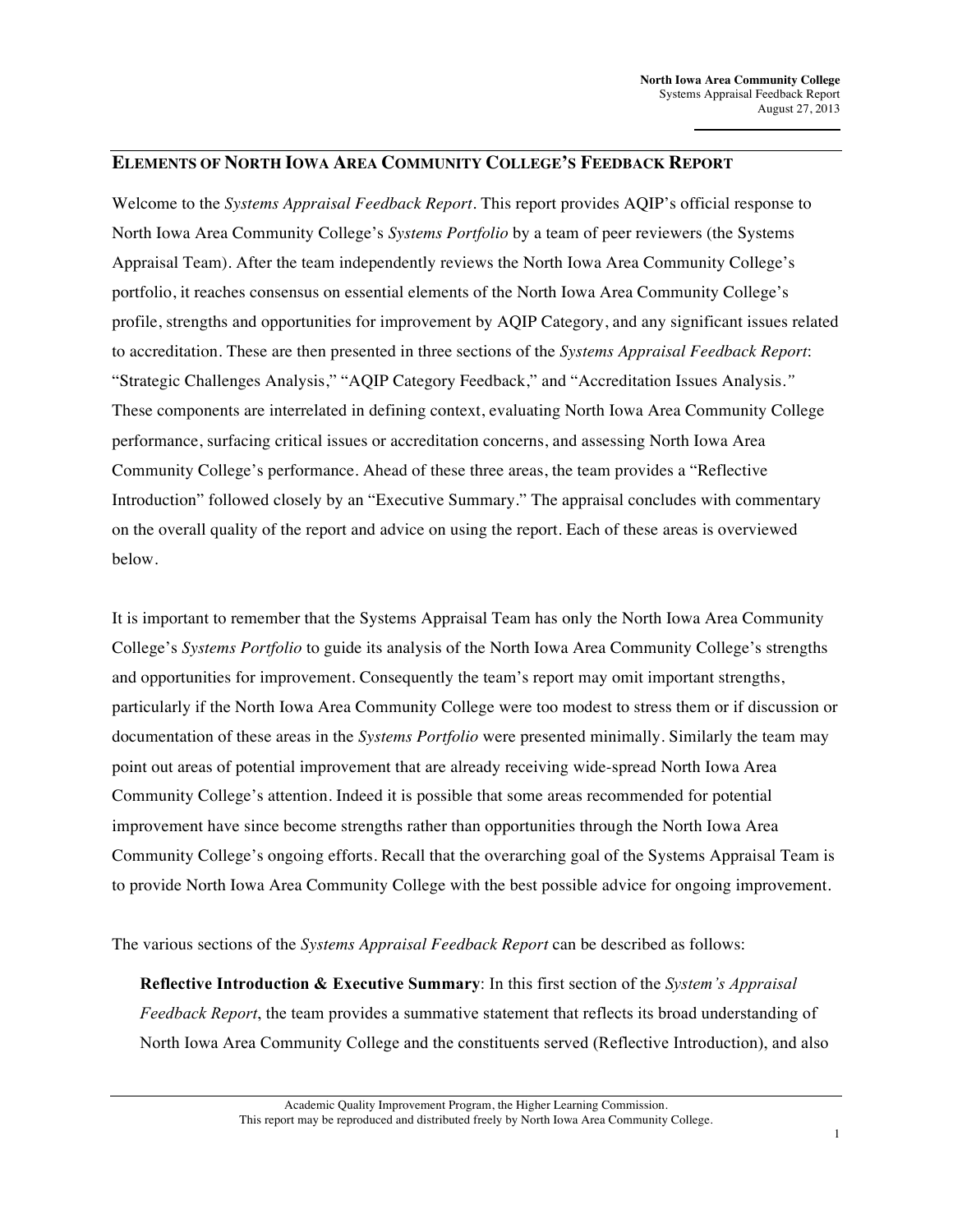the team's overall judgment regarding North Iowa Area Community College's current performance in relation to the nine AQIP Categories (Executive Summary). In the Executive Summary, the team considers such factors as: robustness of process design; utilization or deployment of processes; the existence of results, trends, and comparative data; the use of results data as feedback; and systematic processes for improvement of the activities that each AQIP Category covers. Since North Iowa Area Community College is complex, maturity levels may vary from one Category to another.

**Strategic Challenges Analysis:** Strategic challenges are those most closely related to North Iowa Area Community College's ability to succeed in reaching its mission, planning, and quality improvement goals. Teams formulate judgments related to strategic challenges and accreditation issues (discussed below) through careful analysis of the Organizational Overview included in the North Iowa Area Community College's Systems Portfolio and through the team's own feedback provided for each AQIP Category. These collected findings offer a framework for future improvement of processes and systems.

**AQIP Category Feedback:** The *Systems Appraisal Feedback Report* addresses each AQIP Category by identifying (and also coding) strengths and opportunities for improvement. An **S** or **SS** identifies strengths, with the double letter signifying important achievements or capabilities upon which to build. Opportunities are designated by **O**, with **OO** indicating areas where attention may result in more significant improvement. Through comments, which are keyed to the North Iowa Area Community College's Systems Portfolio, the team offers brief analysis of each strength and opportunity. Organized by AQIP Category, and presenting the team's findings in detail, this section is often considered the heart of the *Feedback Report*.

**Accreditation Issues Analysis:** Accreditation issues are areas where North Iowa Area Community College may have not yet provided sufficient evidence that it meets the Commission's *Criteria for Accreditation*. It is also possible that the evidence provided suggests to the team that the North Iowa Area Community College may have difficulties, whether at present or in the future, in satisfying the *Criteria*. As with strategic challenges, teams formulate judgments related to accreditation issues through close analysis of the entire Systems Portfolio with particular attention given to the evidence that the North Iowa Area Community College provides for satisfying the various core components of the *Criteria*. For purposes of consistency, AQIP instructs appraisal teams to identify any accreditation issue as a strategic challenge as well.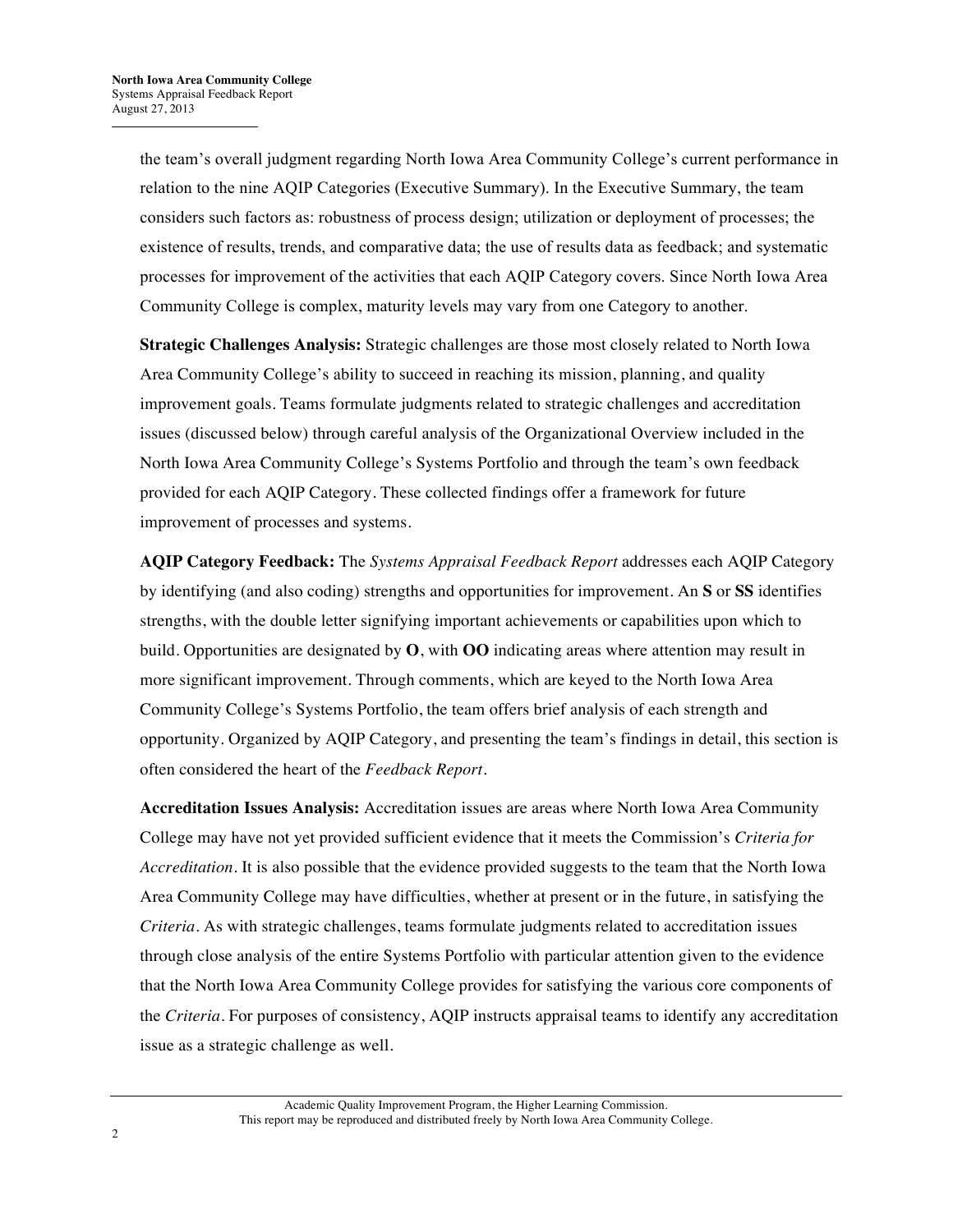**Quality of Report & Its Use:** As with any institutional report, the *Systems Portfolio* should work to enhance the integrity and credibility of the organization by celebrating successes while also stating honestly those opportunities for improvement. The *Systems Portfolio* should therefore be transformational, and it should provide external peer reviewers insight as to how such transformation may occur through processes of continuous improvement. The AQIP Categories and the Criteria for Accreditation serve as the overarching measures for the North Iowa Area Community College's current state as well as its proposed future state. As such, it is imperative that the *Portfolio* be fully developed, that it adhere to the prescribed format, and that it be thoroughly vetted for clarity and correctness. Though decisions about specific actions rest with North Iowa Area Community College following this review, AQIP expects every North Iowa Area Community College to use its feedback to stimulate cycles of continual improvement and to inform future AQIP processes.

#### **REFLECTIVE INTRODUCTION AND EXECUTIVE SUMMARY FOR NORTH IOWA AREA COMMUNITY COLLEGE**

The following consensus statement is from the System Appraisal Team's review of the North Iowa Area Community College's *Systems Portfolio Overview* and its introductions to the nine AQIP Categories. The purpose of this reflective introduction is to highlight the team's broad understanding of the North Iowa Area Community College, its mission, and the constituents that it serves.

• *Overall: NIACC has been accredited since 1919 and recently was approved as an AQIP school,*  leading to the formation of the AQIP Quality Council, completing its first strategy forum in 2010.

*NIACC serves over 3,700 students each year at its main campus and six education centers. NIACC offers AA, AS, AAS, AS in Business, and General Studies and has 40 formal articulation agreements with four-year colleges and universities. NIACC employs 227 full-time employees, including 81 fulltime faculty.*

*Seven campuses with a total of 3,700 students suggest there are some very small campuses/education centers. NIACC has over 40 articulation agreements with 4-year institutions to ensure smooth transfers and nearly all technical programs are transferable. The items listed in the "Keeping NIACC First In…Education, Leadership and Partnership" are very forward thinking.*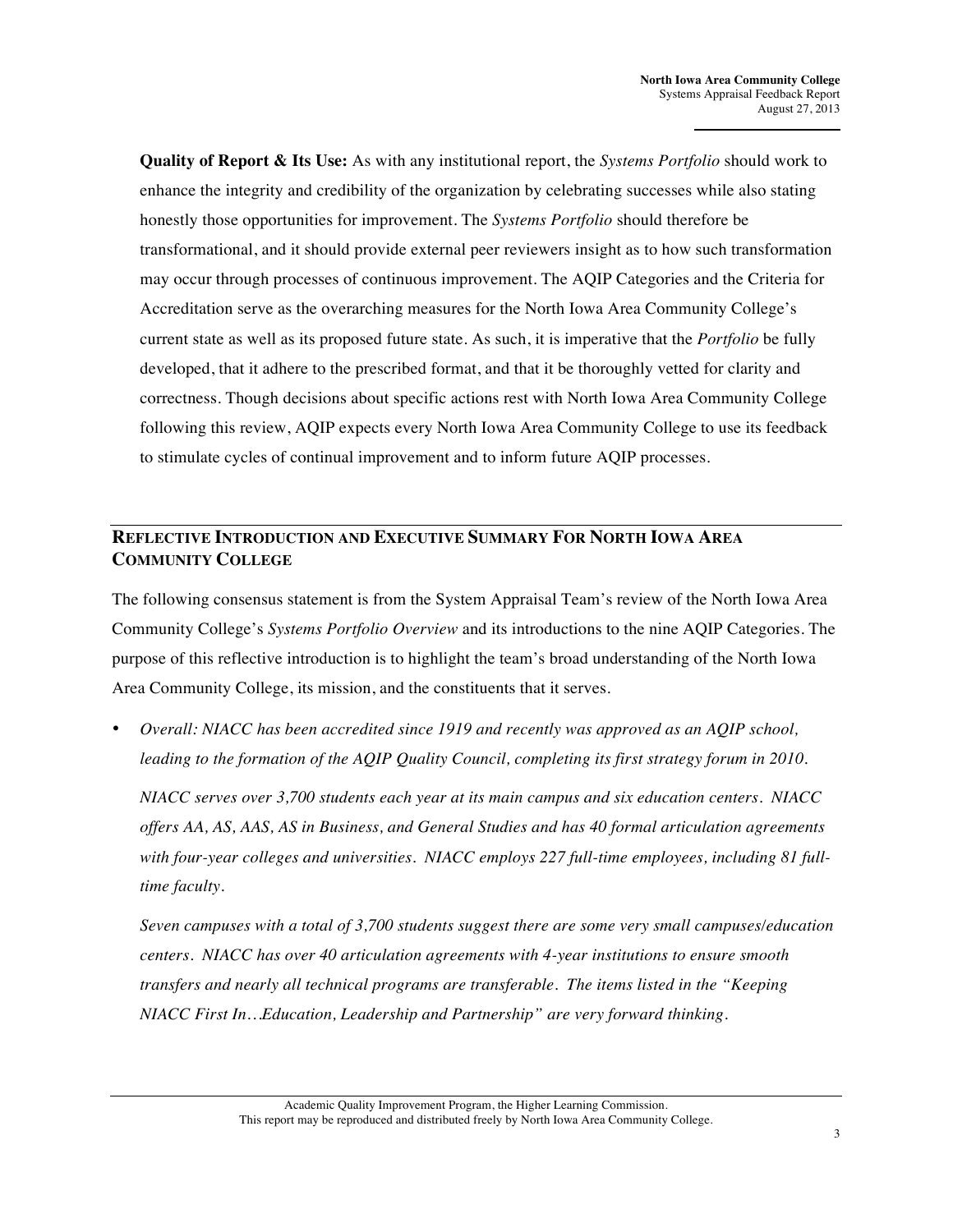*The institution quickly identified areas for improvement and developed actions plans for a variety of "quick fixes," putting the institution in the position of posting some easy wins in the area of quality improvement. The institution's commitment to its continuous improvement is noted in its sequence of action projects (for enrollment management and General Education assessment) that are logical next steps to work already completed.*

*The team noted on NIACC's website that there is a presidential search underway.*

The following are summary comments on each of the AQIP Categories crafted by the Appraisal Team to highlight **North Iowa Area Community College's** achievements and to identify challenges yet to be met.

• Category 1: NIACC's eight learning objectives (Communication and Interpersonal Skills, Quantitative Skills, Critical Thinking, Information Literacy, Technological Skills, Global Awareness, Aesthetics, and Scientific Inquiry) are addressed in each program. NIACC requires each course to address two or more of the identified eight General Education outcomes. The eight General Education learning objectives are then aligned with various program accreditation requirements.

The institution identifies areas for improvement consistent with efforts already underway. Of note are plans to implement a Foundations of Excellence course and a review of its foundational reading, writing, and math sequences. Noted is the institution's awareness of the opportunity to develop systems for monitoring its effectiveness through access to readily retrievable data which would support data-driven decision-making. A system does exist to review two General Education outcomes each year. NIACC recognizes the need for data dashboards so that data is readily available and change is easy to visualize. NIACC has also identified the need for an institutional researcher, as well as the need to have more accessible data to drive improvement processes.

• Category 2: The institution is mission-driven and emphasizes economic development as a key component of its commitment to the community it serves. The strategic plan and budgetary resources are aligned with this mission. The institution is positioned to be a significant partner in their community and region with a focus on economic development through entrepreneurship and small business development. NIACC has established recognized processes in their Continuing Education and Economic Development branches and the John Pappajohn Entrepreneurial Center (JPEC).

NIACC was rated  $16<sup>th</sup>$  in the nation for having the largest community college endowment.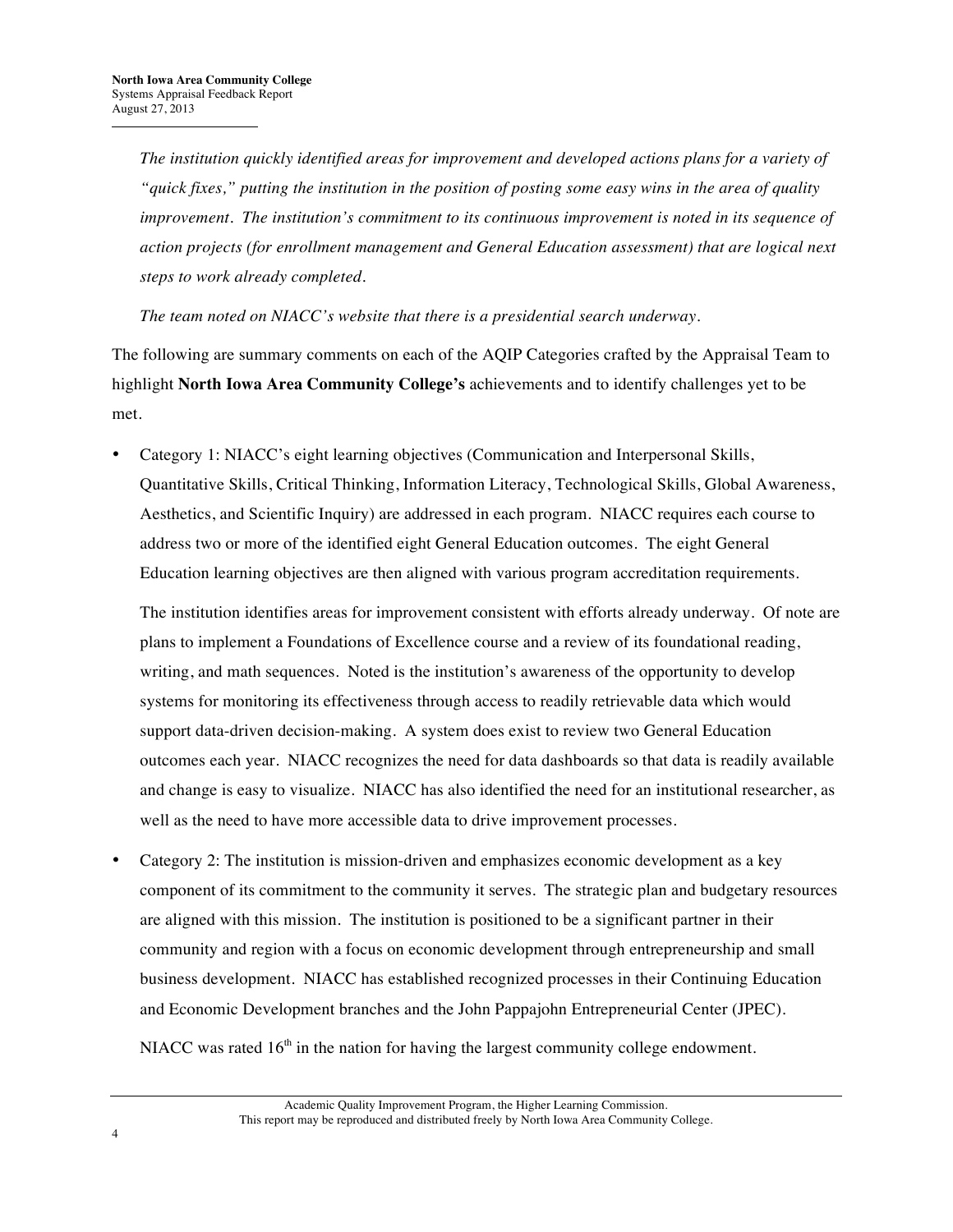NIACC recognizes that it must collect input from its stakeholders in a consistent manner and then analyze this input to plan positive change. Opportunities exist to improve the decision-making process through development of effective means for data and feedback collection. The addition of an institutional researcher is intended to meet this need.

• Category 3: NIACC does use assessment tools (internal and third-party) to measure the changing needs of its stakeholders. Data retrieved from those assessments are used to drive the decisionmaking process for the College. NIACC also has close relationships with high schools, businesses and industry partners. The College aligns needs identified through the assessments with the strategic plan and to direct resource allocation.

Although NIACC administers annual satisfaction surveys, the College is not able to access the survey results due to lack of a repository for the data which prevents the use of the survey data. The institution's effort to develop systems supporting this process remains an opportunity for improvement.

• Category 4: NIACC maintains an annual negotiation process for all employee categories and administration. NIACC employees' annual evaluations are directly linked to the institutions' strategic goals. Employees' position descriptions are reviewed and updated annually.

The institution's commitment to Valuing People is evidenced by its recognition in 2010 by The Chronicle of Higher Education as a great place to work. Indications are that positive systems are in place at the human resources level; however, opportunities for developing methods to measure the effectiveness of those systems exist.

• Category 5: NIACC has aligned leading and communicating at all levels of the College through a system of department goals, action strategies, and budget. Initiatives are purposeful and linked to the College's overall vision and strategic priorities.

NIACC acknowledges an attempt to shift from communicating reactively to leading proactively from a position that reflects an alignment of its mission, goals, and values. The shared governance of the College provides many opportunities for employees to engage in setting the direction of the College and seeking future opportunities. Shared governance and employee meetings facilitate employee engagement; however, the opportunity to develop systematic, transparent, and effective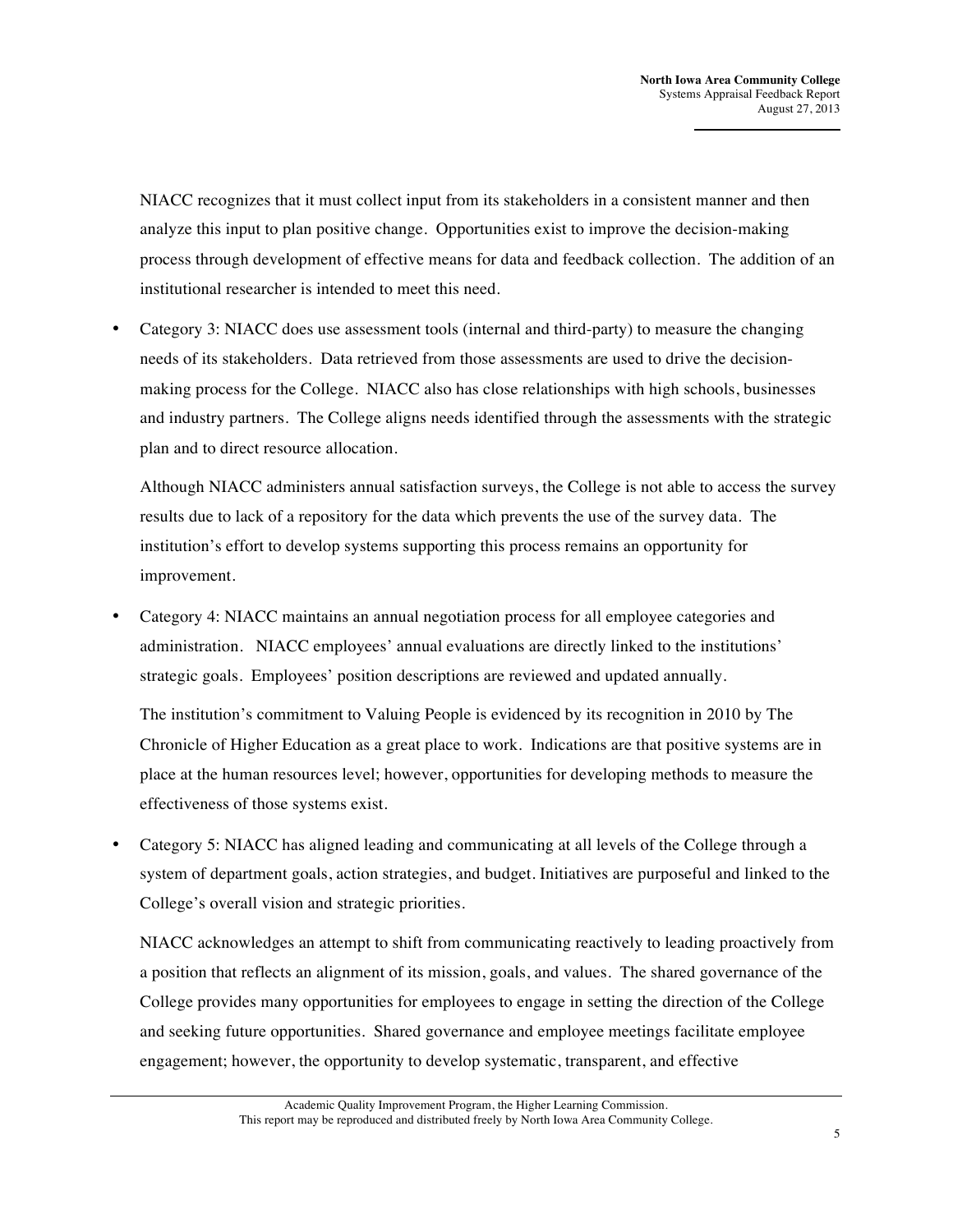communication strategies is on the institution's agenda. NIACC may improve internal communication through the creation and use of an intranet system.

• Category 6: The institution relies on its strategic planning process to organize the means by which it supports its operations, aligns its resources, and measures its progress. NIACC employs several surveys for more than one year including CCSSE and IPEDS to incorporate data for comparisons to previous years.

NIACC holds Cracker Barrel open meetings four times a year allowing faculty and staff to meet with the President to lean about current happenings around campus. However, it is not clear if these Cracker Barrel meetings occur at each of the seven campuses.

NIACC reviews facilities and infrastructure to ensure the development of progressive classrooms and provide resources to students and the public. A review of services and their quality is continually assessed. A systematic process is in place to continue to develop the alignment of institutional and department goals.

• Category 7: NIACC developed Key Performance Indicators and performance benchmarks in 2012. The institution's commitment to Measuring Effectiveness is evidenced by its recent contractual relationship with Ellucian Colleague, a data service company.

NIACC now links AQIP, Foundations of Excellence, and the Student Success and Completion Plan to their strategic plan. A systematic approach to the use of data, accessibility to data, and transparency of data are opportunities for improvement in this category.

• Category 8: The philosophy of continuous quality improvement has been embraced by the institution as evidenced by its move to AQIP and subsequent development of action projects. NIACC established a new quality improvement committee, the AQIP Quality Council, which is charged with integrating CQI throughout the institution. NIACC feels that it has progressed to a maturity level of aligning improvement initiatives with the strategic plan and AQIP Categories.

Formerly, decisions were reactive and the commitment to an integrated, aligned approach to decisionmaking represents a more strategic response to the institution's progress. Management of multiple, and competing, priorities serves as the institution's main opportunity in this area. NIACC has focused previous attention on improving at the college level, now it should give attention to guiding individual employees toward improving personal outcomes.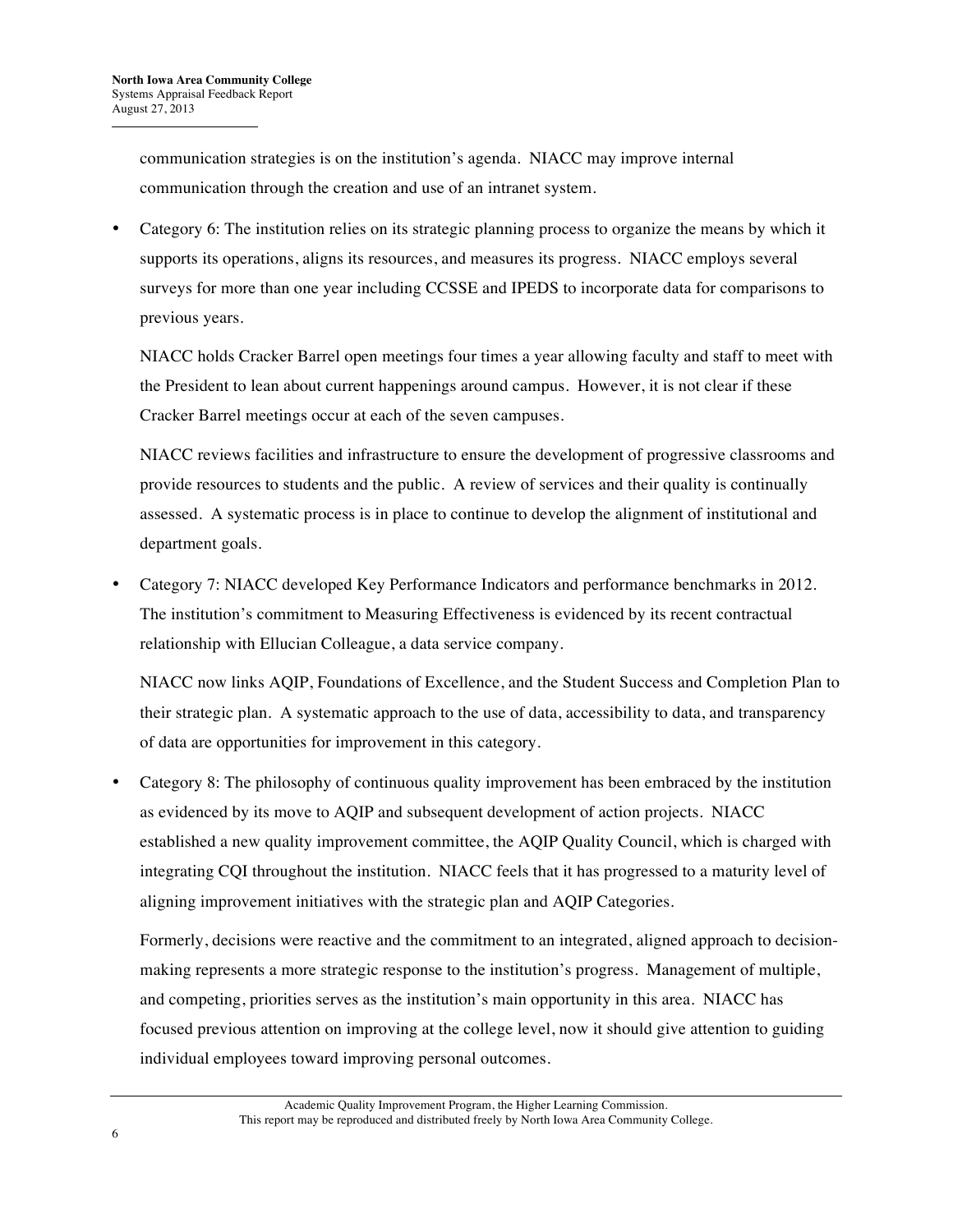• Category 9: NIACC has a long history of building collaborative relationships. As a rural, relatively small community college with limited resources, building collaborative partnerships is one of the ways NIACC can meet the ever-changing needs of the communities it serves. The institution values collaborative relationships as evidenced by the inclusion of partnerships in both the mission statement, to "enhance the quality of life for people of North Iowa" and their strategic planning process that calls for NIACC to be first in partnerships.

The institution views itself as mature in this category and plans to integrate its commitment to collaborative relationships throughout its operations.

Note: Strategic challenges and accreditation issues are discussed in detail in subsequent sections of the *Systems Appraisal Feedback Report*.

#### **STRATEGIC CHALLENGES FOR NORTH IOWA AREA COMMUNITY COLLEGE**

In conducting the Systems Appraisal, the Systems Appraisal Team attempted to identify the broader issues that would seem to present the greatest challenges and opportunities for the North Iowa Area Community College in the coming years. These areas are ones that the North Iowa Area Community College should address as it seeks to become the North Iowa Area Community College it wants to be. From these the North Iowa Area Community College may discover its immediate priorities as well as shaping strategies for long-term performance improvement. These items may also serve as the basis for future activities and projects that satisfy other AQIP requirements. The team also considered whether any of these challenges put the North Iowa Area Community College at risk of not meeting the Commission's *Criteria for Accreditation*. That portion of the team's work is presented later in this report.

Knowing that **North Iowa Area Community College** will discuss these strategic challenges, give priority to those it concludes are most critical, and take action promptly, the Systems Appraisal Team identified the following:

• As NIACC searches for a new president the College will need to reaffirm its commitment to AQIP.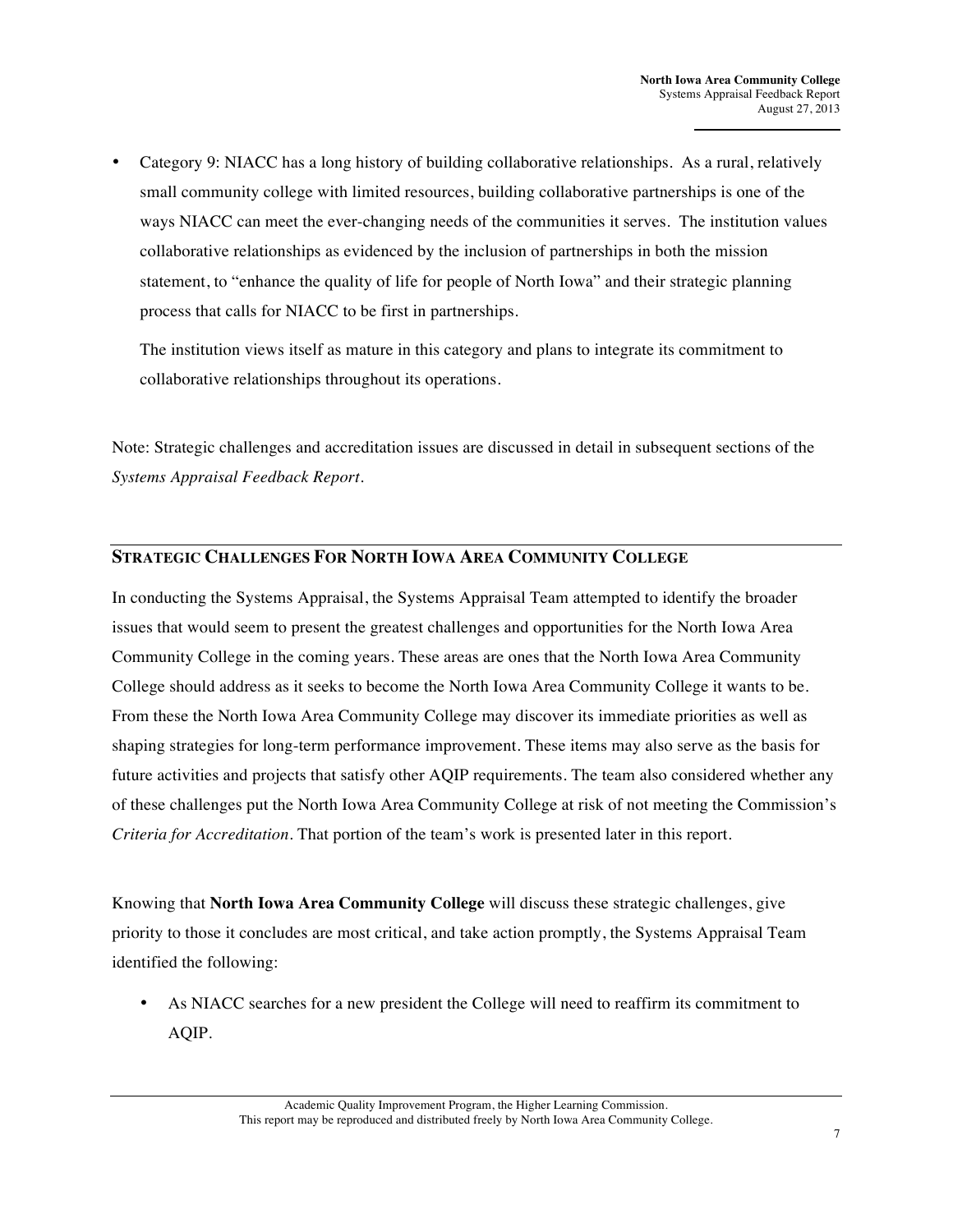- Evidence concerning success of transfer students is lacking. The articulation agreements mentioned in the Systems Portfolio provide NIACC an opportunity for collecting data on the success of its graduates.
- Enrollment goals are not clear at the institution and program level. Targets for retention and completion are not evident, even though there was an Action Plan to identify them. The College's program review process also provides an opportunity for reporting of enrollment and retention results.
- Commitment to a multi-cultural perspective is not clear in the curriculum or strategic plan. There is no mention of the work of the Diversity and the Global Diversity Committees even though they are mentioned in Category 8.
- Assessment results for general education are not provided for each of the general education outcomes. The portfolio mentions a general education outcomes assessment process, but no results were provided.
- Results for each category are lacking. Data are collected, but not presented. Disaggregated data for student and external stakeholder groups are also not provided. The institution needs to show ongoing commitment for providing results and analysis of comparisons and trends. The addition of an institutional researcher mentioned throughout the portfolio may help with this commitment. The portfolio suggests that the College is data rich and information poor.

#### **AQIP CATEGORY FEEDBACK**

In the following section, the Systems Appraisal Team delineates North Iowa Area Community Collegeal strengths along with opportunities for improvement within the nine AQIP Categories. As explained above, the symbols used in this section are **SS** for outstanding strength, **S** for strength, **O** for opportunity for improvement, and **OO** for outstanding opportunity for improvement. The choice of symbol for each item represents the consensus evaluation of the team members and deserves the North Iowa Area Community College's thoughtful consideration. Comments marked **SS** or **OO** may need immediate attention, either to ensure the North Iowa Area Community College preserves and maximizes the value of its greatest strengths, or to devote immediate attention to its greatest opportunities for improvement.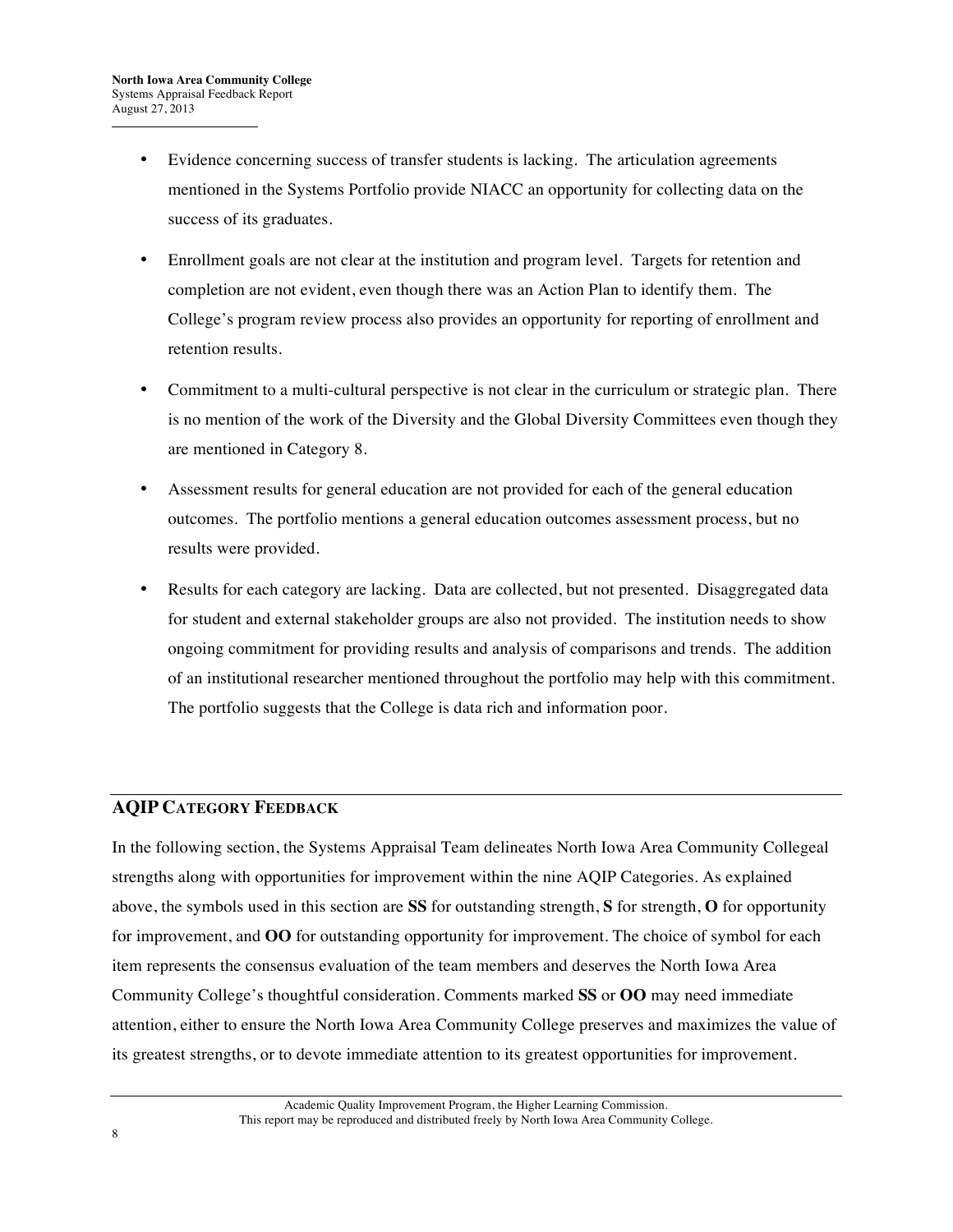*AQIP Category 1: Helping Students Learn:* This category identifies the shared purpose of all higher education organizations and is accordingly the pivot of any North Iowa Area Community College analysis. It focuses on the teaching-learning process within a formal instructional context, yet it also addresses how the entire North Iowa Area Community College contributes to helping students learn and overall student development. It examines the North Iowa Area Community College's processes and systems related to learning objectives, mission-driven student learning and development, intellectual climate, academic programs and courses, student preparation, key issues such as technology and diversity, program and course delivery, faculty and staff roles, teaching and learning effectiveness, course sequencing and scheduling, learning and co-curricular support, student assessment, measures, analysis of results, and efforts to continuously improve these areas. The Systems Appraisal Team identified various strengths and opportunities for **North Iowa Area Community College** for Category 1.

*NIACC has established general education learning outcomes and each program has learning outcomes with the Education Effectiveness Committee responsible for assessment and reporting results. However, assessment results are not reported for the general education or program learning outcomes. Identifying benchmarks or targets for learning outcomes results may help with the reporting of assessment results and identifying strengths and opportunities for improvement in the processes for Helping Students Learn. Communicating the results of the College's involvement with the Gardner Institute of Excellence may help the College identify evidence for opportunities for improvement.*

**1P1, S.** Faculty developed the eight general education learning outcomes requiring 40 semester hour credits. The general education program is aligned with the College's mission, vision, and core values and was approved by the Board of Directors. NIACC established the Educational Effectiveness Committee (EEC) which instituted faculty measuring two College learning objectives each year and piloting an undergraduate research conference to elevate outcomes.

**1P2, S.** NIACC has a strong process in place to ensure that specific program learning objectives reflect the requirements of a variety of stakeholders. NIACC developed a Continuous Quality Improvement (CQI) initiative that oversees the College Assessment Plan including the faculty's voluntary use of their "Classroom Research Outcomes Report" that describes the Deming cycle for each course.

All programs are reviewed on a rotating basis every five years to determine specific program learning objectives. Occupational programs also receive guidance from local advisory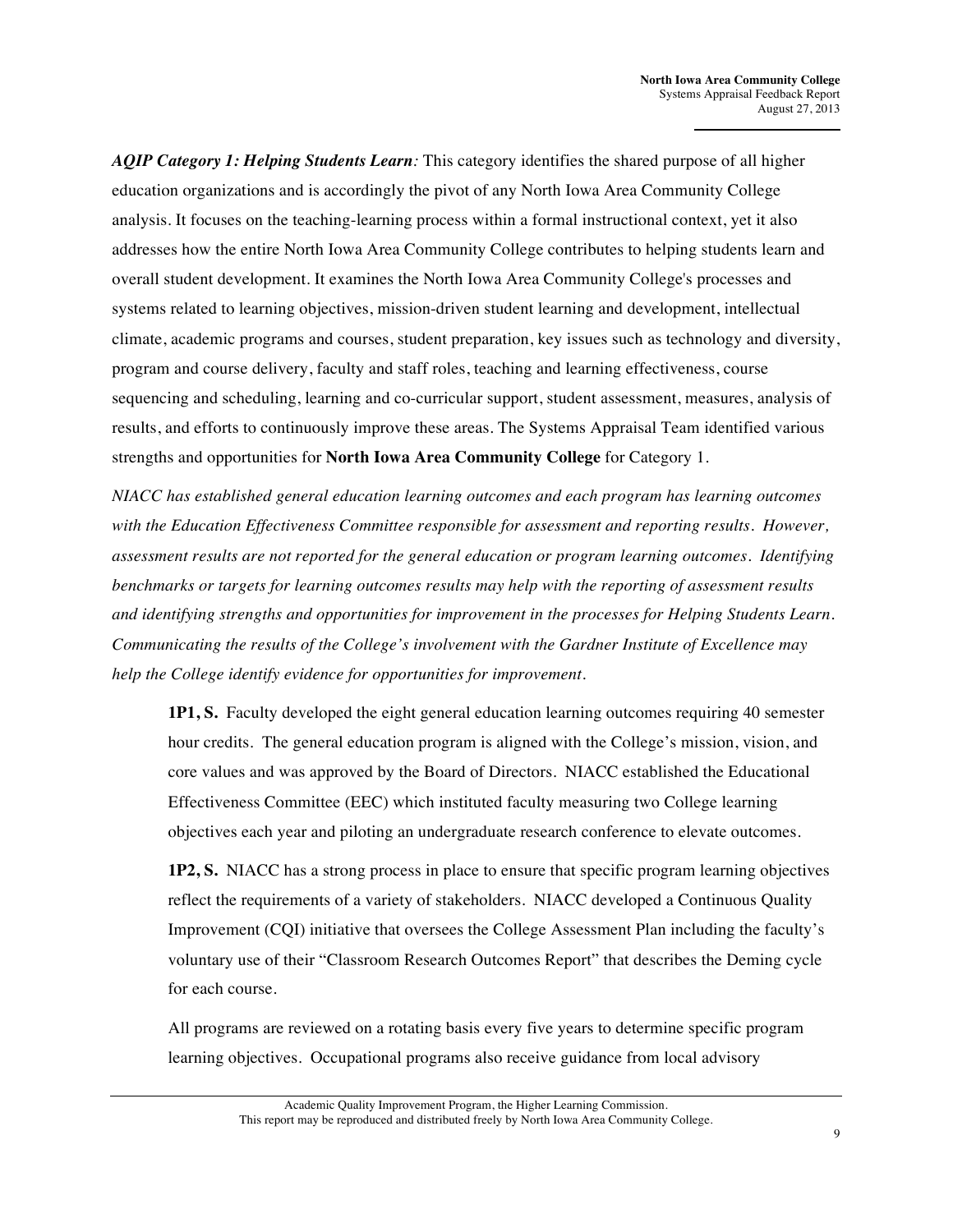committees. The data collected from these two sources is used to change pedagogy, revise curriculum, deliver and support learning systems, revise admission requirements as needed, and develop budgets.

**1P8, S.** NIACC has a systematic process to identify and support underprepared students in programs and courses. NIACC incorporates a number of proficiency assessments and evaluations to assess and address the needs of underprepared students. Additionally, NIACC has developed a variety of resources for underprepared students to include formal programs on adult literacy, remedial writing, reading, math, computer and study skills, career counseling, advising, and tutoring exemplifying a focus on student learning.

**1P10, O.** NIACC recognizes that a majority of its students are commuters, yet does not provide a ride-share board, or electronic method that would allow commuting students to engage in conversation or provide input (to administration) for additional services that could support retaining this diverse group of students. NIACC has the opportunity to expand their definitions of subgroups beyond students with disabilities, seniors and commuters so that curriculum and cocurricular program planning and learning outcomes may be enhanced for many students in alternative subgroups.

**1P11, S.** NIACC has established processes and procedures that communicate the expectations for effective teaching and learning to faculty and staff. These procedures include specific training and mastery demonstration in pedagogy and contextual knowledge for faculty. An annual Quality Faculty Plan for full-time and adjunct faculty documents effectiveness in teaching methodology and student learning, content expertise, and College and community service. Faculty development is supported through the Center for Excellence in Teaching and Learning. Career and Technical programs utilize specialized accrediting agencies' criteria to define, document and communicate teaching effectiveness and learning. Faculty and student research is encouraged and an IRB reviews research proposals to ensure protection of human subjects.

**1P16, OO.** NIACC has the opportunity to expand processes to demonstrate how it aligns cocurricular activities with the College's mission. Table 1.3 is not clear as to the alignment between learning outcomes and the clubs and student organizations. A better alignment provides an opportunity for NIACC to develop an assessment process to determine if the clubs and student organizations are contributing to NIACC's learning outcomes.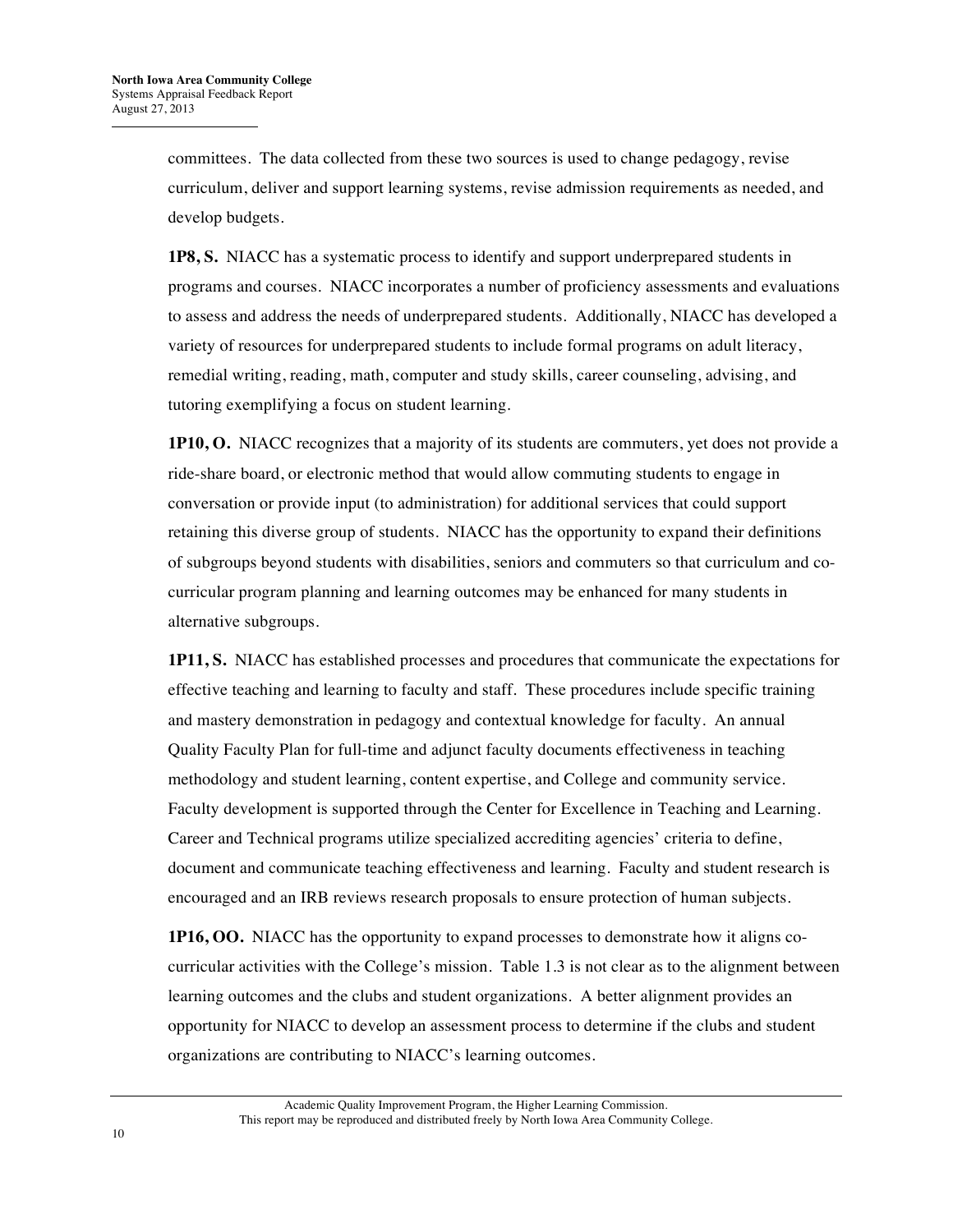**1R1, OO.** NIACC has the opportunity to include the posters and other measures from 1P1 in the description of which data types are collected and analyzed for student learning. Although grades are compiled and reviewed regularly, it is not clear how this analysis is coordinated with the assessment process described in 1P1 and 1P2. It is also not clear how the analysis of grades or other alternative assessments (e.g. job placement, external licensure and certification pass rates, etc.) are integrated into the assessment culture.

**1R2, OO.** NIACC has the opportunity to report detailed data on student learning and development outcomes. Although an assessment process for general education is outlined in 1P1 and 1P2, no results are reported. It is also not clear how the results of student learning for general education outcomes are assessed by the VALUE rubrics.

**1I1, OO.** Though NIACC reports improvements for transfer degree seeking students, NIACC has the opportunity to elaborate upon the improvement plan from the Foundation for Excellence and general planning ideas for alternative methods of student engagement in learning. NIACC has identified the need to improve communication of assessment results for the general education learning outcomes. The EEC has the opportunity to improve the assessment process by considering the alignment of the communication with professional development activities and the institution's strategic planning. Although the process described in 1P2 is relatively recent, establishing time frames across an academic year may help EEC determine the timing for communicating the assessment results. The EEC also has the opportunity to develop a formal evaluation process for the learning outcomes embedded in co-curricular programs.

*AQIP Category 2: Accomplishing Other Distinctive Objectives:* This category addresses the processes that contribute to the achievement of the North Iowa Area Community College's major objectives that complement student learning and fulfill other portions of its mission. Depending on the North Iowa Area Community College's character, it examines the North Iowa Area Community College's processes and systems related to identification of other distinctive objectives, alignment of other distinctive objectives, faculty and staff roles, assessment and review of objectives, measures, analysis of results, and efforts to continuously improve these areas. The Systems Appraisal Team identified various strengths and opportunities for **North Iowa Area Community College** for Category 2.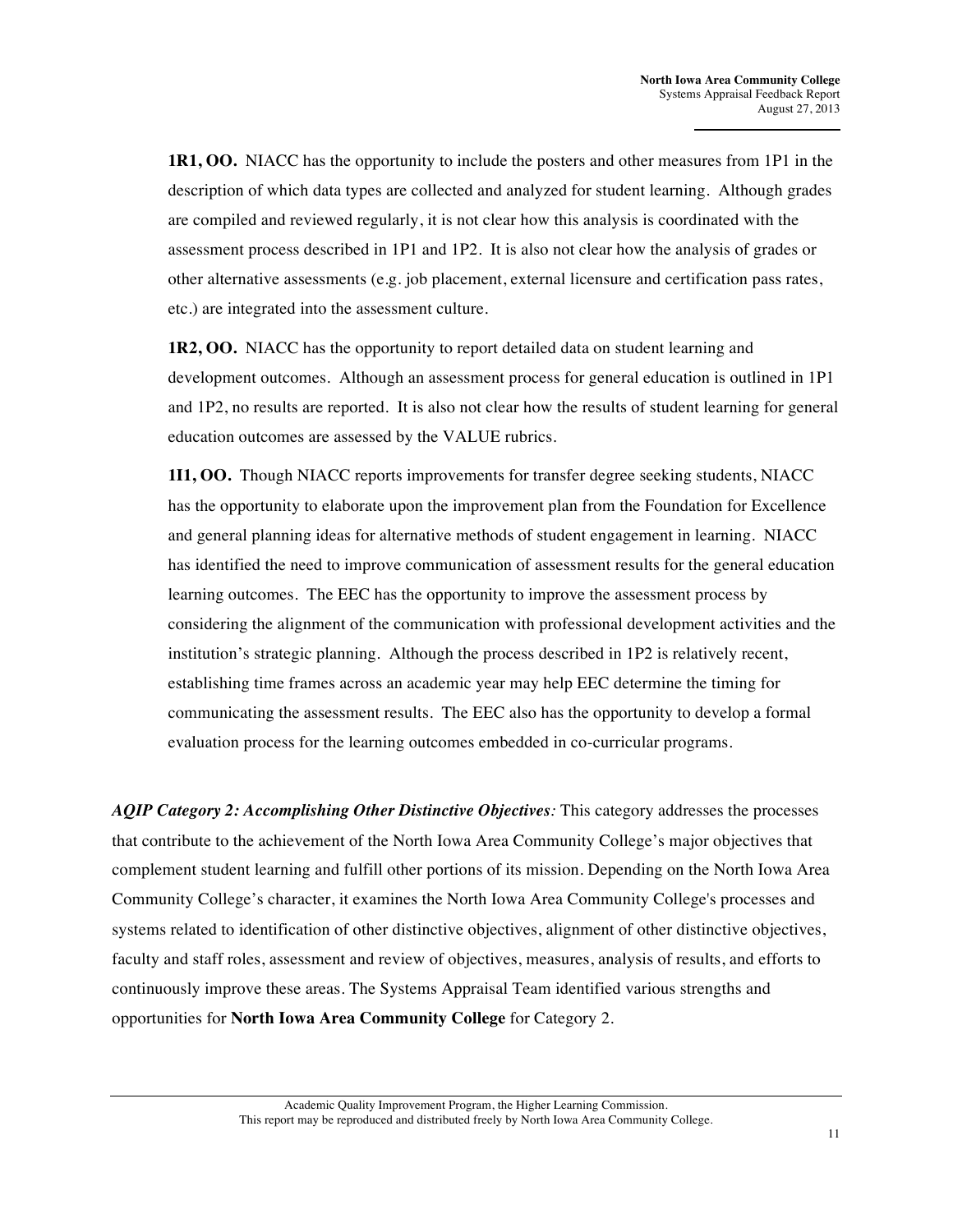*NIACC has identified five primary objectives for non-instructional processes. The College ties improvement for other distinctive objectives to the annual operational planning, implementation, assessment, and improvement process by examining the success of internal processes and performance through the ongoing review of goals, strategies, and measures. External stakeholders are involved in the review of the primary objectives and the review is integrated into the strategic planning process. Results are positive for fund raising and job training although continuing education enrollment indicates a decline. Comparing results to benchmarks or best-in-class institutions may help NIACC identify high performing processes and stretch targets for processes needing improvement to assure the continuous quality improvement culture.* 

**2P1, S.** NIACC has a well-designed approach to meet non-instructional needs of internal and external stakeholders through a process that resulted in operationalized objectives supporting the College's strategic plan. Table 2.1 outlines five primary objectives for non-instructional processes and the supporting activities or departments responsible for meeting the objectives. Plans are reviewed each fall for progress and each spring to determine if outcomes are being met.

**2P2, S.** External stakeholders are engaged in determining NIACC's non-instructional other distinctive objectives through advisory boards and councils and the College's Business Partnership consortium. Each division has boards and councils that include external stakeholders as members.

**2P3, S.** NIACC communicates regularly with their stakeholders through a variety of methods, i.e. mailed written communication, email, social media, advisory board meetings (such as the JPEC Advisory Board, the Foundation Board and the Alumni Board), community forums, the InTouch magazine published by the College, and the Entrepreneurial Edge newsletter. NIACC noted their work with the City Council in Mason City as an example in this area. NIACC is doing a great job in meeting business and industry needs through programs such as this as well as the John Pappajohn Entrepreneurial Center.

**2P4, S.** Assessment and review of the objectives listed in Table 2.1 occurs through the College's operational planning process for all areas of the College. The goals are also reviewed to ensure alignment with the Strategic Plan. Advisory Boards and other external stakeholders are involved in the review process and the goals are approved by the President's Council and the NIACC Board of Directors.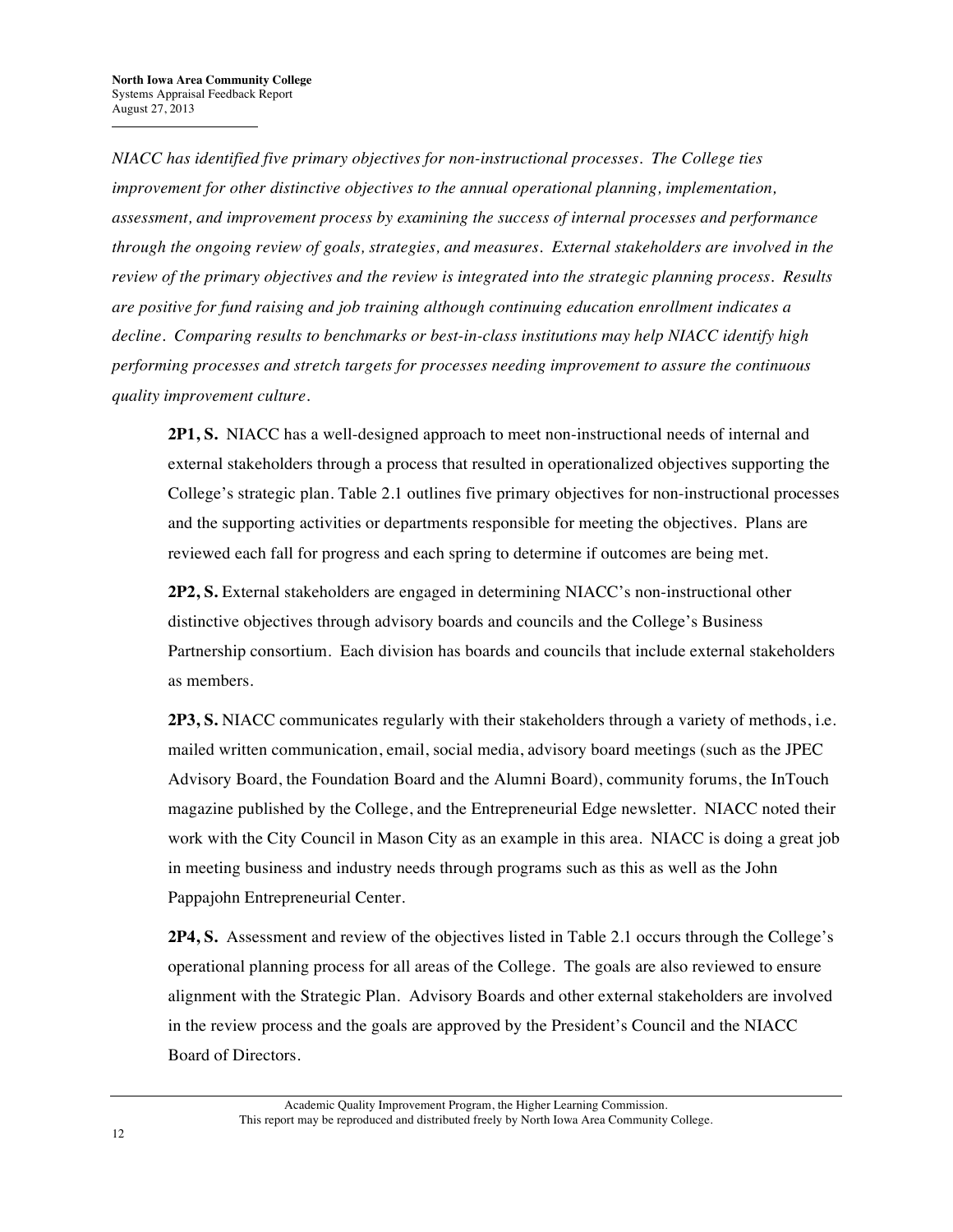**2P5, S.** NIACC employs a process for determining faculty and staff needs to address objectives including staff observations and JPEC designing a plan to determine resource needs. The areas of the College responsible for corporate training, continuing education, institutional advancement, and the John Pappajohn Entrepreneurial Center bring forward objectives, strategies, and desired outcomes through the annual operational planning process in support of the strategic plan.

**2P6, S.** Administrators responsible for other distinctive objectives review plan progress regularly with staff and the President every six weeks. If there is a question of faculty or staff needs, these changes are reviewed with the president at that time.

**2R1, O.** NIACC has collected many data elements related to category 2, however, there is no explanation as to what the data is telling them and what improvements are being made based on the data provided in relationship to the objectives defined in 2P1. For example, an opportunity exists to fine-tune the reporting of results for exemplary customer service, program dollar utilization maximized, grants and foundation objectives, and other measures. Then NIACC could indicate how data is used to make improvements and provide more of an analysis. It is also unclear how NIACC incorporates the needs of external, business partners into their strategic and operational planning or what data are used to readjust the course of action if needed.

**2R2, O.** Although there are three years of results reported, NIACC has the opportunity to identify trends for key performance indicators. Fund raising and job training trends are positive for the four years while Continuing Education Division numbers indicate a decline since FY 2008 suggesting an opportunity for improvement. The number of e-partnerships produced by the John Papajohn Entrepreneurial Center dropped by over 1,000 from 2008 to 2012. Results for Institutional Advancement reveal a drop in overall dollars but an increase in the number of scholarship offered; the New Donor goal was exceeded for this past year; and the number of new businesses created with JPEC exceeded the previous year, by one for a total of 43.

**2R3, O.** NIACC has been recognized for high performance in entrepreneurship, amount of endowment, community involvement, and workforce development. Although NIACC indicates that there is comparative data with other Iowa institutions, none of these results are provided. The Annual Condition of Iowa's Community College published by the Iowa Department of Education, Bureau of Adult, Career and Community College Education provide comparative data,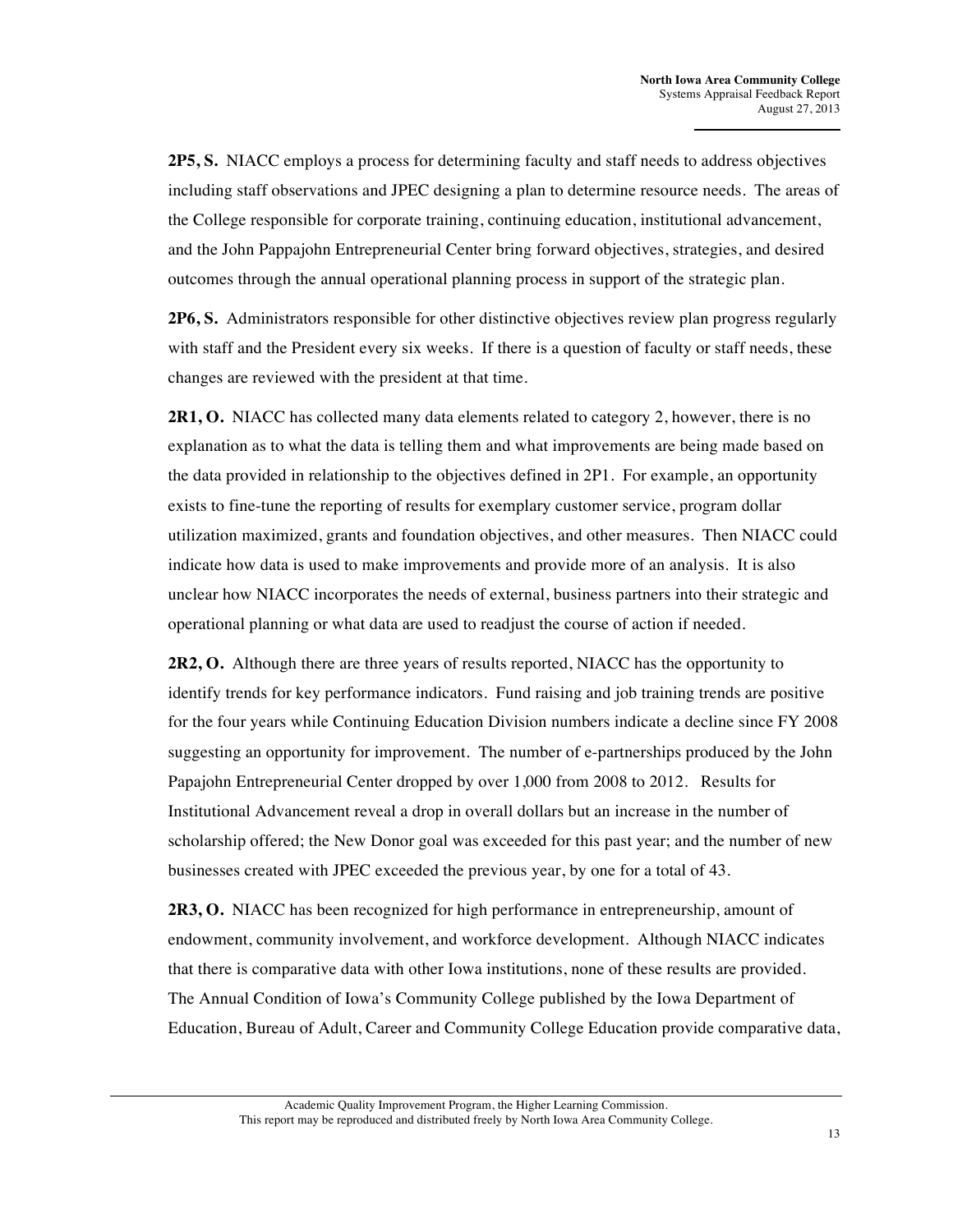but these data are not reported. Using these comparative data may help the College identify stretch targets for non-credit enrollments as this is one area showing a decline in 2R2.

**2I1, O.** NIACC has undertaken several improvements in its processes to Accomplish Other Distinctive Objectives. Using benchmarks and comparisons to identify improvement targets may help NIACC complete the continuous quality improvement cycle. The JPEC and Foundation are two operations that may serve as models for other departments at NIACC.

*AQIP Category 3: Understanding Students' and Other Stakeholders' Needs*: This category examines how your North Iowa Area Community College works actively to understand student and other stakeholder needs. It examines your North Iowa Area Community College's processes and systems related to student and stakeholder identification, student and stakeholder requirements, analysis of student and stakeholder needs, relationship building with students and stakeholders, complaint collection, analysis, and resolution, determining satisfaction of students and stakeholders, measures, analysis of results, and efforts to continuously improve these areas. The Systems Appraisal Team identified various strengths and opportunities for **North Iowa Area Community College** for Category 3.

*NIACC uses several national survey instruments to understand students and stakeholders needs. These instruments provide comparisons with peer institutions and best-in-class institutions, but these comparisons were not reported. Although the College writes that data retrieved from these assessments are used to drive decision making, it not clear what decisions were made (from the results), or how these instruments are systematically scheduled for administration. Developing a schedule of survey administration and using comparisons in reporting results may help NIACC in its analysis of results and therefore enable the College to assess whether improvements were made to improve student or stakeholder needs.* 

**3P1, O.** NIACC has a number of surveys that it administers to students, community members, employees, and employers to identify potential needs of student groups. Based on some of the survey results that are available, NIACC has developed 20 "Immediate Actions" to improve student retention, persistence and completion, but these are still under consideration (to act upon). An opportunity exists for a deliberative methodology to be put in place that allows for strategic use of materials in the decision-making process. The potential addition of an institutional researcher may help NIACC continue to grow in their data analysis.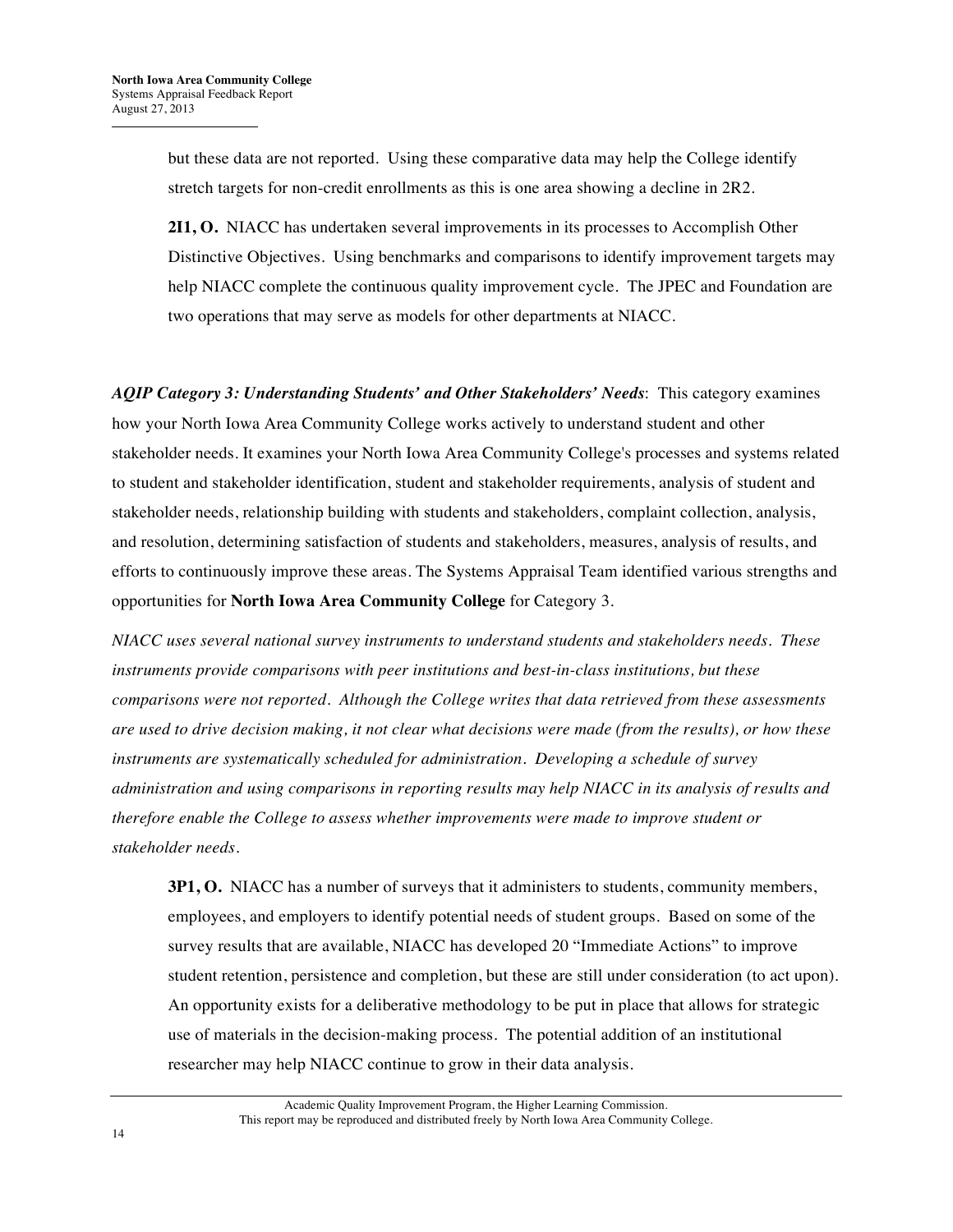**3P3, O.** Although NIACC uses a variety of surveys, focus groups, and listening processes, it is not clear how they are administered and analyzed systematically to identify changing needs of key stakeholders. NIACC says it will prioritize needs through a needs assessment, but does not describe what this encompasses. It is also not clear how results of surveys and other listening methods are integrated into the College's strategic planning process. A systematic process may help identify changing needs in a timely manner and better align data analysis with strategic and operational planning.

**3P4, S.** NIACC builds and maintains relationships with key stakeholders to identify regional needs and industry trends by the President, Vice Presidents, Academic Chairs, faculty and staff meeting regularly with their peers from other Iowa community colleges to share information, service on community boards, participation in civic and business organizations, involvement with government and industry boards and committees, and continuous work with Iowa Works in the identification, development, and expansion of training and educational resources for business, industry, and human services initiatives. NIACC may want to consider how community involvement could be leveraged more effectively if mechanisms for follow-up on individual participation were in place.

**3P6, O.** While NIACC has outlined policies and procedures for students to file complains (academic or otherwise), it is unclear how other internal stakeholders or external stakeholders can file complaints with the institution. Additionally, NIACC does not mention what is done with the complaints collected or how any actions are communicated to students or stakeholders.

**3R1, O.** NIACC relies heavily on broad-based assessment tools for measuring student satisfaction and additional localized assessment tools that measure stakeholder satisfaction. Table 3.1 provide results for student engagement with various student services, but no comparisons with national and cohort community colleges are provided as are reported for CCSSE items. Results with comparisons for each administration of the CCSSE, CCFSE, and SENSE, may provide NIACC with information to identify gaps and targets for quality improvement in its processes to meet student and stakeholders' needs. If the survey results are accessible so that systems can be developed that will contribute to the institution's ability to determine student and stakeholder needs at more complex and detailed levels.

**3R6, O.** The comparisons listed provide NIACC the opportunity to identify strengths and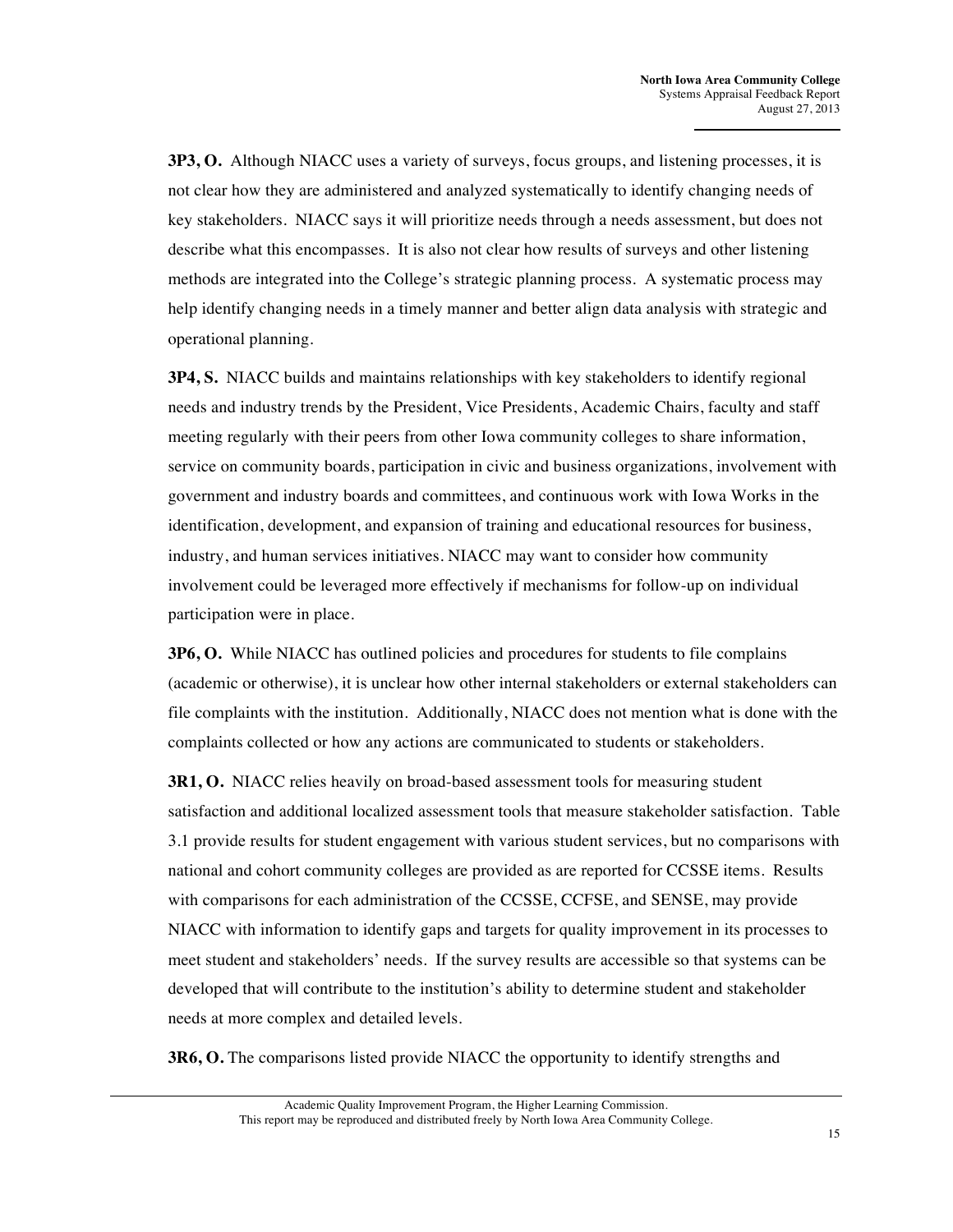opportunities for improvement in meeting student and stakeholder needs. Although the data are for one year, it can serve as a baseline to determine if strengths are maintained in subsequent years and opportunities for improvement are addressed.Also, NIACC may benefit by identifying specific targets and benchmarks it wishes to compare among similar and aspirant organizations.

**3I2, O.** Although the College shows a desire to collect data to identify students' and stakeholders' needs, the College recognizes the need to develop processes and systems. For NIACC to prioritize its needs for improvement it first must know what these needs are; the best way to do this is to assess the programs. Having an institutional researcher on staff, who can access the data gathered and present analysis back to the stakeholders might prove beneficial in selecting the processes and set targets for what needs to be improved the most.

*AQIP Category 4: Valuing People:* This category explores the North Iowa Area Community College's commitment to the development of its employees since the efforts of all faculty, staff, and administrators are required for North Iowa Area Community College's success. It examines the North Iowa Area Community College's processes and systems related to work and job environment; workforce needs; training initiatives; job competencies and characteristics; recruitment, hiring, and retention practices; work processes and activities; training and development; personnel evaluation; recognition, reward, compensation, and benefits; motivation factors; satisfaction, health and safety, and well-being; measures; analysis of results; and efforts to continuously improve these areas. The Systems Appraisal Team identified various strengths and opportunities for **North Iowa Area Community College** for Category 4.

*NIACC has a well-developed process for hiring new employees. NIACC has some well- developed processes for ensuring the health and safety of its employees, i.e. the Wellness program and certification as a Blue Zone employer in 2012. NIACC has instituted a Campus Climate Survey to report the results of valuing people. Opportunities exist to refine this measure and use other comparable measures for valuing people, in order to identify future areas for improvement and move further along the continuous improvement continuum.* 

**4P1, S.** NIACC has a clear process for identifying the required credentials and skills required for all open positions. NIACC takes the time to review the job description and qualifications on each open position and communicates the required credentials necessary to be successful in the job.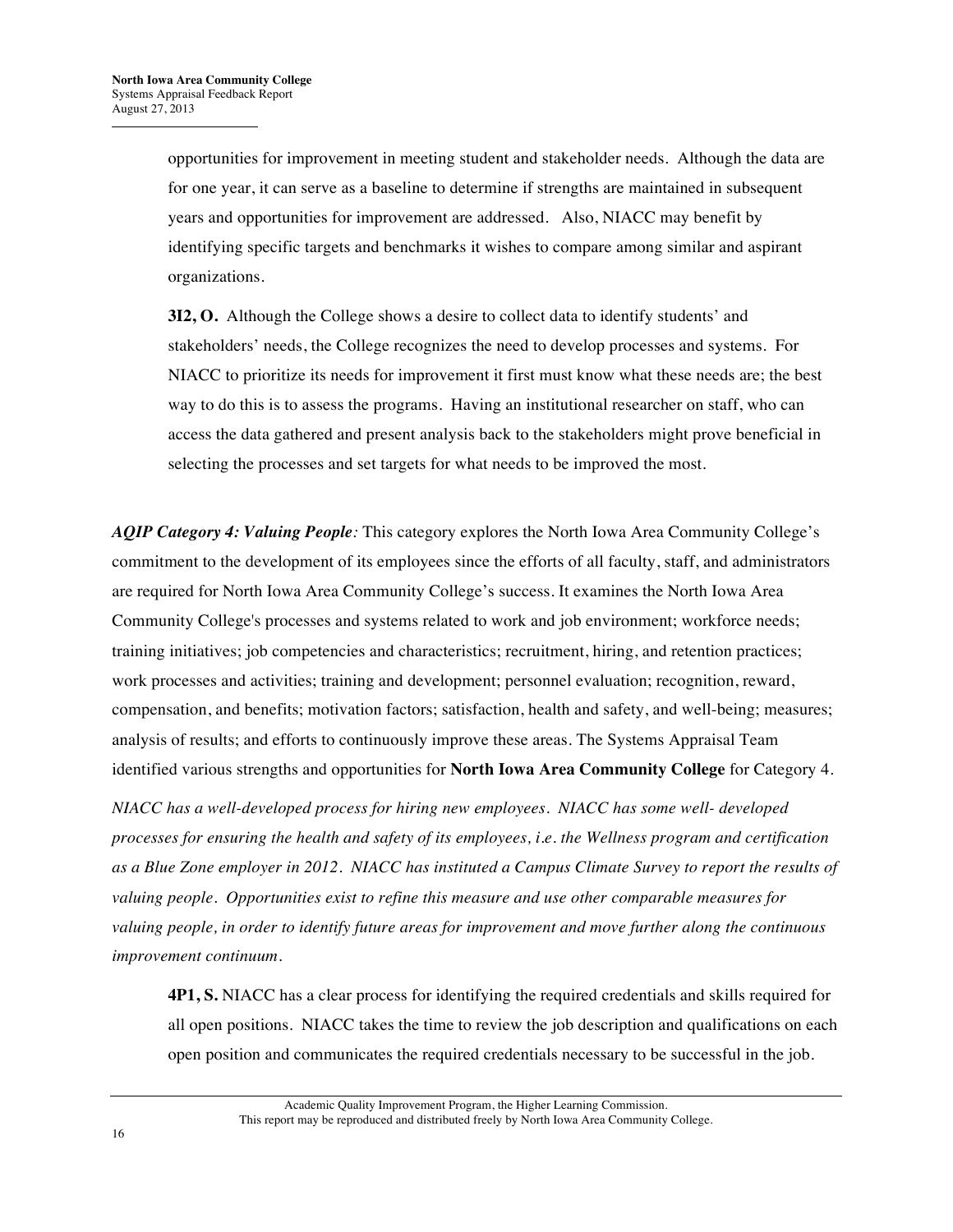Additionally, NIACC follows state and NACEP requirements for the hiring of faculty whether full-time or adjunct, or whether the faculty member is teaching concurrent enrollment courses.

**4P2, SS.** NIACC's process for hiring is consistent across the institution and the College seeks additional information from potential employees including answering current educational trend questions or teaching demonstrations. The process culminates with approval from the appropriate hiring supervisor and next level of supervisor before an offer is made.

**4P3, S.** NIACC recruits employees via the web, advertising locally, regionally and nationally as well as through appropriate organizations. Employees who are recruited and hired are retained by offering excellent benefits and wages including offering tuition reimbursement for employees who attend accredited institutions and for employees' dependents who earn credits offered through NIACC.

**4P4, S.** NIACC has a mentoring program for full-time faculty. The capstone of this effort is an anniversary meeting with the Vice President to debrief the experiences of the first year. This meeting provides an opportunity for two-way feedback in an effort to continuously improve new employees' experiences. Human Resources at NIACC has the opportunity to learn from the faculty process to expand the orientation process for non-instructional staff members.

**4P5, O.** There was no mention of how personnel changes are planned when positions are vacated, other than at an annual retreat with President's Council members. It is important to ensure that employees keep current and accurate procedures for all assigned tasks for a smooth transition from one person to another. When employees leave, it provides an opportunity for leadership to consider realigning office tasks to better serve students, faculty and staff; allowing remaining employees in the immediate area (where a position has been vacated) to have input into this decision-making process is important for both the leader and the employees. Another area to consider when a position is vacated is how technology could be used to improve efficiency or change procedures.

**4P6, O.** The institution welcomes suggestions for changes in work processes; however, impetus is left to the individual employee. An opportunity for a systematic approach to gathering input and feedback about work flow could focus efforts on the most crucial and strategic changes.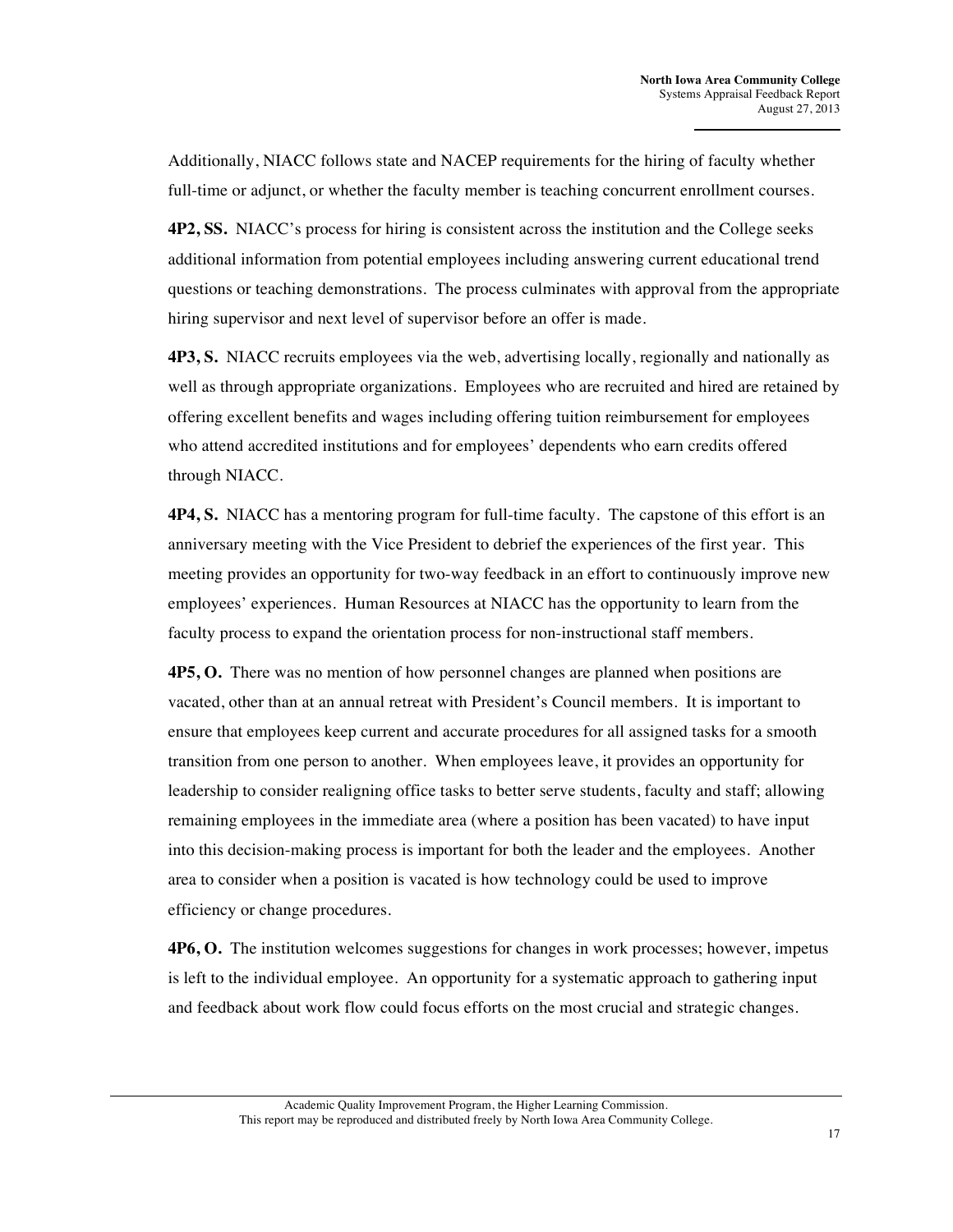**4P10, SS.** In 2011 NIACC developed a new instrument for performance evaluation that will be used for non-faculty employees in 2012, following mandatory training for supervisors. In 2012 a new process and evaluation was designed by the faculty, for both full-time and adjunct, for implementation in 2013. Administrators require a 360 evaluation instrument with input from subordinates, peers and community members. In even-numbered years, employees confidentially evaluate their supervisor with the results shared with the supervisor's supervisor.

**4P13, S.** NIACC was Mason City's first workplace certified as a Blue Zone employer in 2012. A number of staff members continue to be involved with the Blue Zone project for Mason City. The Wellness program is very active on campus, and incorporates full-time employees, part-time employees, and students. NIACC conducts a formal Campus Climate survey and informally collects satisfaction levels thorough open conversations with the College President and during allstaff meetings.

**4R1, O.** The Campus Climate survey results in Table 4-1 displays a downward trend for the four years surveyed on several items which presents an opportunity for the College to explore these areas further with the redesign of the survey, data collection format, analysis and reporting processes.

**4R3, O.** NIACC described the process of tying annual divisional and program goals to the strategic plan and to identify ways in which they can be measured and evaluated for effectiveness. An opportunity exists to collect and report evidence that indicates the productivity and effectiveness of faculty, staff, and administrators in helping to achieve the plan goals.

**4I1, O.** The most recent improvements in valuing people made by NIACC are the offering of online harassment training to all staff and expansion of the Wellness program to include part-time staff as well as adjuncts. While few systematic and comprehensive processes are in place at NIACC for *Valuing People*, this is an opportunity for developing new processes with comparable measures to identify future improvements. There is an opportunity for NIACC to identify other areas of improvement within this category. In 4P10, NIACC explained that their evaluation process was recently reviewed and updated for nearly all employees, yet the College does not list it as an improvement made in this category.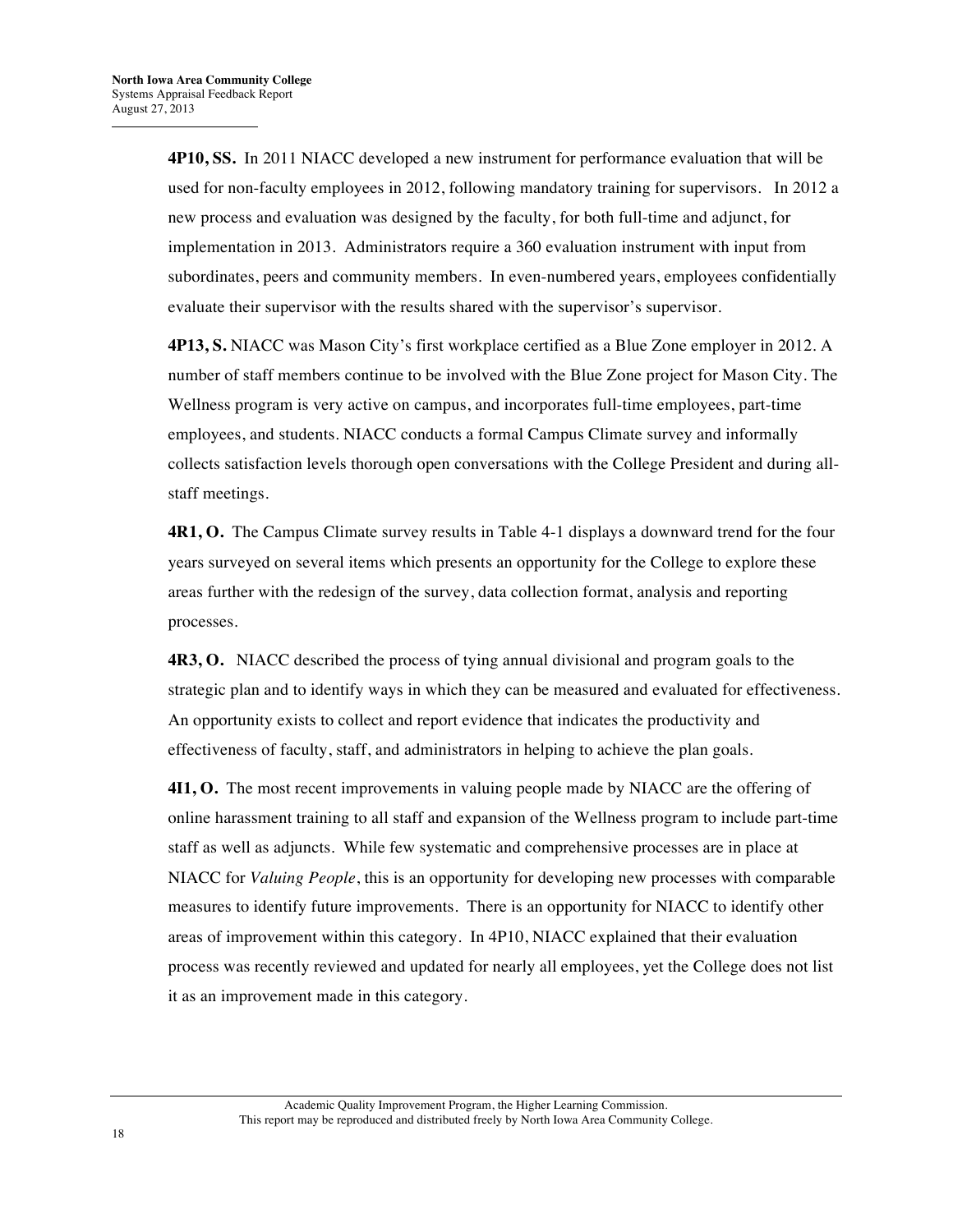*AQIP Category 5: Leading and Communicating*: This category addresses how the North Iowa Area Community College's leadership and communication structures, networks, and processes guide planning, decision-making, seeking future opportunities, and building and sustaining a learning environment. It examines the North Iowa Area Community College's processes and systems related to leading activities, communicating activities, alignment of leadership system practices, North Iowa Area Community College's values and expectations, direction-setting, use of data, analysis of results, leadership development and sharing, succession planning, and efforts to continuously improve these areas. The Systems Appraisal Team identified various strengths and opportunities for **North Iowa Area Community College** for Category 5.

*NIACC does communicate with employee groups throughout the institution and minutes and agendas are shared with all employees from key meetings; however employees believe further improvements in communicating could be made. NIACC has an opportunity to take an in-depth look at their processes in this category, specifically how their vision, mission, and core values are developed and strategically linked to decisions being made. Data collection in this particular category is imperative for NIACC to continue on their Quality Improvement journey.*

**5P1, S.** Input was sought from both external and internal focus groups in the development of the Vision, Mission and Values for NIACC. However the Vision statement should be future oriented (not what NIACC is currently doing). Once created, the information is sent to all employees for additional comment and feedback, with the Board of Governors ultimately approving the mission and values. NIACC has made strides to tie their vision, mission and core values to their strategic planning process.

**5P2, S.** NIACC has a strong process for ensuring that planning and budgeting at all levels of the institution align with the mission, vision, and core values. The College uses input and feedback from a variety of groups, including the elected Board of Directors and focus group meetings, to develop and implement its strategic plan, especially as it transitions from PEAQ to AQIP. The Board of Trustees monitors the College's progress toward NIACC's goals and holds the President accountable.

**5P4, O.** NIACC's commitment to community engagement guides its assessment of determining areas for innovation and growth. It includes a commitment to professional growth and academic development, as evidenced by its participation in HLC's Assessment Academy. This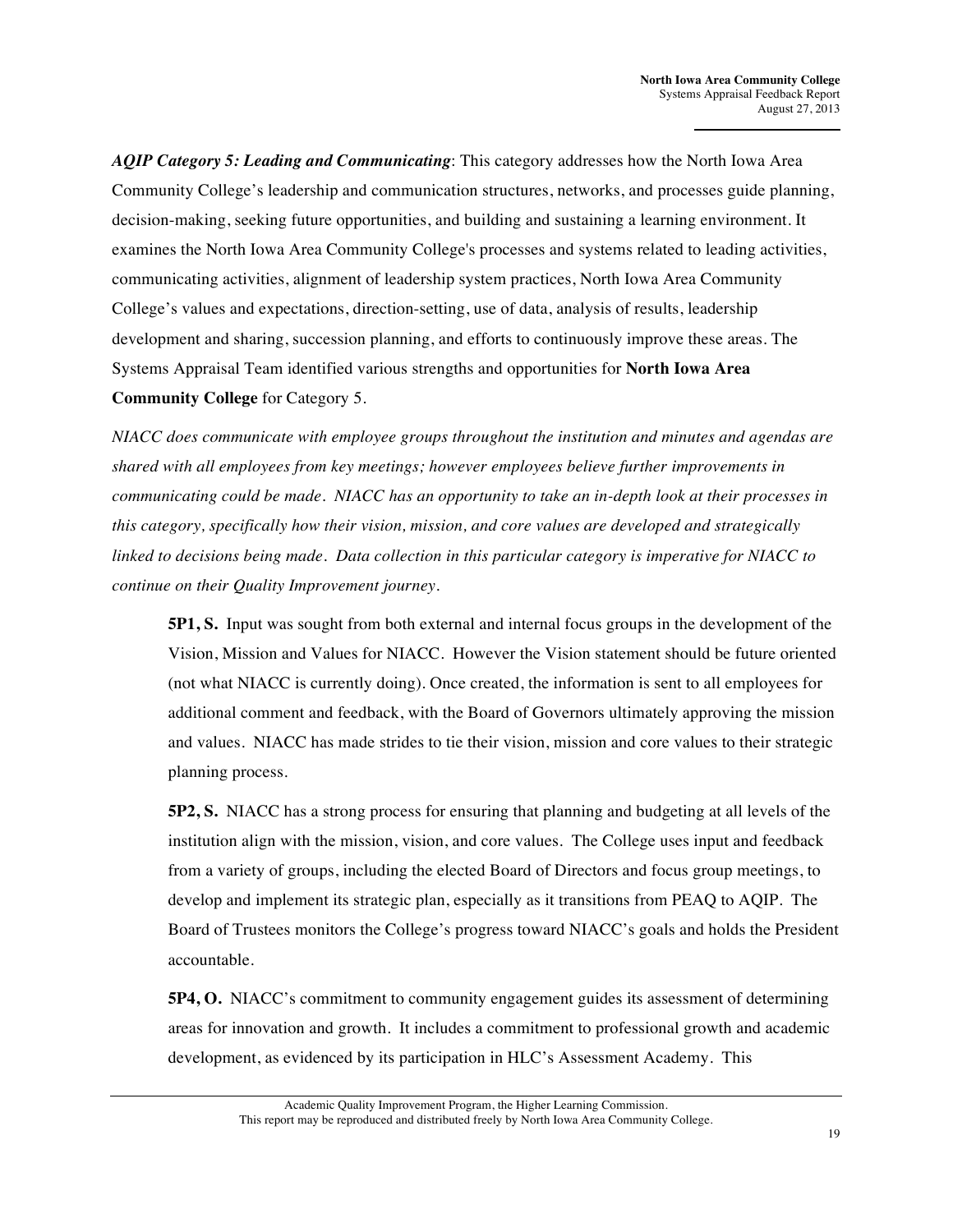commitment to community engagement is commendable. However it is not clear how College leaders review, assess, and incorporate diverse teaching practices and strategies, current developments in remedial education, and holistic student placement and advising.

**5P7, S.** NIACC is a nonunion community college, but it has employee groups who represent themselves in the meet and confer process. Annually, a mutual formal agreement is reached, binding for both administration and staff. The administration meets monthly with North Iowa Area Community Educators Association executive team who represents the faculty group. Division Chairs meet weekly with the VP of Academic and Student Affairs to address programs and policies; this information is then shared with employees via regular division meetings. This provides the opportunity to address any concerns or emerging issues. There is an opportunity for communication originating from all directions and levels of the College.

**5P10, OO.** Recent turnover in College leadership points to an opportunity for careful succession planning by senior leadership especially since NAICC describes its succession planning process as "quite informal." A clearly defined and structured succession process might benefit the institution since NIACC recognizes it has the opportunity to develop and formalize a succession plan for system-wide leadership.

**5R1, OO.** NIACC indicates that Key Performance Indicators were developed in June of 2012 for Leading and Communicating, but the portfolio does not list what these KPI's are, what the results were or how they are analyzed and used. As a result NIACC has the opportunity to describe the data and findings and how it will use these assessment outcomes to identify opportunities for improvement.

**5I2, O.** NIACC has the opportunity to develop targeted improvements to demonstrate both leadership and communication throughout the College to move beyond the description of the process to a description of how the process lead to data which leads to decision making.

*AQIP Category 6: Supporting North Iowa Area Community College Operations:* This category addresses the variety of North Iowa Area Community College support processes that help to provide an environment in which learning can thrive. It examines the North Iowa Area Community College's processes and systems related to student support, administrative support, identification of needs,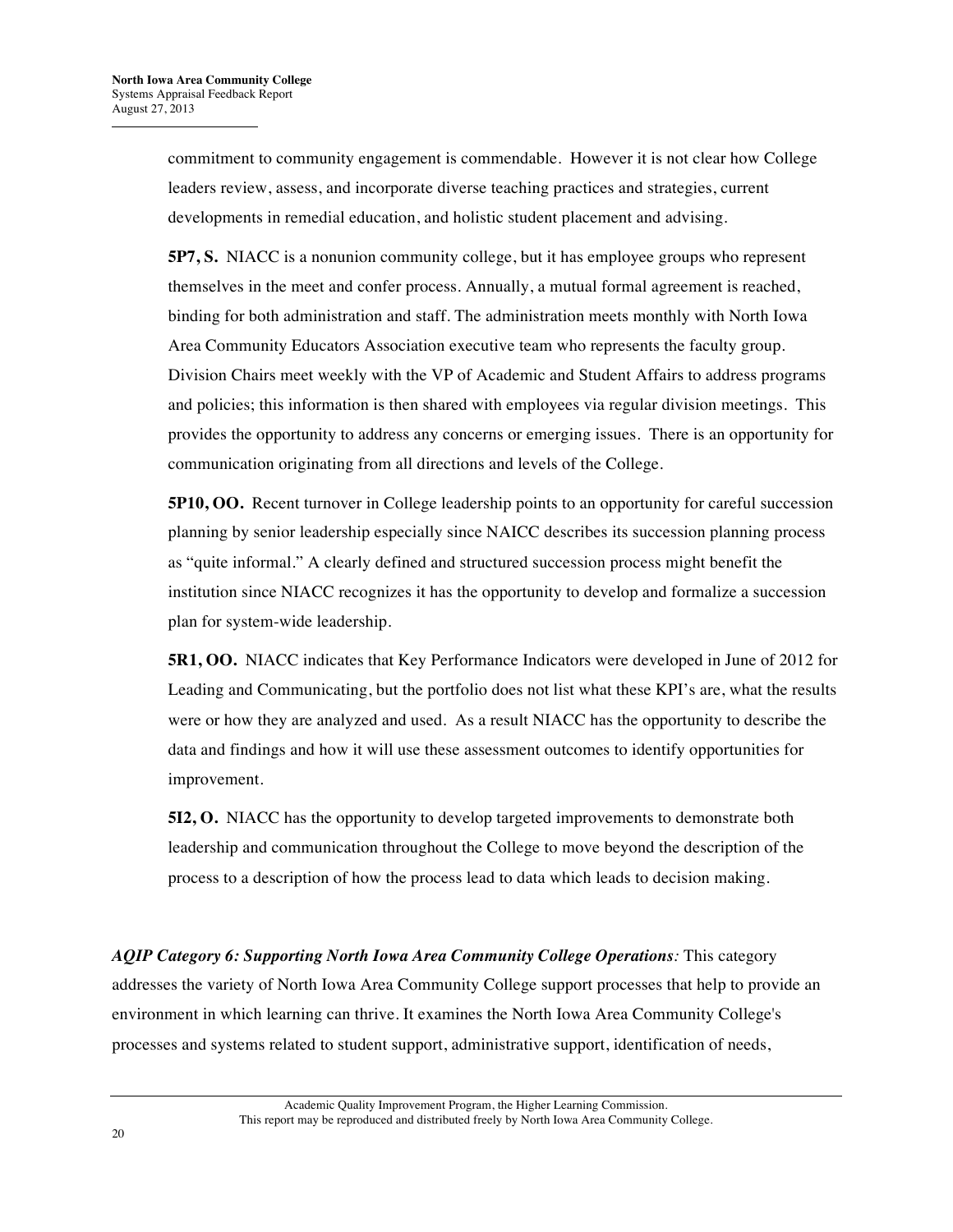contribution to student learning and accomplishing other distinctive objectives, day-to-day operations, use of data, measures, analysis of results, and efforts to continuously improve these areas. The Systems Appraisal Team identified various strengths and opportunities for **North Iowa Area Community College** for Category 6.

*It is clear that NAICC understands the importance of collecting data from a wide set of instruments to measure the institution's performance in supporting institutional operations. However, the College has an opportunity to transition from this foundation by extending the data collection across multiple years to develop trend data. Coupled with the systematically established meeting schedule, analysis of the measures may help NAICC improve data-informed decision making by focused comparisons to trends and benchmarks.*

**6P2, S.** Administrative support service needs of faculty, staff, and administrators are identified and discussed at meetings of the President's Council with different areas of the College, semiannual individual employee group meetings, Cracker Barrel meetings four times a year, open meetings for staff and faculty with the President, meetings with the Division Chairs, the Vice President for Academic and Student Affairs weekly meetings, and College Chair meetings. During these meetings the administrative support service needs are discussed, allowing senior staff members to make decisions regarding College direction. The College Senate, which meets monthly, serves as the focal point for communication between the four employee groups, standing committees, and at-large representation.

**6P3, S.** NIACC is strengthening its key support processes to ensure physical safety. A systematic review of the campus was conducted to identify areas to improve and a tabletop discussion occurred to improve processes used in emergencies. Exterior doors have been outfitted with sensors that allow a full lock-down from one computer command station and a consultant assisted with updating the College's emergency plan. A Continuity of Operations Plan is also being developed. These initiatives are communicated through the meetings listed in Table 6.1. NAICC implemented a system to deliver text and email notifications for weather or securityrelated events.

**6R1, S.** NIACC uses several measures for student, administrative, and institutional support services that include Key Performance Indicators, IPEDS, CCSSE, SENSE, student satisfaction surveys, employment rates, graduate employer surveys, Campus Climate Survey, and the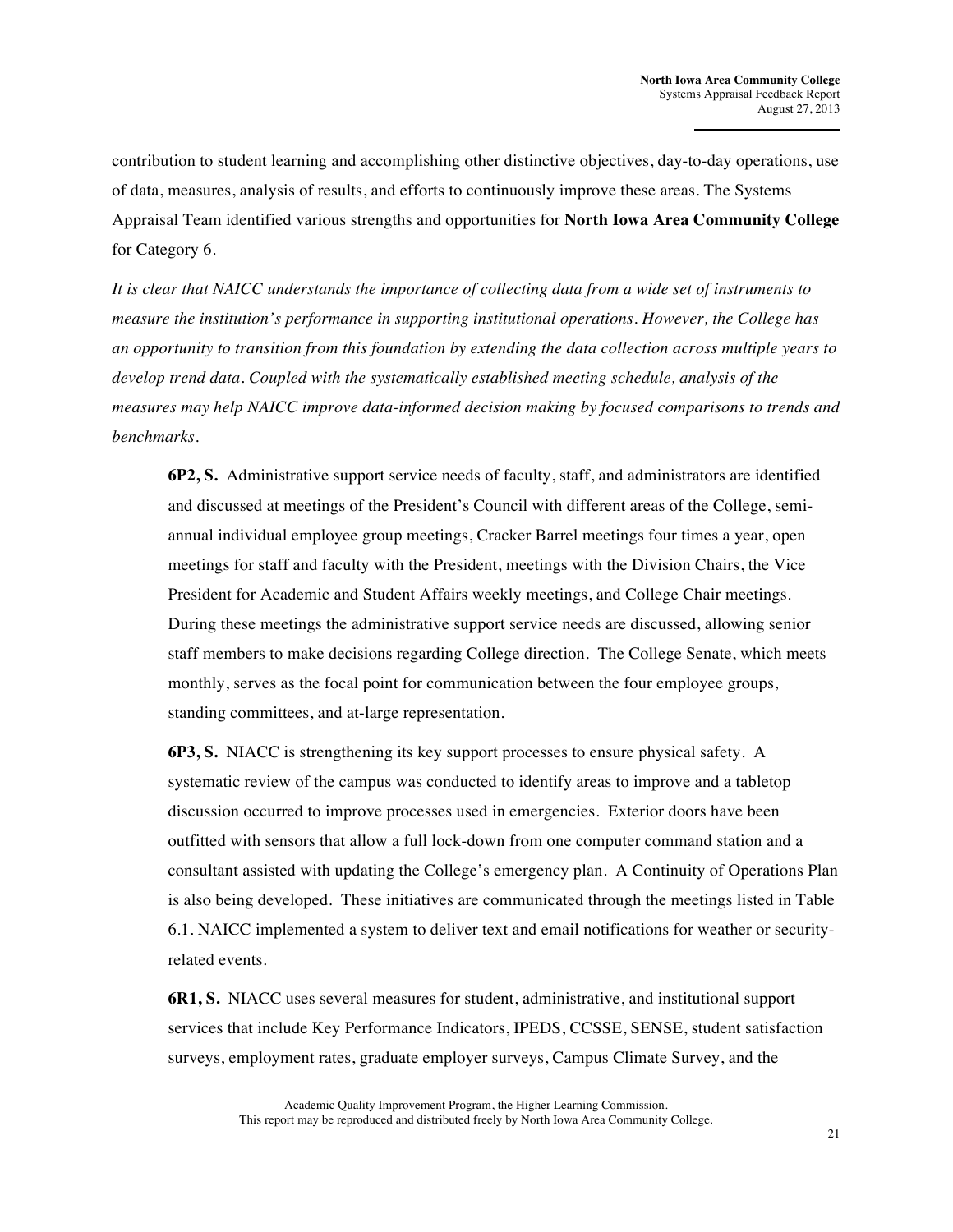Community College Benchmark Study. The College has the opportunity to establish a systematic process for when these measures are administered and results collected.

**6R5, O.** NIACC realizes that while it collects data to compare itself to other institutions, it has an opportunity to compare trend data within its own institution. For many of the measures, NAICC does not report results for multiple years, which makes it difficult to determine trends. A few results are reported for some of the measures, but only for one year. Reviewing Baldrige Award winners' applications may provide examples of reporting results that might indicate to the College if its processes are improving.

**6I1, O.** NIACC has an opportunity to improve reporting measures related to Supporting Institutional Operations so that targets and benchmarks are readily identified. The recent development of a Strategic Plan, a Student Success and Completion Plan, and a Facilities Master Plan provide a basis to use measures to determine if these plans result in quality improvement. Although NAICC should be commended for recent safety and security improvements, measuring key performance indicators regularly may help the College ensure new protocols are implemented successfully.

*AQIP Category 7: Measuring Effectiveness: This category e*xamines how the North Iowa Area Community College collects, analyzes, and uses information to manage itself and to drive performance improvement. It examines the North Iowa Area Community College's processes and systems related to collection, storage, management, and use of information and data both at North Iowa Area Community College and departmental/unit levels. It considers North Iowa Area Community College measures of effectiveness; information and data alignment with North Iowa Area Community College needs and directions; comparative information and data; analysis of information and data; effectiveness of information system and processes; measures; analysis of results; and efforts to continuously improve these areas. The Systems Appraisal Team identified various strengths and opportunities for **North Iowa Area Community College** for Category 7.

*The College has developed some processes and recognizes its need to make advancements in information systems and technology. During the past several years, the College has increased its ability to provide data to decision makers. Employees have experienced improved access to individuals who can run complex reports; consequently, this has improved the ability to provide better and timelier services to*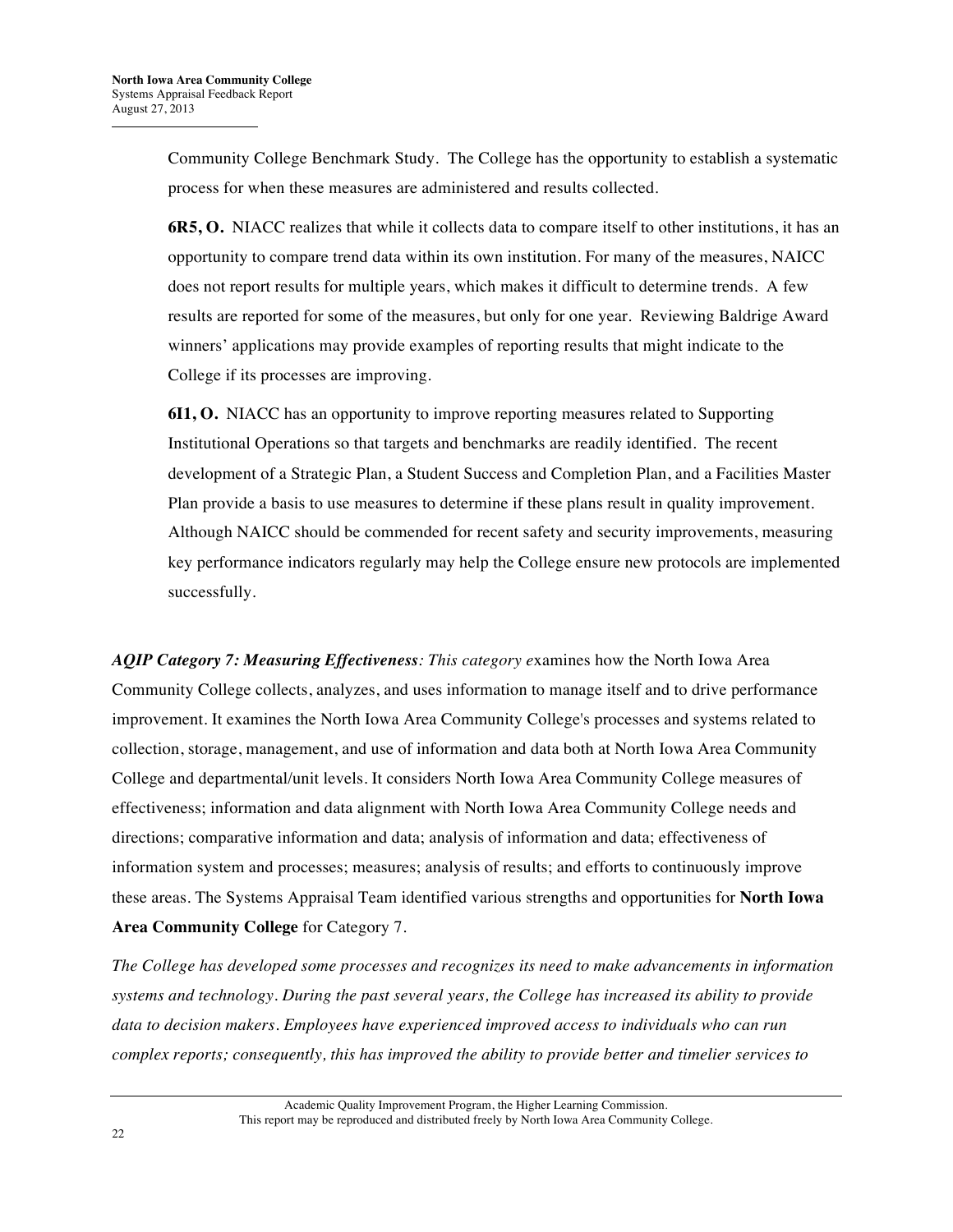*students. The College has identified the need for a full-time Institutional Researcher and made this a priority. However, the College has focused its efforts on databases and data mining. The institution may benefit from defining its data needs to ensure that these data support key performance indicators; NIACC appears to be data rich, but information poor.*

**7P1, O.** NIACC has a centralized data management system. Data are secured with access controlled by user type; records are available from 1985. While the College collects and stores data, it is unclear how these data are analyzed and used in decision making. The addition of a reporting system and an institutional researcher may provide seamless integration with other sources, dashboard capabilities, and real-time reporting.

**7P3, O.** Data needs for departments and units are met through a decentralized process at NIACC that relies on requests to "power users." While this approach makes data accessible, a decentralized approach to data mining may result in duplicative queries and reduced efficiency. The College recognizes hiring personnel dedicated to reporting may provide an opportunity to improve data-reporting processes.

**7P5, O.** Although the College identifies a number of data sources and comparison points to meet reporting needs, it remains unclear how NIACC determines priorities or identifies sources for comparative data and information. Developing clear approaches for identifying and prioritizing sources may result in better data sources that could provide data to improve processes. It is also not clear how the College ensures that it meets FERPA requirements.

**7P7, O.** While NIACC's Technology Services department conducts a monthly vulnerability scan as well as a penetration test on the College's services and network infrastructure it is not clear how these scans are used to improve its information systems. Results for monthly server application uptime for 2012- 2013 are above 99% except for July and September of 2012, which suggests reliable servers. Table 7.2 indicates Call Center Statistics, but it is not clear the time period that the data were collected or comparisons with other time periods. It is also unclear what process the College uses to create and secure on- and off-site backups. Table 7.1 may serve as a model for how to report trends for the College to identify strengths and opportunities for improvement.

**7R1, O.** NIACC has strong systems in place to track its help desk requests and follows up with satisfaction surveys. Preliminary work is being done to determine institutional readiness for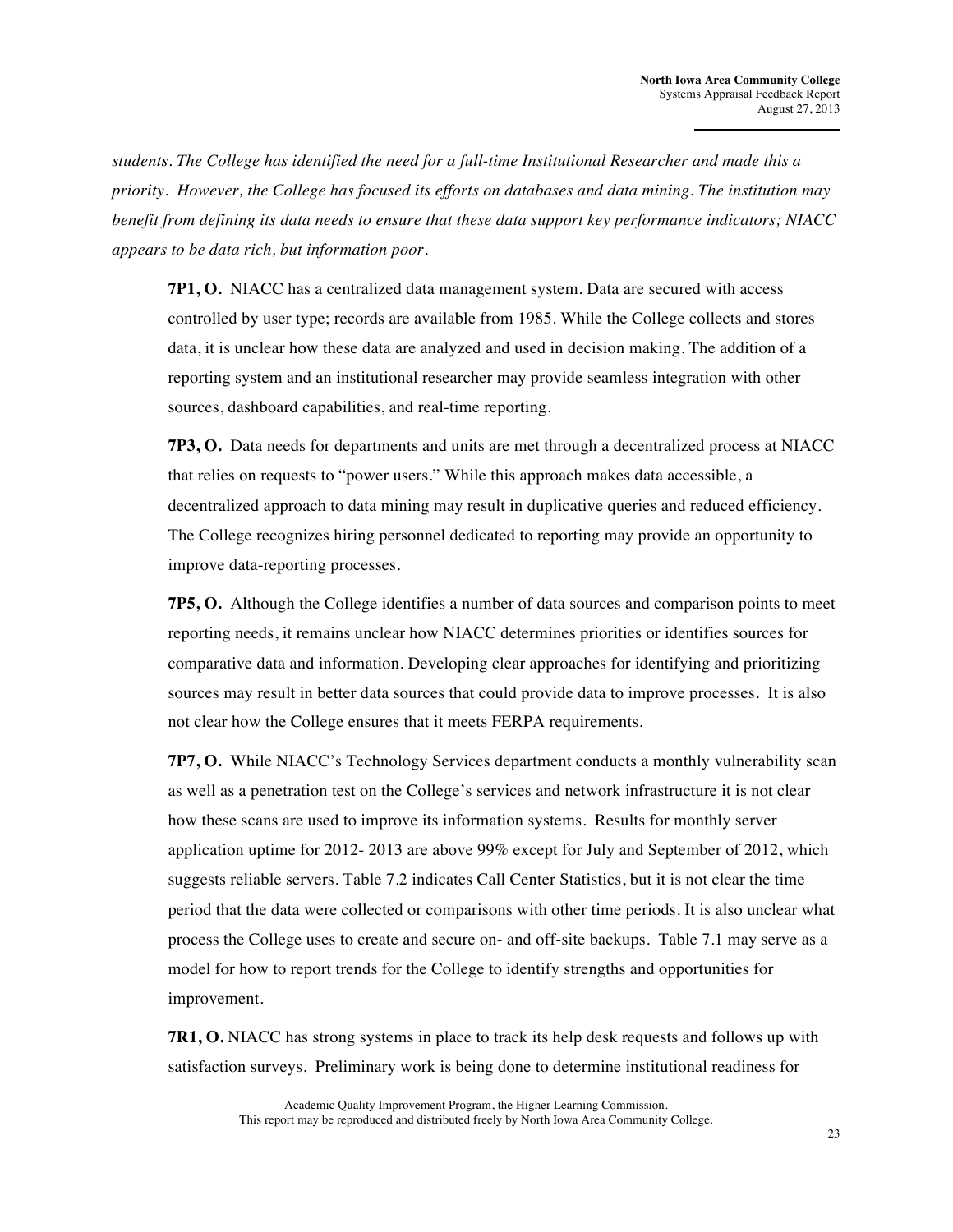online learning. The reliance on informal feedback mechanisms and manual checks produces lengthy turnaround times, which may provide opportunities for improvement.

**7R2, O.** It is unclear how NIACC's selection of reported evidence demonstrates that the institution is meeting the College's mission and goals. NIACC may benefit from aligning the selected evidence to the stated mission and goals as it communicates its effectiveness to its constituencies. The assignment of a position with the responsibility for AQIP, strategic, and operational plan development may help the institution measure the effectiveness of its processes.

*AQIP Category 8: Planning Continuous Improvement:* This category examines the North Iowa Area Community College's planning processes and how strategies and action plans are helping to achieve the North Iowa Area Community College's mission and vision. It examines coordination and alignment of strategies and action plans; measures and performance projections; resource needs; faculty, staff, and administrator capabilities; analysis of performance projections and results; and efforts to continuously improve these areas. The Systems Appraisal Team identified various strengths and opportunities for **North Iowa Area Community College** for Category 8.

*NIACC has made a number of important steps in the development of their strategic plan. The process is inclusive and aligns with continuous improvement principles and AQIP categories. NIACC has the opportunity to improve its reporting and analysis of key performance indicators to determine the effectiveness of the newly developed planning continuous improvement processes.*

**8P1, S.** NIACC has strong planning structures in place including a five-year strategic planning cycle and a three-year budget projection cycle. The strategic plan is organized by the nine AQIP categories. Additional institutional planning is aligned with the strategic plan.

**8P2, S.** Short and long-term strategies and action plans are developed at the department level and aligned with the strategic plan. Selection of strategies is dependent upon weighting the urgency of implementation against the benefit and the available capital, time, and human resources.

**8P6, S.** Action plans are linked directly to one or more areas of the NIACC strategic plan. A three-year budget projection cycle is used in this process to determine levels of current resources and future needs. Each year, operational budgets are developed and revised based on the status of the action plans.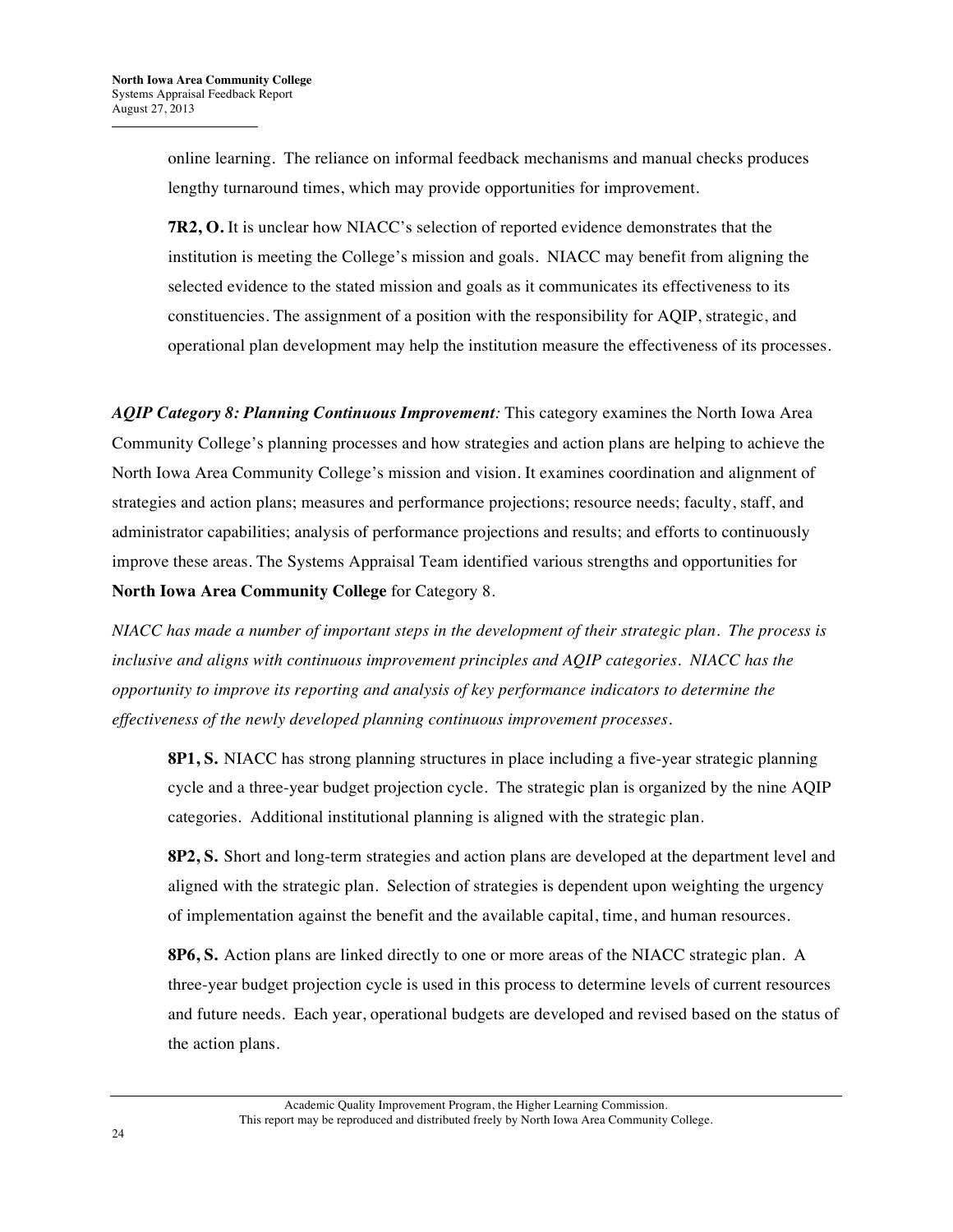**8P7, S.** NIACC uses a three-year budget projection process as one way to mitigate risk. Coupled with constant environmental scanning and the use of outside consultants, NIACC works to identify risks while meeting its goals.

**8R1, O.** NIACC has developed key performance indicators (KPIs) for its strategic agenda. While the KPIs are in place, the institution has limited experience with the measures and analysis of its results. While the hiring of an institutional researcher may help the institution improve, using dashboards may help communicate performance for the fifteen KPIs to identify strengths and opportunities for improvement.

**8R2, OO.** NIACC recognizes the opportunity to improve analysis of performance results at the department level. It is unclear how the KPIs are shared at the department level and how the departments contribute to the attainment of the benchmarks.

**8R4, OO.** NIACC does not provide comparison results with other higher education institutions and other organizations outside higher education. These comparisons may help NIACC identify strengths and opportunities for improvement in this category.

**8I1, S.** NIACC has made several improvements in this area over the last five years, including the development of a strategic planning process aligned with AQIP categories. Additionally, department goals and budgetary resources are aligned with the strategic plan.

*AQIP Category 9: Building Collaborative Relationships:* This category examines your North Iowa Area Community College's relationships – current and potential – to analyze how they contribute to the North Iowa Area Community College's accomplishing its mission. It examines your North Iowa Area Community College's processes and systems related to identification of key internal and external collaborative relationships; alignment of key collaborative relationships; relationship creation, prioritization, building; needs identification; internal relationships; measures; analysis of results; and efforts to continuously improve these areas. The Systems Appraisal Team identified various strengths and opportunities for **North Iowa Area Community College** for Category 9.

*NIACC has established some processes and measures for building collaborative relationships. The College is proactive in establishing these relationships and takes a leadership role in its service area in doing so. Survey and meeting summary data to develop collaborative relationships are not evident. The*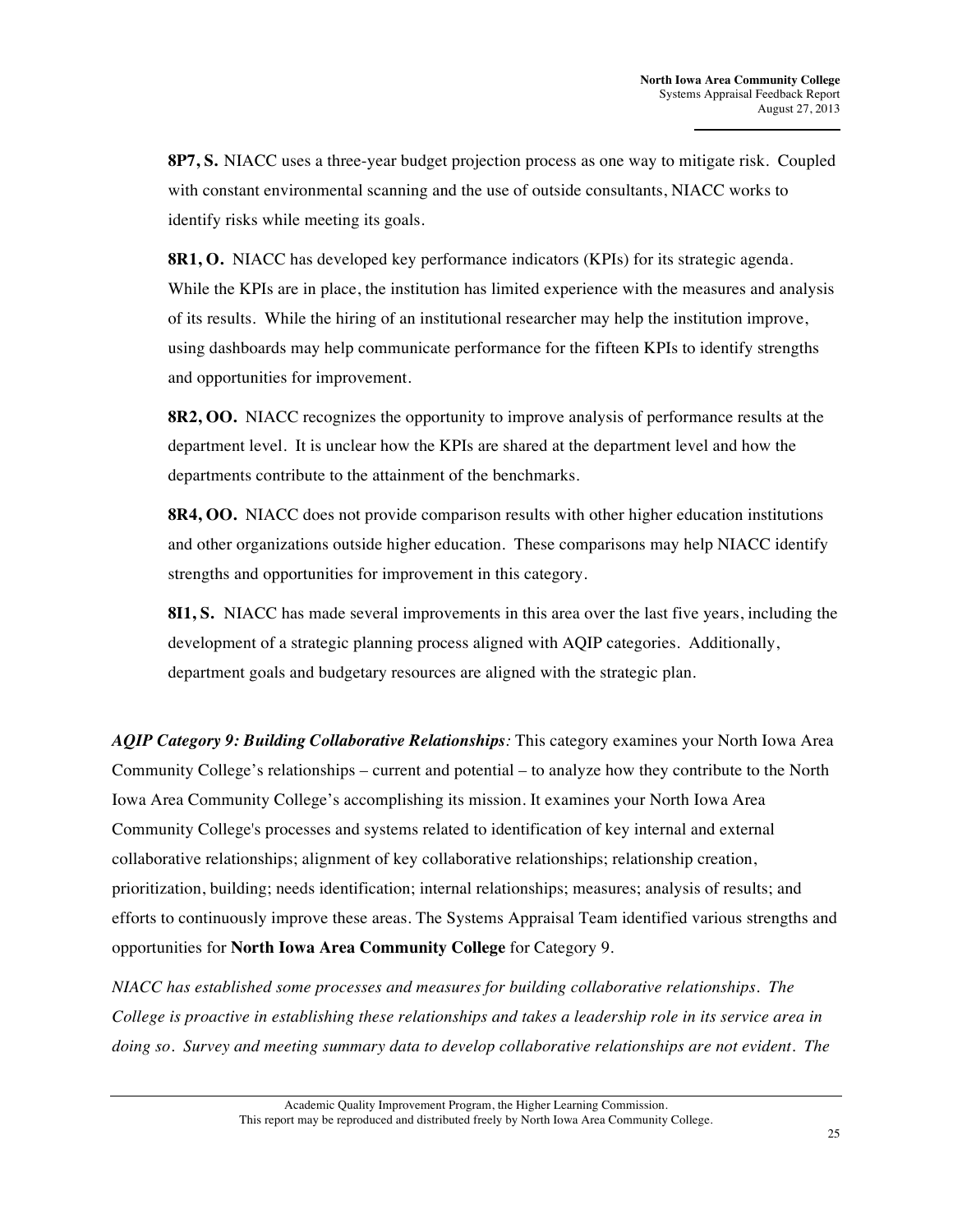*analysis of trends and comparisons may help the College identify strengths and opportunities for improvement and serve as a good approach for the other AQIP category sections.*

**9P1, SS.** NIACC establishes connections with a number of educational institutions that send students to them starting with elementary schools and continuing through the high schools. NIACC's Entrepreneur for a Day program is targeted to fifth-grade students and 6,944 fifth graders have participated since the inception of the program. Eighth-grade and high school students are also served through programs that encourage campus visits and educational planning. Meeting between NIACC and school district administrators occur throughout the year. Partnerships with workforce development organizations are accomplished through an integrated model. NIACC has specialized accredited programs in school partnerships, automotive technology, and nursing. Staff members belong to state professional associations to develop relationships. A new position, Executive Assistant to the President for Corporate and Community Programs, was created in 2012 to promote workforce and economic development in the College's service area. NIACC is a member of the region's rapid response team that meets with businesses that are downsizing or closing.

**9P2, S.** NIACC demonstrates its commitment to local employers who employ its graduates by coordinating the annual NIACC Job and Internship Fair on campus, by providing an on-line job posting board, and by utilizing a Career Mail system where students and recent graduates are made aware of job openings in their field.

**9P3, S.** Relationships with educational institutions and employers are developed through advisory committees, internships, participation in the Iowa Accelerated Career Education (ACE) Program, and transfer and articulation agreements. NIACC coordinates quarterly meetings with state agencies that provide services to students and the community. Agency representatives such as the Vocational Rehabilitation Counselor are also included in College staff meetings

**9P6, O.** Through meeting with and listening to its partners, NIACC indicates that it is meeting their needs. NIACC could benefit from implementing employer surveys or other assessments to collect some data that would support the measures. It is unclear if the qualitative data gathered in those conversations or meetings are collected and analyzed.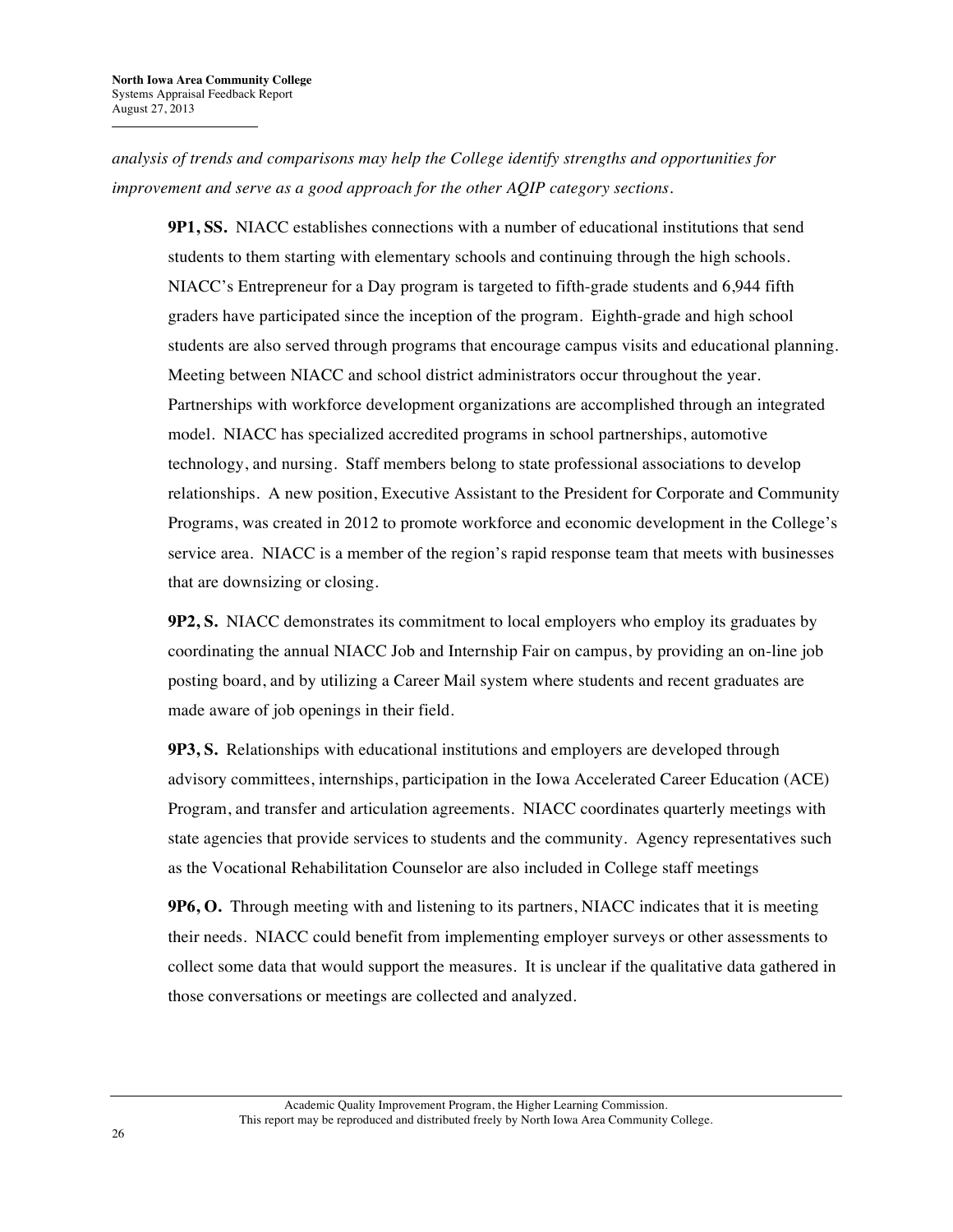**9P7, O.** Although NIACC provides a litany of outlets for communication, the College does not describe how relationships are built or how integration and communication is ensured across these relationships. A formalized description of processes for building relationships internally might provide ways to strengthen internal relationships.

**9R2, OO.** Trends in these measures are analyzed and indicate slight declines in credit and concurrent enrollment since 2011. NIACC's five-year placement rate ranges from 95-98% with training-related placement rates ranging from 83-90%. Analysis of the trends provides information as to the strengths and opportunities for improvement in NIACC processes. Placement rate comparisons with other colleges and agencies may help NIACC determine if its rates are "best in class" as it seems to suggest. This approach to reporting and analysis of results may be useful for other AQIP category results sections.

**9R3, O.** Comparisons between NIACC and Iowa institutions show room for growth. The College may benefit from national comparisons with other rural community colleges. Enrollment comparisons place NIACC in the bottom third of Iowa community colleges. Placement data are mentioned, but not detailed.

**9I1, OO.** NIACC reports that it collects enrollment and demographic data as measures of processes and performance for building collaborative relationships. It is unclear how these measures assess the efficacy of building collaborative relationships; NIACC may find that developing purpose-specific measures may provide the opportunity to improve and strengthen both internal and external collaborative relationships.

**9I2, O.** The College has the opportunity to utilize AQIP to identify actions to improve processes and involve all employees in these discussions. The College's AQIP Quality Council also has the opportunity to provide leadership in strengthening quality improvement.

#### **ACCREDITATION ISSUES NORTH IOWA AREA COMMUNITY COLLEGE**

The following section identifies any areas in the judgment of the Systems Appraisal Team where the North Iowa Area Community College either has not provided sufficient evidence that it currently meets the Commission's *Criteria for Accreditation* (and the core components therein) or that it may face difficulty in meeting the *Criteria* and core components in the future. Identification of any such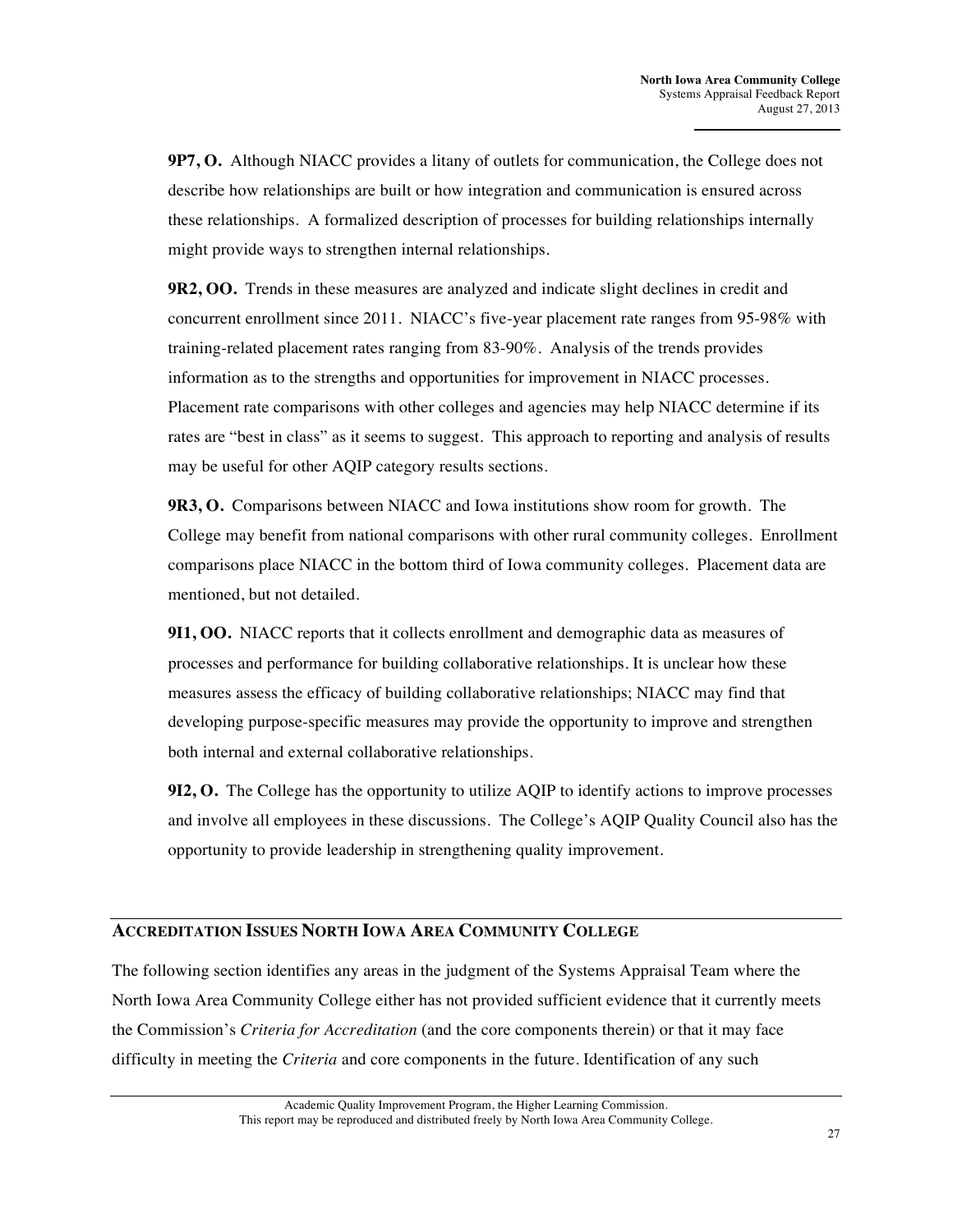deficiencies as part of the Systems Appraisal process affords the North Iowa Area Community College the opportunity to remedy the problem prior to Reaffirmation of Accreditation.

The Systems Portfolio Appraisal Team identified the following accreditation core components that are incomplete.

- Core Component 1C needs additional evidence concerning how NIACC addresses its role in a multicultural society and provides instruction concerning diversity.
- Core Component 3A needs additional evidence concerning learning goals for non-technical programs that are offered in various locations and modes of delivery.
- Core Component 4C needs additional evidence concerning student retention, persistence, and completion at the institutional and program level.

The Systems Portfolio Appraisal Team recommends that NIACC submit a monitoring report to the Higher Learning Commission that provides evidence for each of these core components within eighteen months of receipt of this appraisal.

| Criterion 1: Evidence found in the Systems Portfolio | Core Component |    |                |    |    |  |
|------------------------------------------------------|----------------|----|----------------|----|----|--|
|                                                      | 1A             | 1B | 1C             | 1D |    |  |
| Strong, clear, and well-presented.                   |                | X  |                | X  |    |  |
| Adequate but could be improved.                      | X              |    |                |    |    |  |
| Unclear or incomplete.                               |                |    | X              |    |    |  |
| Criterion 2: Evidence found in the Systems Portfolio | Core Component |    |                |    |    |  |
|                                                      | 2A             | 2B | 2 <sub>C</sub> | 2D | 2E |  |
| Strong, clear, and well-presented.                   | X              | X  |                | X  | X  |  |
| Adequate but could be improved.                      |                |    | X              |    | X  |  |
| Unclear or incomplete.                               |                |    |                |    |    |  |
| Criterion 3: Evidence found in the Systems Portfolio | Core Component |    |                |    |    |  |
|                                                      | 3A             | 3B | 3C             | 3D | 3E |  |
| Strong, clear, and well-presented.                   |                |    |                | X  |    |  |
| Adequate but could be improved.                      |                | X  | X              |    | X  |  |
| Unclear or incomplete.                               | X              |    |                |    |    |  |
| Criterion 4: Evidence found in the Systems Portfolio | Core Component |    |                |    |    |  |
|                                                      | 4A             | 4B | 4C             |    |    |  |
| Strong, clear, and well-presented.                   |                |    |                |    |    |  |
| Adequate but could be improved.                      | X              | X  |                |    |    |  |
| Unclear or incomplete.                               |                |    | X              |    |    |  |
| Criterion 5: Evidence found in the Systems Portfolio | Core Component |    |                |    |    |  |

Academic Quality Improvement Program, the Higher Learning Commission.

This report may be reproduced and distributed freely by North Iowa Area Community College.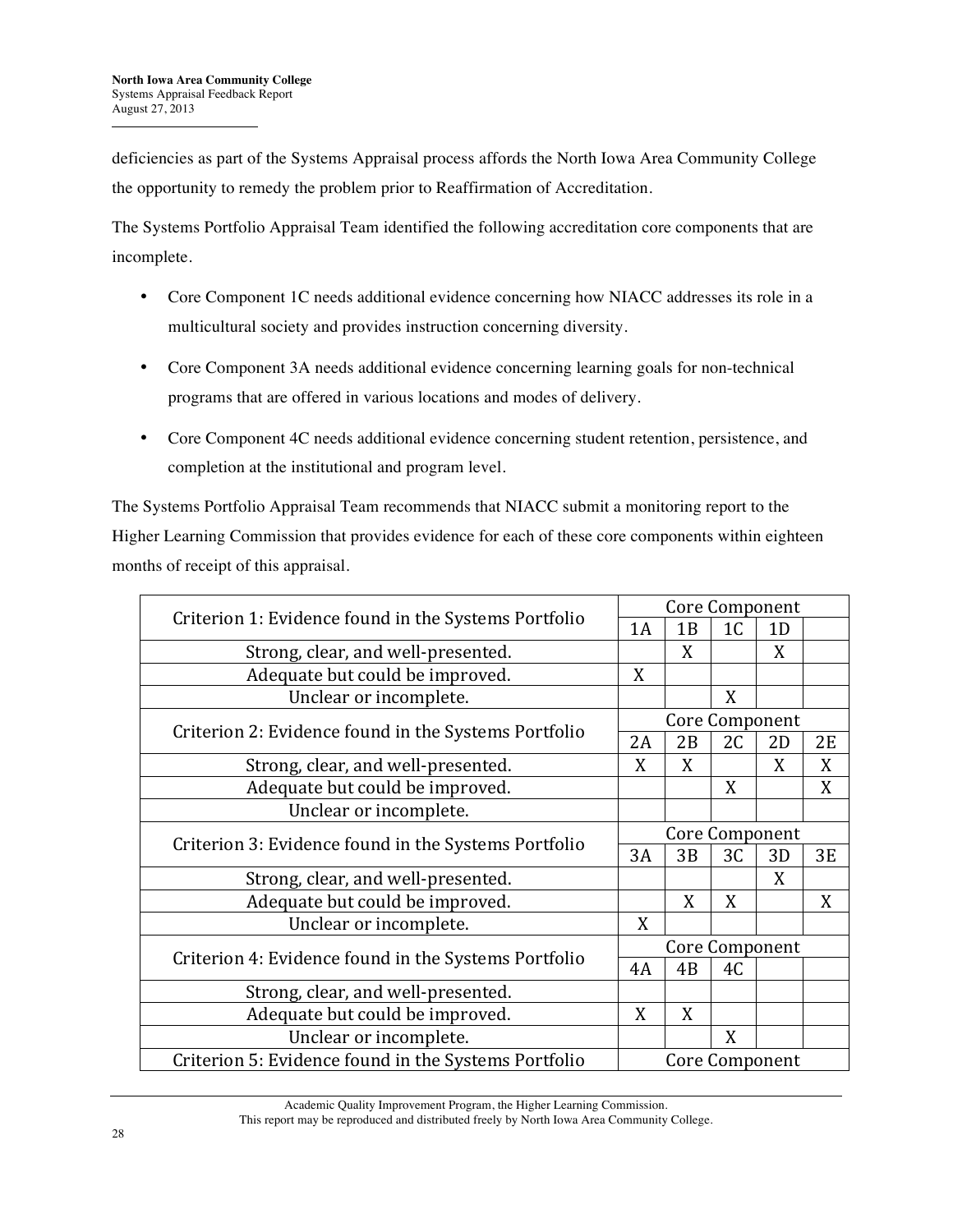**North Iowa Area Community College** Systems Appraisal Feedback Report August 27, 2013

| Strong, clear, and well-presented. |  |  |  |
|------------------------------------|--|--|--|
| Adequate but could be improved.    |  |  |  |
| Unclear or incomplete.             |  |  |  |

**1P1 & 1P2. HLC Core Component** *3.B. The institution demonstrates that the exercise of intellectual inquiry and the acquisition, application, and integration of broad learning and skills are integral to its educational programs.*

Evidence is adequate but could be improved for Core Component 3.B.

NIACC does have general education program objectives identified and is based on eight learning objectives. The eight learning objectives were identified by faculty and approved by the Board of Governors. These objectives are identified for associate degree programs.

The learning objectives are reviewed on a rotating basis each year. Additionally, NIACC's full-time faculty members in all disciplines measure two objectives each year.

It is not clear how NIACC meets the requirements for 3.B 3-4.

NIACC communicates its degree and course requirements to students and external agencies.

#### **1P2 & 1P18. HLC Core Component** *4.B. The institution demonstrates a commitment to educational achievement and improvement through ongoing assessment of student learning.*

Evidence is adequate but could be improved for Core Component 4.B.

NIACC offered professional development activities related to assessment to get faculty involved. Those activities included book discussions and an assessment consultant was brought in to offer workshops on assessment.

Faculty members are assessing achievement of student learning within the classroom and results are kept in file in the VP for Academic and Student Affairs' office. The College is also in the process of gathering baseline data to begin the process of moving to the next level of assessment.

Assessment of co-curricular programs does not have a formal process. However, clubs are assessed through Student Senate and the CCSSE survey.

**1P4 & 1P10. HLC Core Component** *1.C. The institution understands the relationship between its mission and the diversity of society.*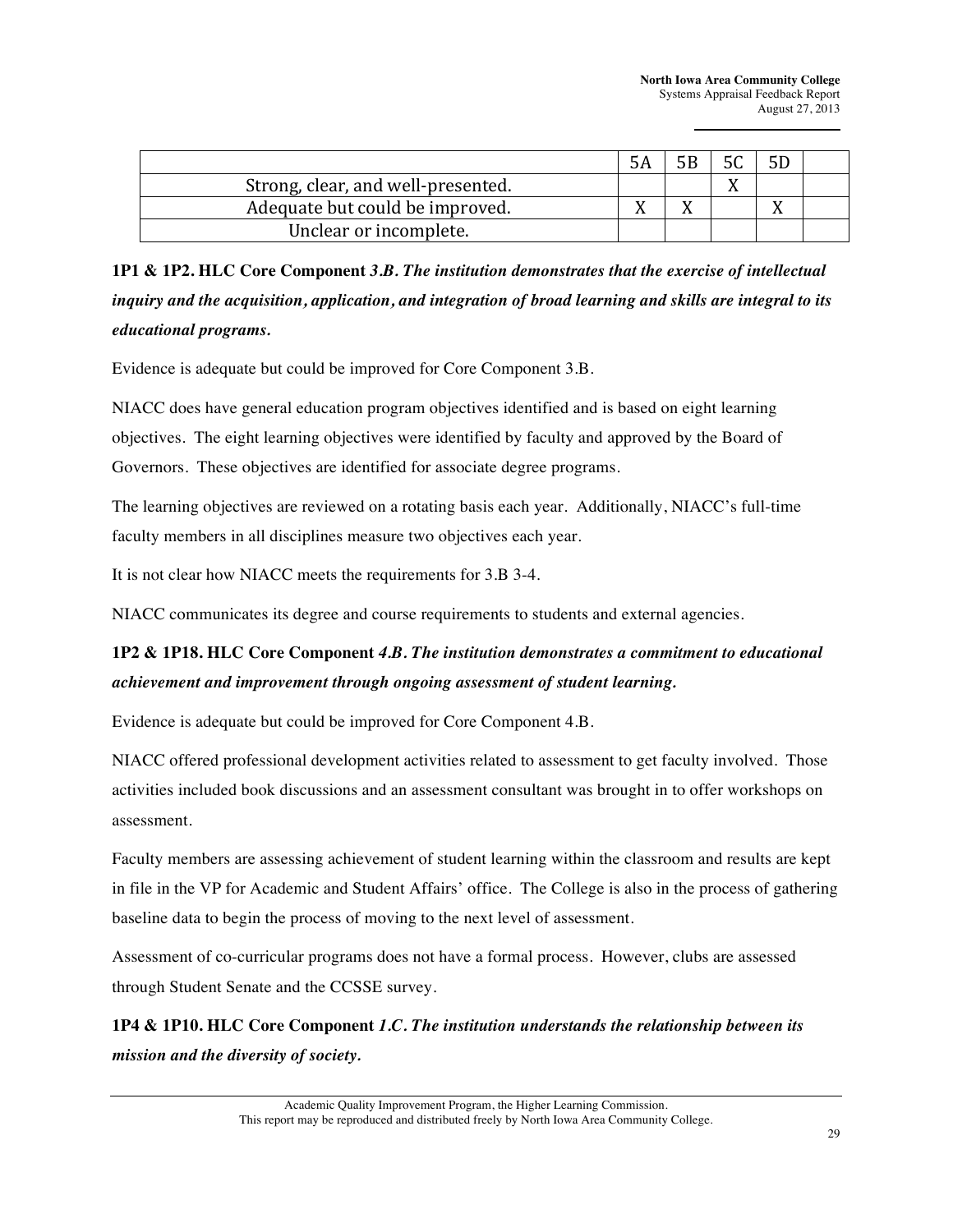Evidence is unclear or incomplete for Core Component 1.C.

No evidence is provided that NIACC understands the relationship between its mission and the diversity of society and NIACC's role in a multicultural society. The means by which NAICC provides instruction related to the diversity of society is incomplete or unclear.

NIACC's attention to human diversity is focused on programs it offers to senior citizens as well as employing an ADA compliance officer and an ADA Coordinator to assist students with disabilities. The College has maintained a General Education global awareness competency.

#### **1P4 & 1P12. HLC Core Component** *3.A. The institution's degree programs are appropriate to higher education.*

Evidence is unclear or incomplete for Core Component 3.A.

With respect to the degrees NIACC is offering,  $(AA, AS, AS,$  Certificates and Diplomas), the degrees are appropriate to higher education and a community college. However, only a few specific programs (or majors) are listed in 1P4, 1P12 or any of the Results for the Category; based on this lack of evidence, it cannot be determined if the programs are appropriate to higher education.

Evidence exists for program and curriculum review for occupational programs. Program Competency Profiles are created for Career Technical programs, which are then used to identify specific learning objectives for each of these programs.

No evidence is provided by NIACC of learning goals specific to non-technical programs. No evidence is provided regarding the quality and consistent learning goals across all modes of delivery and all locations. Processes to ensure the consistency of delivery are not addressed.

# **1P4 & 1P13. HLC Core Component** *4.A. The institution demonstrates responsibility for the quality of its educational programs.*

Evidence is adequate but could be improved for Core Component 4.A.

The program review process is a very thorough five-year process and in the sixth year, an update is required by the Academic Affairs Council stating how concerns were addressed (in the five-year plan).

The institution utilizes external sources as a means of meeting accepted standards in several areas. NIACC is accredited by the National Alliance of Concurrent Enrollment Partnership for its dual enrollment programs that requires complete alignment with programs and courses offered on campus.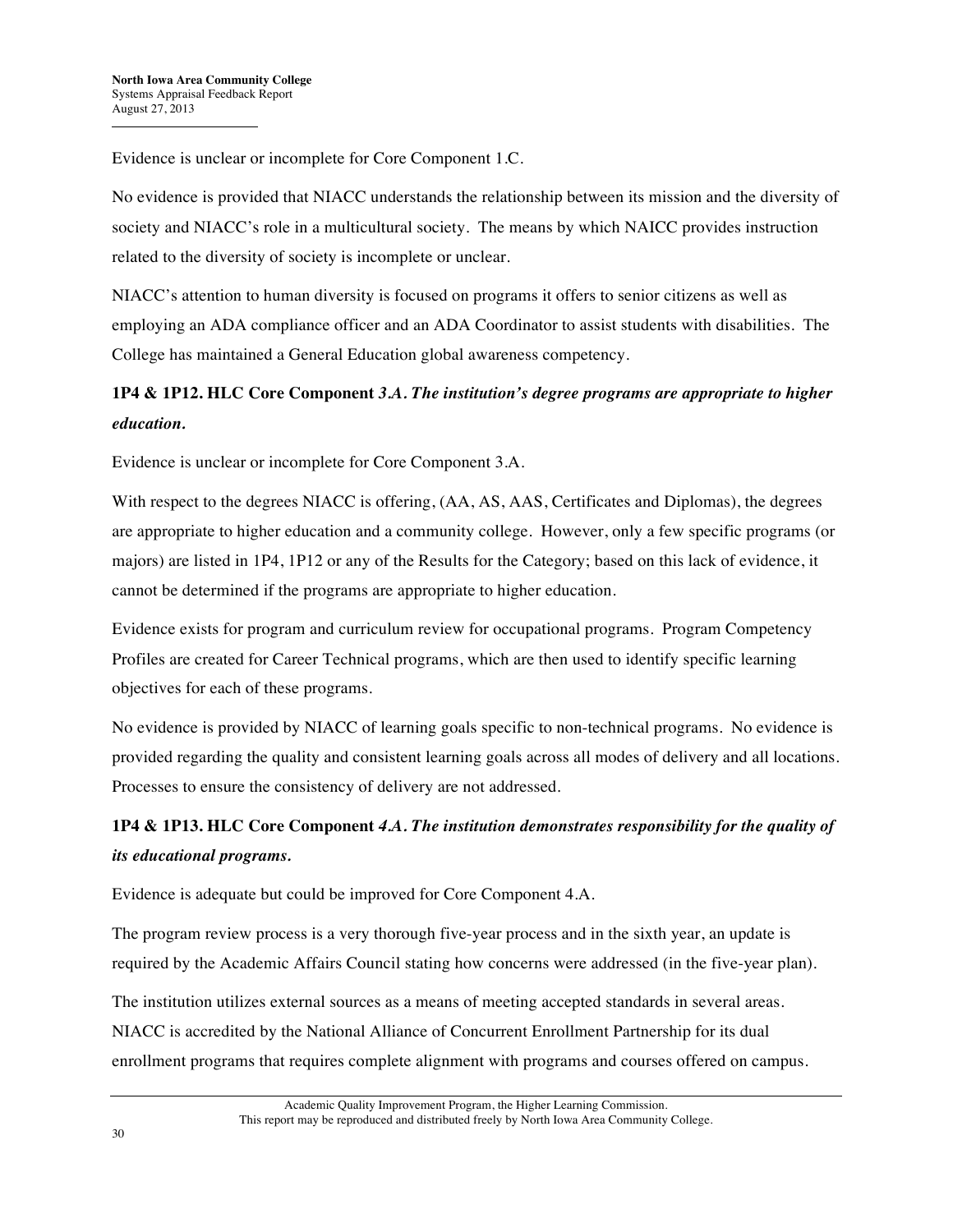NIACC holds specialized accreditation for the programs in Physical Therapy, Radiologic Technology and Nursing.

There is no evidence that the institution evaluates transfer credits prior to transcripting. The registrar transcripts traditional credits (it is not indicated who evaluates the transfer credits) and CAEL evaluates prior learning for credit. It is not clear if NIACC has policies that ensure the quality of transfer credit.

It is not clear how NIACC addresses 4.A.6, success of graduates.

# **1P6. HLC Core Component** *2.B. The institution presents itself clearly and completely to its students and to the public with regard to its programs, requirements, faculty and staff, costs to students, control, and accreditation relationships.*

Evidence is strong, clear, and well-presented for Core Component 2.B.

NIACC communicates to current and prospective students, community, high school partners and employers the required preparation and developmental objectives for specific programs, courses, degrees, and credentials as explained in Table 1.2. The face-to-face events listed in Table 1.2 provide interaction with Enrollment Specialists, Student Development Counselors, and representatives from all faculty divisions. NIACC communicates program requirements in a variety of ways, i.e. face-to-face, printed, and technology-based methods through the website and in the College Catalog (also in electronic format).

Faculty and staff, costs to students, control, and accreditation relationships are available on the website and in the catalog.

It is not clear if transfer students to NIACC are considered prospective students.

#### **1P7 & 1P15. HLC Core Component** *3.D. The institution provides support for student learning and effective teaching.*

Evidence is strong, clear, and well-presented for Core Component 3.D.

NIACC provides support for student learning through the Student Learning Center which provides oneon-one tutoring in transfer and developmental education courses. Additionally, the College uses Supplemental Instruction in several core courses such as Anatomy & Physiology I & II, Introductory Biology, Body Structure and Function and Developmental Psychology.

NIACC provides support for effective teaching through the Center for Excellence in Teaching and Learning, which provides training to instructors interested in the use of Learning Communities in their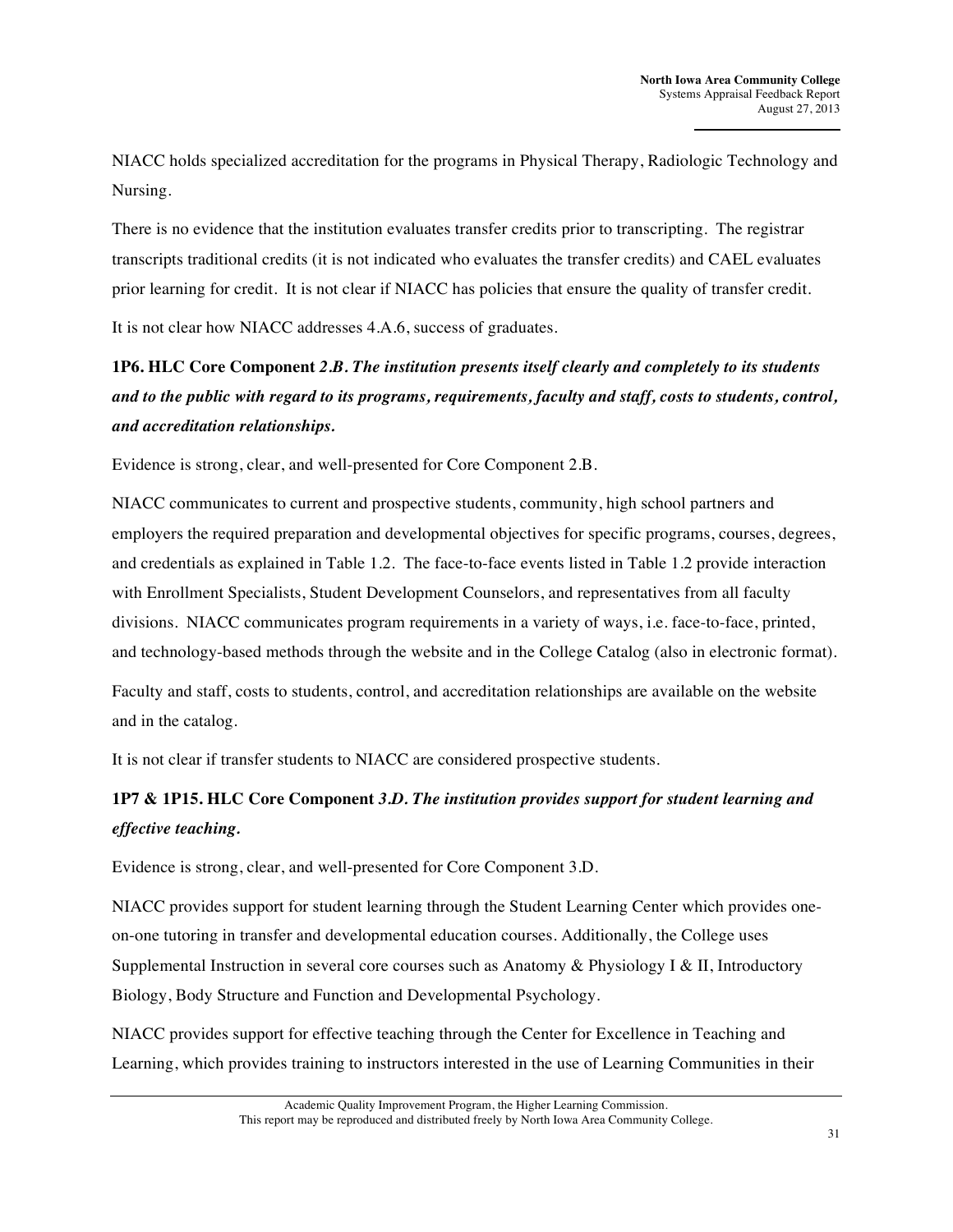classes. NIACC has a proposed plan to update the science and math areas of the College to ensure the availability of necessary resources.

The College has the TRIO Student Support Services program for first-generation, low income, and/or students with disabilities. NIACC provides personal counseling to the students through the Student Development Office and has a counselor specifically assigned to work with students with disabilities to assist not only with accommodations in classes but also to assist with transitioning to other colleges and the workforce.

It is not clear how NIACC supports other infrastructure resources like research and information resources.

## **1P11. HLC Core Component** *2.D. The institution is committed to freedom of expression and the pursuit of truth in teaching and learning.*

Evidence is strong, clear, and well-presented for Core Component 2.D.

NIACC believes the true meaning of academic freedom is founded on a hospitable reception to an infinite variety of skills and viewpoints, which allows the institution to rely upon open competition among them as the assured safeguard of truth.

NIACC faculty members are required by the College to meet course competency expectations in their instructional duties, but are afforded academic freedom on how course competencies are delivered and assessed in the act of student learning.

NIACC exposes faculty members to new methods and modalities in teaching and learning through the College's commitment to professional development. Faculty members have the freedom to incorporate proven innovative methods into their classrooms.

# **1P11. HLC Core Component** *2.E. The institution ensures that faculty, students, and staff acquire, discover, and apply knowledge responsibly.*

Evidence is strong, clear, and well-presented for Core Component 2.E.

NIACC has an Institutional Review Board (IRB) that oversees all research requests. This procedure is intended to ensure that College faculty, students, and staff are engaged in research that is methodologically sound and does not violate Board policy or human subjects' rights.

Current and returning students are made aware of copyright, academic honesty, and integrity policies and enforcements through the Student Handbook, via the portal and though a College and Library orientation.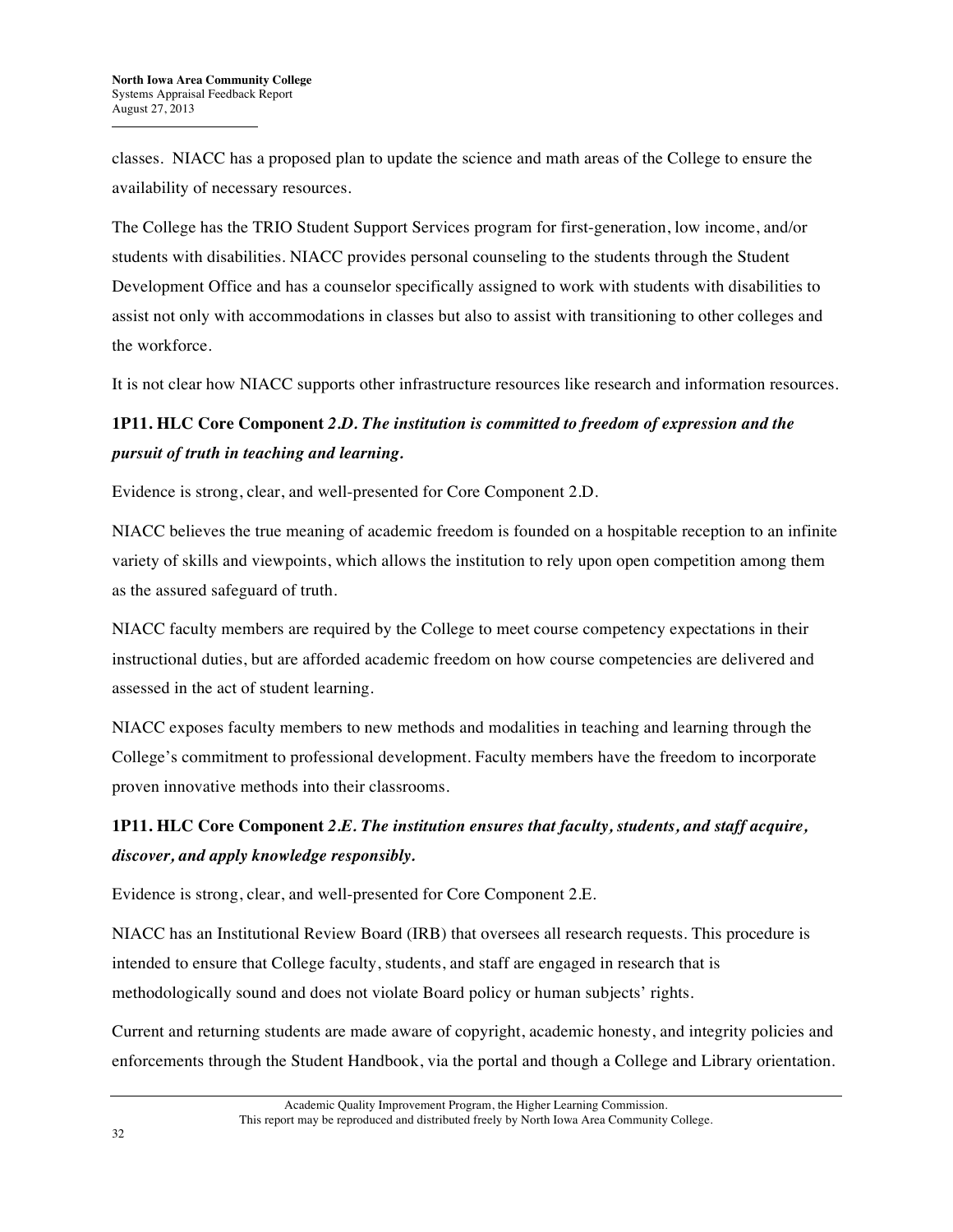NIACC enforces policies on academic honesty and integrity through a College policy defining faculty and student responsibilities, as highlighted in the Grade Appeal Process in the Student Handbook, through publication in course syllabi, and by secured student logins and passwords to access personal academic information and online course access.

#### **1P16. HLC Core Component** *3.E. The institution fulfills the claims it makes for an enriched educational environment.*

Evidence is adequate but could be improved for Core Component 3.E.

An enriched educational environment is provided through student clubs (33) and student organizations (6) which offer co-curricular activities. Eleven of the clubs are associated with state and/or national organizations and provide additional opportunities for learning and work-related trips, competitions, and networking with the field. The co-curricular activities provide a mixture of cultural, occupational, social, volunteer/civic, and student leadership as displayed in Table 1.3. NIACC mentions the co-curricular clubs and student organizations it offers to students.

It is unclear how these clubs or organizations make for a more enriched educational environment and support attainment of educational outcomes.

# **3P1. HLC Core Component** *4.C. The institution demonstrates a commitment to educational improvement through ongoing attention to retention, persistence, and completion rates in its degree and certificate programs.*

Evidence is unclear and incomplete for Core Component 4.C.

No evidence is provided that NIACC has defined its goals for student retention, persistence and completion that are ambitious, but attainable and appropriate to its missions, student populations and educational offerings. NIACC writes, "We believe the research will guide the decision-making process regarding improved student retention, persistence and completion rates", but it does not state what research will be done, by whom and when. An overview of the goal-setting process, an articulation of goals, and a description of the methodology used might prove helpful.

There is also no evidence that NIACC collects and analyzes information on student retention, persistence, and completion of programs. NIACC lists a number of surveys it conducts in this section, but none of the surveys listed are relevant to the evidence required for this Core Component.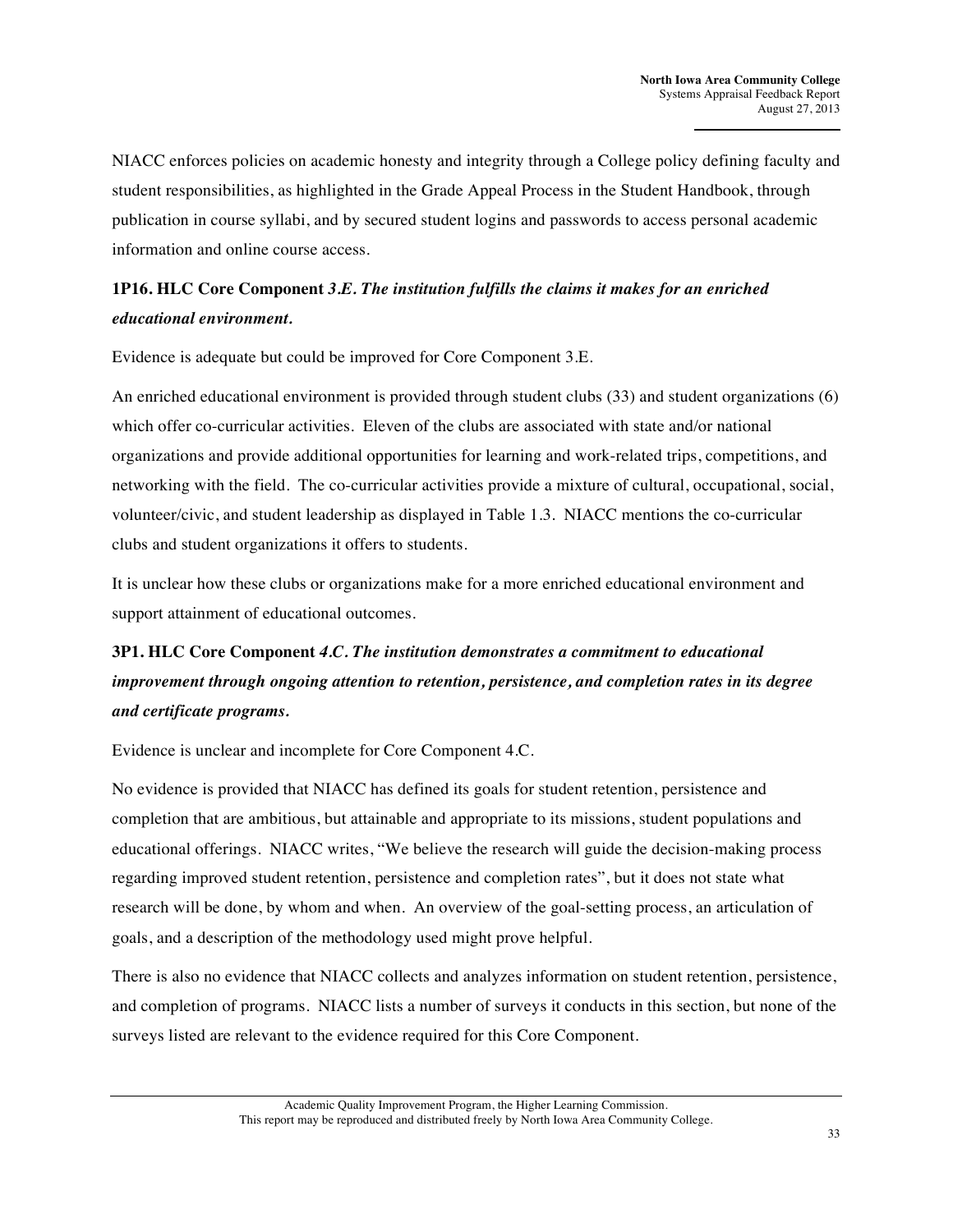Through recent institutional research, NIACC has developed 20 "Immediate Actions" that are *currently being considered* to improve student retention, persistence and completion. However, no evidence is provided to support that these data *have been used* to make improvements.

There is no evidence that NIACC has developed processes and methodologies for collecting and analyzing information on student retention, persistence and completion of programs that reflect good practice. NIACC seems to do well in conducting several surveys, but none of these surveys gather evidence on why students leave, and what make those who persist, persist. NIACC does not present any evidence on tenth day vs. end-of-term headcount to know who is or is not persisting in which programs.

#### **3P3 & 3P5. HLC Core Component** *1.D. The institution's mission demonstrates commitment to the public good.*

Evidence is strong, clear, and well-presented for Core Component 1.D.

NIACC provides significant outreach services to the communities it serves to identify and keep current on the changing needs of key stakeholder groups in its commitment to the public good. NIACC currently has many outreach services:

· Beginning stages of Career and Academic Academies in communities to the west of NIACC

· Establishment of a STEM Academy in communities to the east of NIACC

· Development of a Diesel Program in response to community need

· Expansion of the Life-long Learning Program in its provision of educational opportunities to senior community members

· Construction of new student housing

· Current planning of a new Bio-Science and Health Building.

As a result, NIACC has a strong relationship with its communities and stakeholders and has established new career academies and degree options.

NIACC administration, faculty, and staff listen closely to its constituents to identify significant emerging trends. NIACC uses focus groups, surveys, forums, advisory committees, and other tools to gauge the winds of change in regards to stakeholder needs and serving the public good.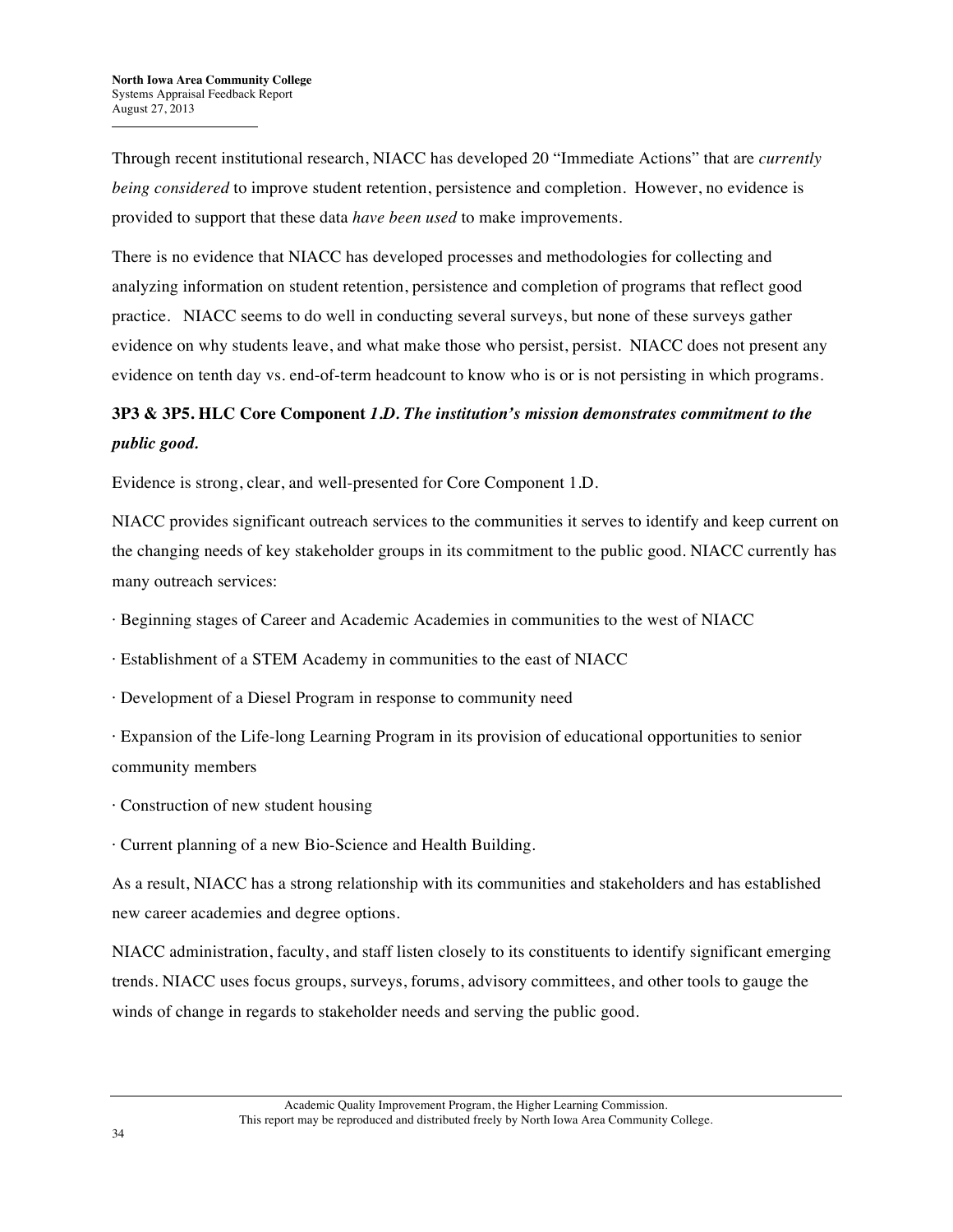The requests for services and programs generally exceed the institutional resources available. In addressing this situation, NIACC will prioritize needs through a needs assessment, strategic plan development, along with other key indicators that directs planning and resource allocation.

Stakeholder requests that align with strategic initiatives are given approval by NIACC's Board of Directors.

#### **4P2 & 4P10 HLC Core Component** *3.C. The institution has the faculty and staff needed for effective, high-quality programs and student services.*

Evidence is adequate but could be improved for Core Component 3.C.

Enrollment numbers are monitored to ensure that enough sections of courses are offered and if additional sections of courses need to be offered, that the appropriate adjunct faculty members are hired.

NIACC has an effective and well-defined process for the hiring of quality faculty and staff. This includes a review of the job description and qualifications prior to the advertisement, teaching demonstrations, review of transcripts, and the addition of comment sheets to determine how faculty and administrators feel about current issues and trends in higher education.

NIACC requires the librarian and counselors to complete Quality Plans and coaches must have the appropriate training and certifications.

# **4P7 HLC Core Component** *2.A The institution operates with integrity in its financial, academic, personnel, and auxiliary functions; it establishes and follows fair and ethical policies and processes for its governing board, administration, faculty, and staff.*

Evidence is strong, clear, and well-presented for Core Component 2.A.

NIACC's core values include Integrity as a value for all College employees. An Employee Standards of Ethics policy is reviewed in new employee orientation. Board members receive Board of Directors Standards of Ethics training at new member orientation.

NIACC ensures policies and procedures are followed and program compliance is met via financial audits. The Foundation is audited annually.

NIACC conducts harassment prevention training and NIACC conducts employee criminal background checks during the hiring process.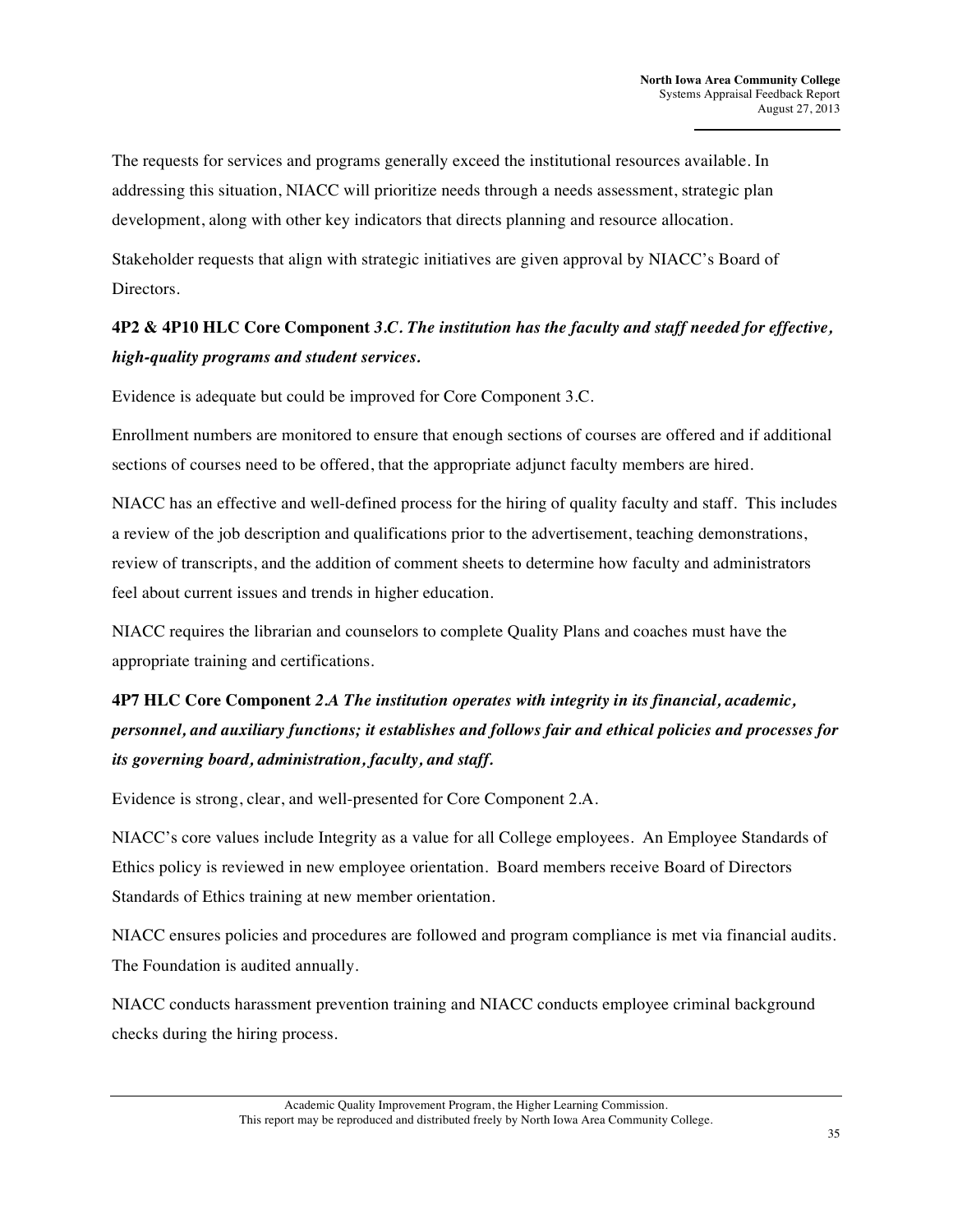# **4P7 HLC Core Component** *2.E. The institution ensures that faculty, students, and staff acquire, discover, and apply knowledge responsibly.*

Evidence is adequate but could be improved for Core Component 2.E.

NIACC provides effective oversight and support services to ensure the integrity of research and scholarly practice conducted by its faculty, staff and students through its Institutional Review Board (IRB) that oversees all research requests. Through IRB procedures students are provided with research project guidelines for the ethical use of information resources that outline potential risks to participants and subjects. IRB procedures at NIACC require students conducting research to be provided with information and evidence of research misconduct that enforces NIACC's policy on academic honesty and integrity.

As part of new student orientation, students are informed about the ethical use of information technology resources and proper use of library services. Students are provided with policies for academic honesty and integrity in their classes.

#### **5P1 & 5P2. HLC Core Component** *1.A The institution's mission is broadly understood within the institution and guides its operations.*

The evidence is adequate but could be improved for Core Component 1.A.

Through a series of community and internal focus group meetings, the AQIP Quality Council (AQC) led an information gathering effort to validate the existing mission statement and to define for the first time a formal vision statement and defined core values. Once the draft of the vision statement and core values was developed, it was forwarded to all employees for review and comment. Then, all were ultimately approved by the College Senate and the Board of Directors.

The Vision developed through the above process is: North Iowa Area Community College is our region's first choice for postsecondary education, recognized for its commitment to quality teaching and learning and dedication to seamless educational opportunities, exemplary programs and services, responsive and collaborative partnerships with business. The Core Values of Academic Excellence, Integrity, and Community Vision were formulated during the information gathering effort.

Core Component 1.A2 is not addressed for students and support services as being consistent with the mission.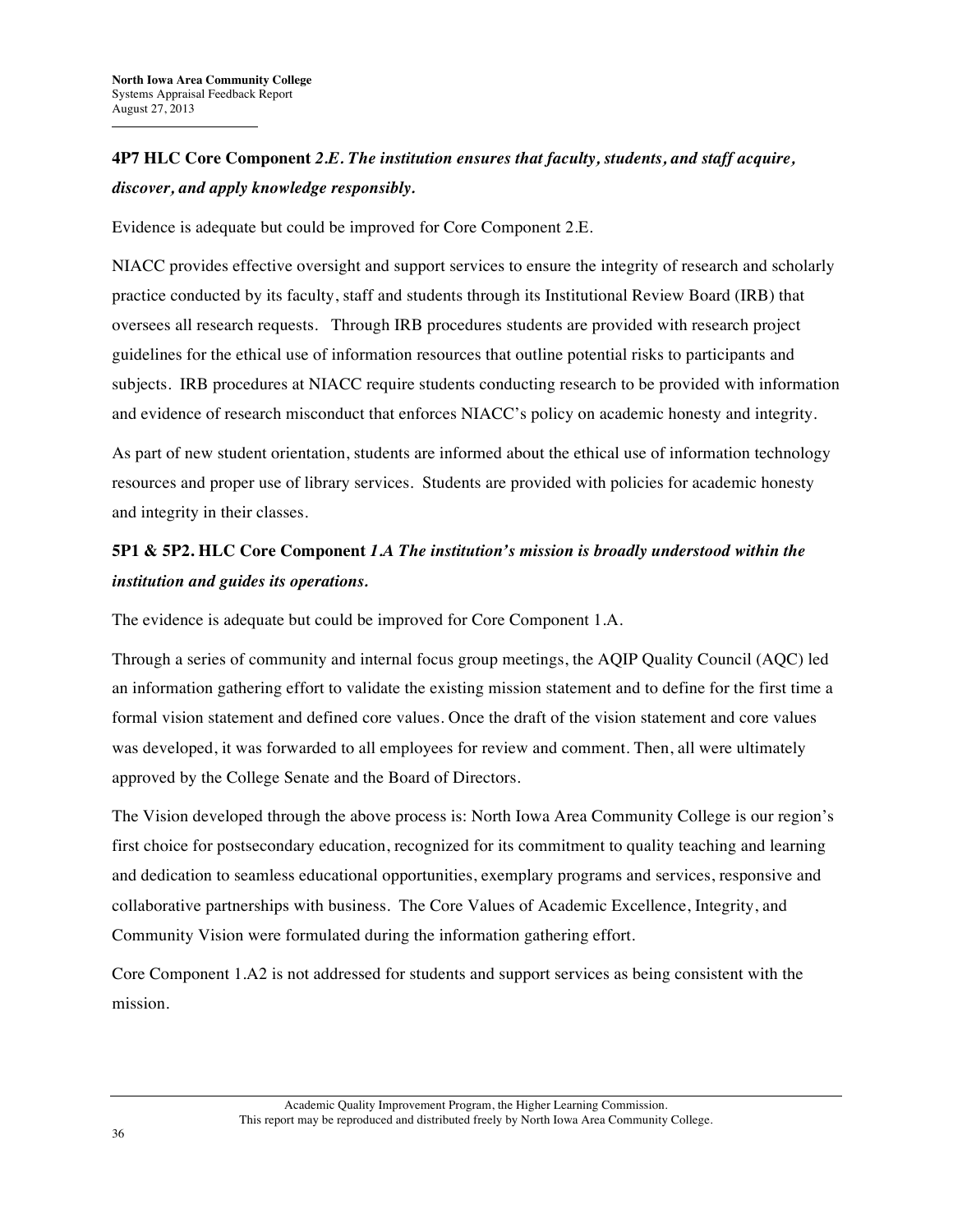## **5P2 & 5P6. HLC Core Component** *5.C. The institution engages in systematic and integrated planning.*

The evidence provided is strong, clear, and well-presented for Core Component 5.C.

The strategic direction is set by the Board of Directors and approved on a five-year cycle. The Board monitors the College's progress towards these goals, holding the President accountable. Operationally, President's Council members construct strategies aligned with keeping NIACC First in Education, Leadership, and Partnership, the pillars of the strategic plan. This includes the process for academic planning and assessment initiatives. NIACC builds the strategies to connect the planning process and budget priorities to the strategic plan, and the goals that are set by each of the areas must align with one of the pillars in the strategic plan. An annual review of plan progress is conducted to reestablish priorities.

New initiatives are vetted through the working committees of the College Senate and Academic Affairs to ensure that through the governance process, staff remained involved to ensure initiatives aligned with the strategic plan. The process circles back with the annual report on key performance indicators to the Board of Directors.

The information gathering process for the development of the new strategic plan included a SWOT analysis. Internal and external constituents were asked to identify the strengths, weaknesses, opportunities, and challenges. The results were incorporated into the development of the strategic plan.

The College has implemented a three-year budget scenario for financial and new initiatives. This model incorporates anticipated revenue from state support, expenditures and enrollment.

#### **5P2. HLC Core Component** *2.C. The governing board of the institution is sufficiently autonomous to make decisions in the best interest of the institution and to assure its integrity.*

The evidence is adequate but could be improved for Core Component 2.C.

NIACC is governed by nine Board members representing each of the College's nine service areas. Board members are elected by the residents of their respective district typically along with local school board elections. The Board adheres to the responsibilities as delineated by the Code of Iowa and sends annual reports to the Iowa Department of Education. Board members are the final decision makers on all financial matters. The Board approves the preliminary and working budgets and conducts a monthly independent review of the bills. All new academic programs and institutional policies (strategic plan, academic plans, and diversity plan) require Board approval.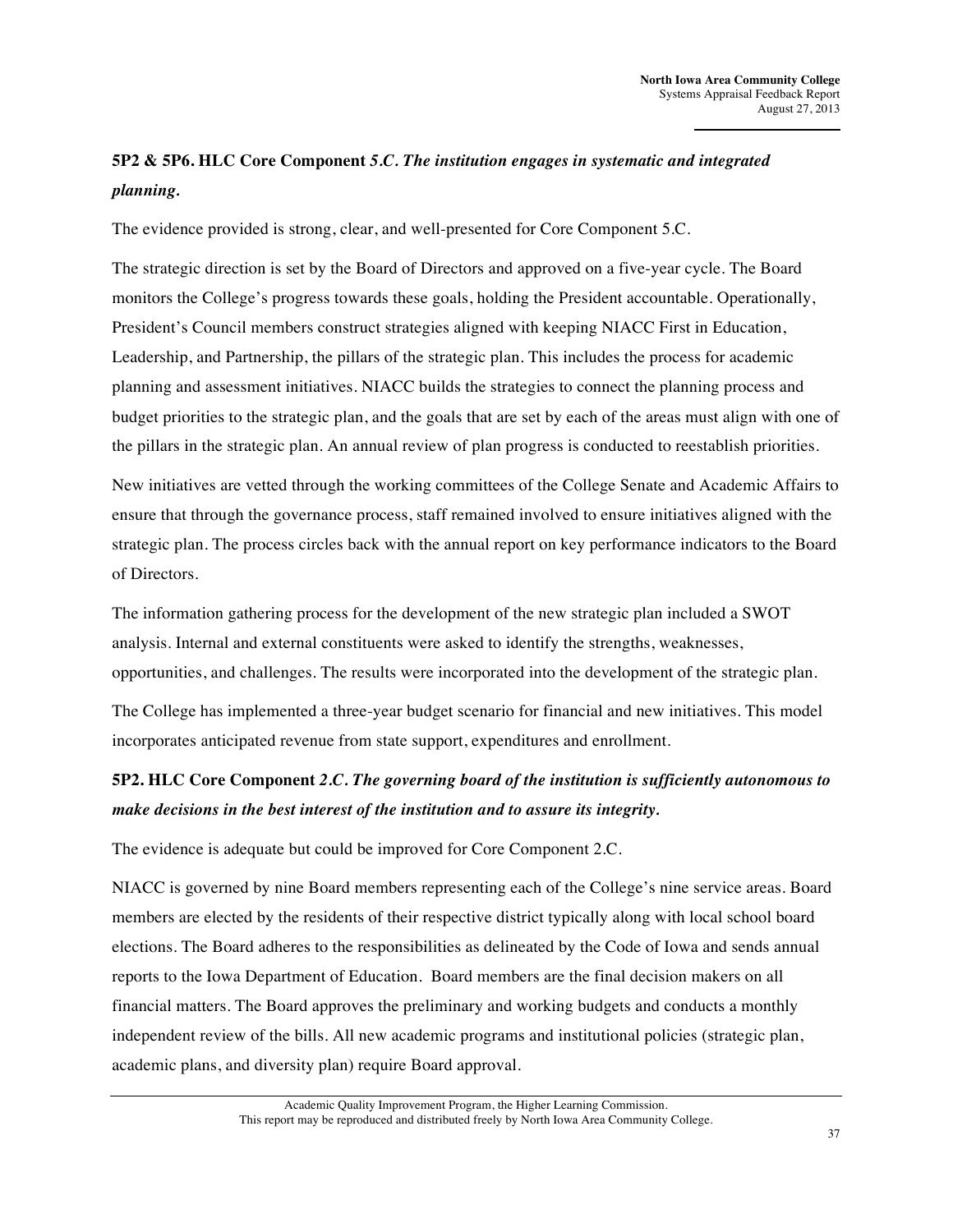As elected officials, it is each trustee's responsibility to listen to the needs and concerns of the district residents, business and industry partners, K-12 collaborators, local governments and community-based organizations. The Board uses the strategic plan and priorities as a guide for the decisions it makes. The NIACC Board uses information of internal and external stakeholders always with an eye to the College's strategic direction and priorities.

The Board has adopted a Code of Ethics policy which includes a legal and moral commitment, conflict of interest, and as directed by the Code of Iowa 68B2A will not use their elected position for personal gain.

It is not clear how the Board delegates day-to-day management as called for in Core Component 2.C.4.

#### **5P3 & 5P8. HLC Core Component** *1.B. The mission is articulated publicly.*

The evidence is strong, clear and well-presented for Core Component 1.B.

The mission, vision and values are posted in the College catalog, student handbook, employee handbook, and website as well in other electronic and print materials. Three pillars (education, leadership and partnership) were chosen as the foundation of the strategic plan, then various strategies were developed under each pillar. The mission statement does list all three pillars (comprehensive education, progressive partnerships, and responsive leadership). The mission statement does mention, "the people of North Iowa" as the intended recipients of the higher education programs and services it provides.

## **5P5 & 5P9. HLC Core Component** *5.B. The institution's governance and administrative structures promote effective leadership and support collaborative processes that enable the institution to fulfill its mission.*

Evidence is adequate but could be improved for Core Component 5.B.

NIACC's Senate and Academic Affairs include designated seats for students who have full voting rights.

NIACC uses committees for decision making. Table 5.1 shows the number of committees established for administrative and governance, curriculum and instruction, information technology, student affairs, and steering committees. Each of the four employee groups selects its own internal leader allowing for further leadership development opportunities within the College.

NIACC's Board of Directors is the final decision maker on all financial matters.

Changes in the leadership point to the need for improved succession planning. NIACC acknowledges the need for improved communication strategies.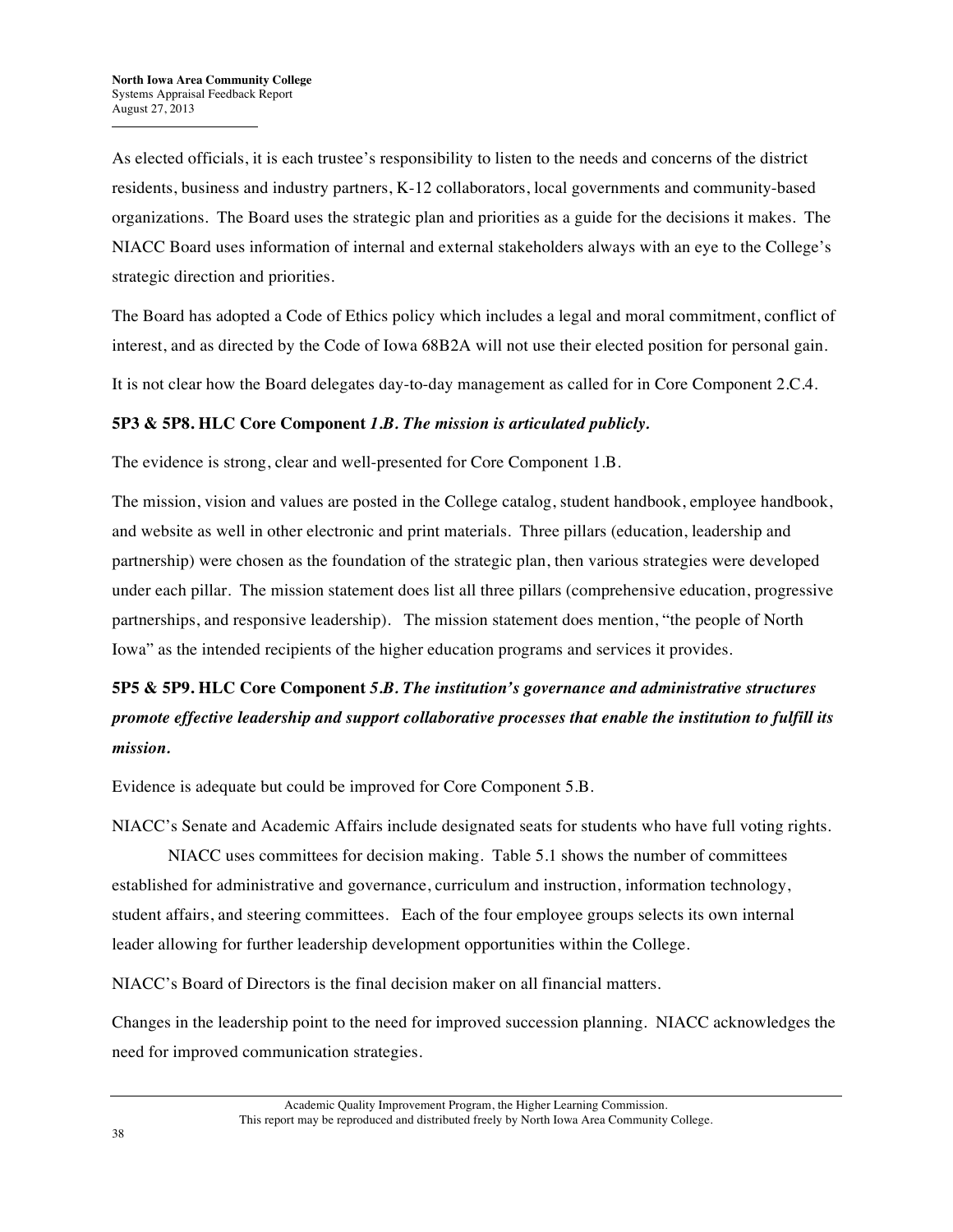# **7P2 & 7P4. HLC Core Component** *5.D. The institution works systematically to improve its performance.*

Evidence is adequate but could be improved for Core Component 5.D.

It is not clear how the institution is learning from its processes to improve. Closing the Plan-Do-Check-Act quality improvement cycle may help NIACC's efforts.

NIACC uses data from external sources for planning and improvement. The data are shared with the President's Council and other institutional councils and committees. The College compiles an annual KPI report that is shared with the President's Council and the College Senate. An Educational Effectiveness Committee is responsible for general education and College-wide core competencies assessment and program reviews that are used to improve performance.

A three-year scenario planning is used for financial review with the plan shared with the four employee groups at President's Council, Cracker Barrel, and College Senate meetings.

#### **8P6. HLC Core Component 5***.A. The institution's resource base supports its current educational programs and its plans for maintaining and strengthening their quality in the future.*

Evidence is adequate but could be improved for Core Component 5.A.

NIACC notes in 5.A.1. that it employs the necessary human resources or consultant services to support and advance current educational programs and to advance the strategic plan, yet throughout the portfolio NIACC indicates its strong need for an institutional researcher. NIACC is planning to utilize a Title III grant to fill this position, but if it is key to the future of AQIP and the operation of the College, necessary financial resources should be allocated for the position. NIACC demonstrates it has the human resources sufficient to support its operations by employing full-time faculty to provide 76% of the entire College instruction. The constant mention of the Ellucian Colleague system suggests that the College does have sufficient technology resources to support its operation. Although the College asserts that it has adequate resources, evidence is not provided to support that the institution has the fiscal or physical resources necessary to sustain its operation.

The College operates on a three-year budget prediction cycle and the information is widely shared throughout the College and discussed in meetings. Priorities are determined at the President's Council and at the Board level. NIACC has worked to tie the budgeting process to their strategic plan. The Board approves all monthly expenditures. No evidence, such as a financial document, is provided that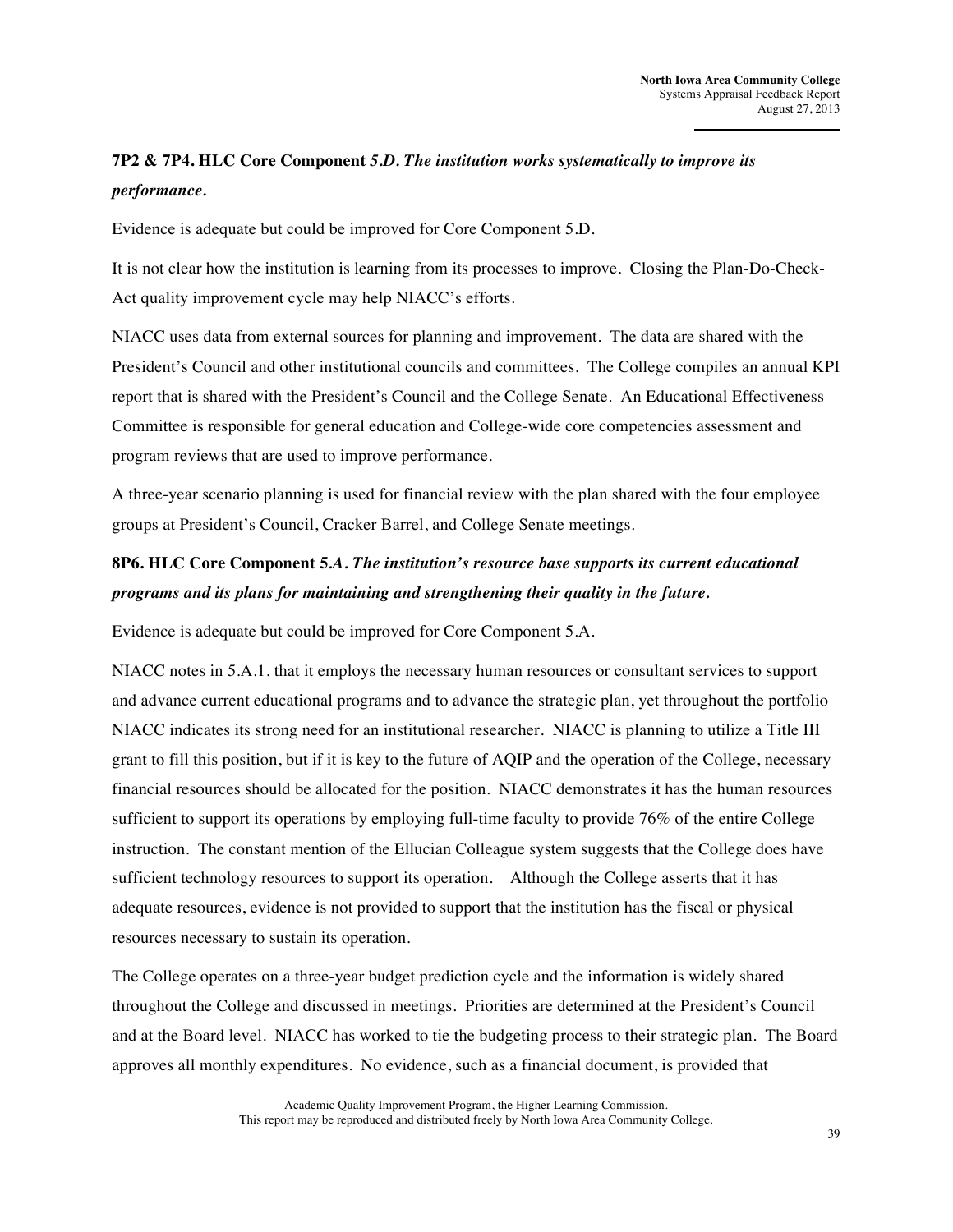demonstrates NIACC's resource allocations are not adversely affected by elective resource allocations to other areas.

NIACC has provided evidence that it employs quality faculty and staff and has outlined its process. Both adjunct and full-time faculty are required to meet Iowa Code requirements for instructors to have earned at least a Master's degree and a minimum of 12 semester credits of graduate level coursework in the field of instruction (arts and sciences division) or a Bachelor's' degree or 6,000 hours of recent relevant experiences in the occupational areas (career and technical area). The institution also indicates that 67% of its faculty hold a master's degree and faculty have a long history with NIACC which indicates it is a good place to work. Additionally, NIACC provides professional development opportunities by providing tuition reimbursement and continuing education.

#### **QUALITY OF SYSTEMS PORTFOLIO FOR NORTH IOWA AREA COMMUNITY COLLEGE**

Because it stands as a reflection of the North Iowa Area Community College, the *Systems Portfolio* should be complete and coherent, and it should provide an open and honest self-analysis on the strengths and challenges facing the organization. In this section, the Systems Appraisal Team provides North Iowa Area Community College with constructive feedback on the overall quality of the portfolio, along with suggestions for improvement of future portfolio submissions.

The Appraisal Team offers the following comments about the quality of North Iowa Area Community College's Systems Portfolio.

- For a first Systems Portfolio, NIACC provided insightful overall and category contextual statements.
- NIACC provided useful narratives to the processes it deploys for each category. As it develops its processes, NIACC should consider the use of flow charts and planning schedules in describing the "how" of its processes.
- NIACC provided helpful cross-references in its category items to document evidence of accreditation criteria. The documentation does need to address each sub-category of the criterion.
- NIACC has the opportunity to improve its reporting of results through presentation of trends and comparisons to benchmarks. Key Performance Indicators were mentioned, but were seldom